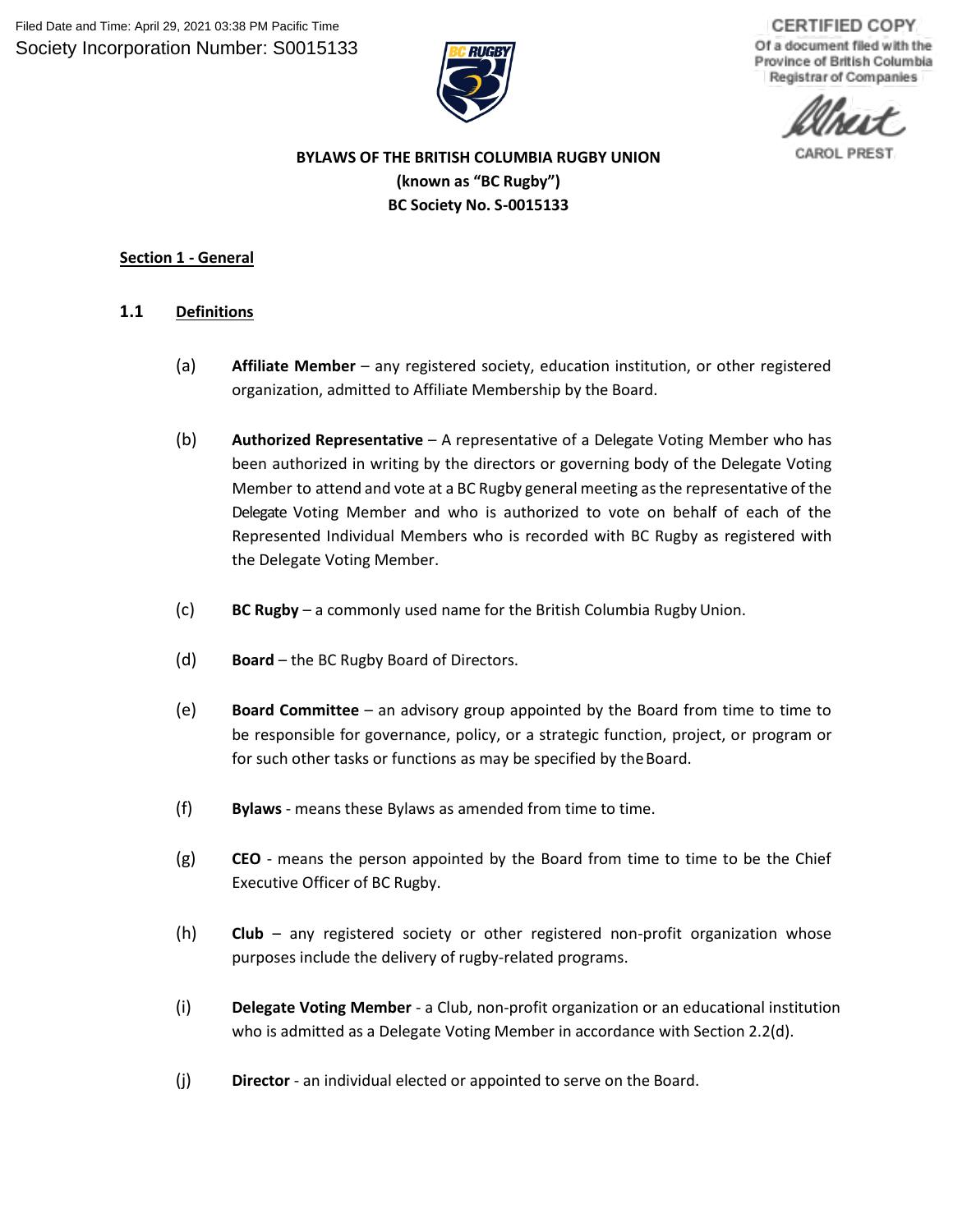

- (k) **Discipline Committee -** the committee appointed by the Board pursuant to Section 14.1(b) of these Bylaws.
- (l) **Elected Director**  an individual elected to the Board by acclamation or by simple majority vote of the Voting Members at an annual general meeting.
- (m) **Executive Committee** the committee appointed by the Board pursuant to section [7.3\(a\) o](#page-29-0)f these Bylaws.
- (n) **Honorary Life Member**  any individual proposed by the Board for recognition of service to Rugby in BC and approved by a simplemajority vote of Voting Members.
- (o) **Individual Member** any individual who has registered with BC Rugby as an Individual Member but excluding any individual who isregistered as a temporary player.
- (p) **Interim Director**  an individual appointed to the Board by the Board to provide expertise or to fill a casual vacancy.
- (q) **Interpretation Act**  means the Interpretation Act, R.S.B.C. 1996, c. 238.
- (r) **Member** –a Voting Member, an Affiliate Member, a Delegate Voting Member, or an Honorary Life Member of BC Rugby.
- (s) **Non-Represented Individual Member** an Individual Member who is registered with BC Rugby and is not recorded with BC Rugby as being registered with a Delegate Voting Member and also includes a Represented Individual Member who has delivered written notice to BC Rugby that the Represented Individual Member has revoked the appointment of the Delegate Voting Member (or its Authorized Representative) as such Represented Individual Member's authorized voting delegate.
- (t) **Officer**  a Director appointed by the Board to the role of President, Vice President (Internal), Vice-President (Finance) or immediate Past-President or other position as an Officer of BC Rugby.
- (u) **Operational Committee**  an advisory group appointed from time to time by the Executive Committee or CEO to be responsible for a tactical or operational function, project, or program.
- (v) **Person** *–* is to be broadly interpreted and includes an individual, a corporation,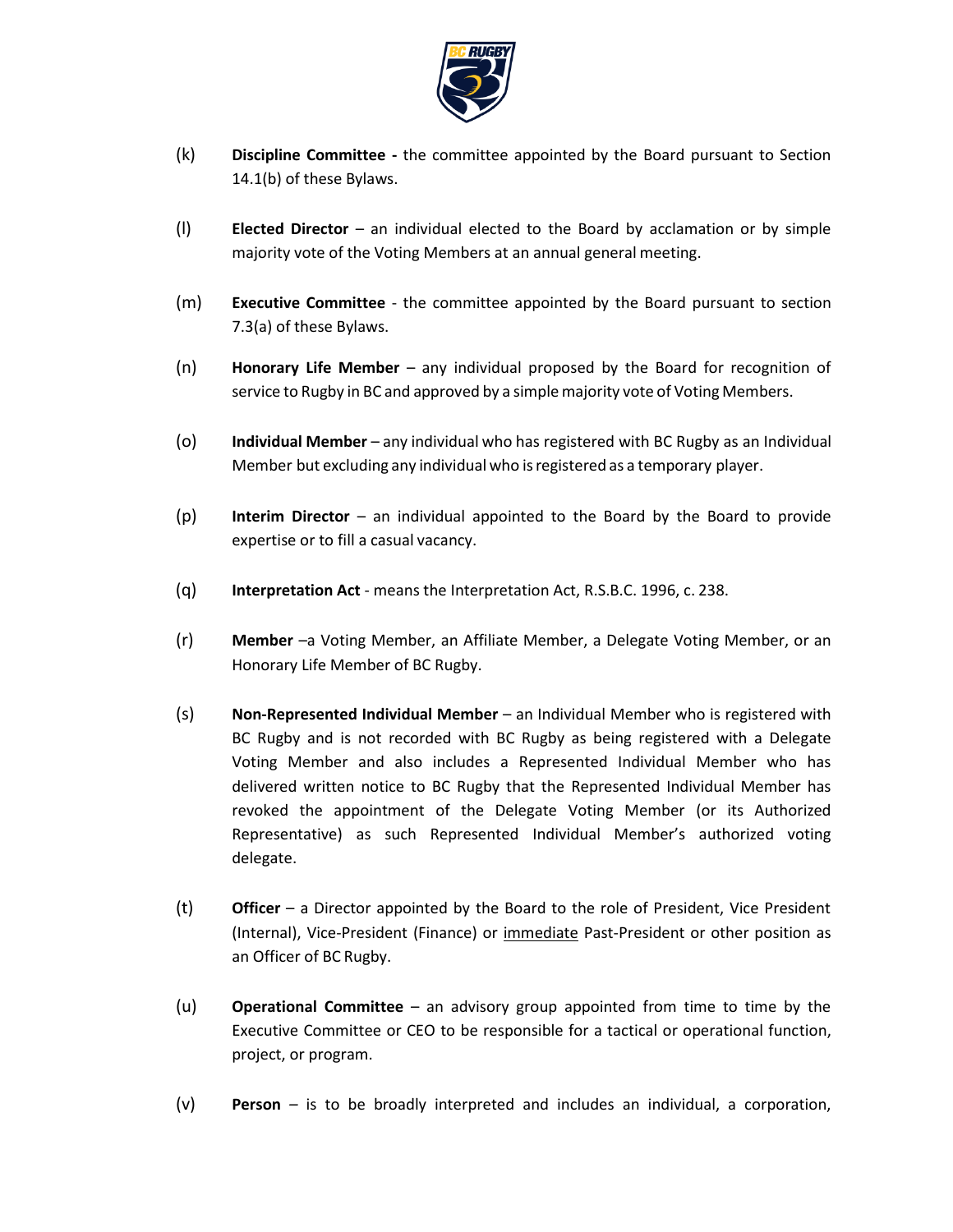

society, or other body corporate, a partnership, a joint venture, a trust, an association, an unincorporated organization, a regulatory body or agency, a government or governmental agency or authority or entity, an executor or administrator or other legal or personal representative, or any other entity.

- (w) **Registered Address** a Member's address as recorded in the Register of Members.
- (x) **Represented Individual Member** An Individual Member who is registered with BC Rugby and recorded as registered with a Delegate Voting Member and who has not delivered written notice revoking the appointment of the Delegate Voting Member as the authorized voting delegate of the Represented Individual Member.
- (y) **Rugby**  the sport of rugby and its game variations.
- (z) **Societies Act**  the *Societies Act*, S.B.C. 2015, c. 18, as amended, restated, or replaced from time to time, and includes its regulations.
- (aa) **Term** is the time period commencing on the date of election and expiring at the end of the second following annual general meeting.
- (bb) **Voting Authorization Form**  a written appointment of an Authorized Representative in a form approved in accordance with Section 5.2(b).
- (cc) **Voting Entitlement**  The number of votes that the Authorized Representative of a Delegate Voting Member is entitled to cast in accordance with Section 4.8.
- (dd) **Voting Member**  any Non-Represented Individual Member and all Represented Individual Members, as authorized through their Delegate Voting Members.

The definitions in the *Societies Act* apply to these Bylaws.

### **1.2 Compliance with Societies Act, Interpretation Act, and Other Enactments**

Subject to Section [1.1,](#page-0-0) if a provision in these Bylaws is inconsistent with the *Societies Act* or any other enactment of British Columbia or Canada, such provision shall have no effect and may be severed from these Bylaws without affecting any other provision hereof. If there is a conflict between a definition of the *Societies Act* and a definition or rule in the Interpretation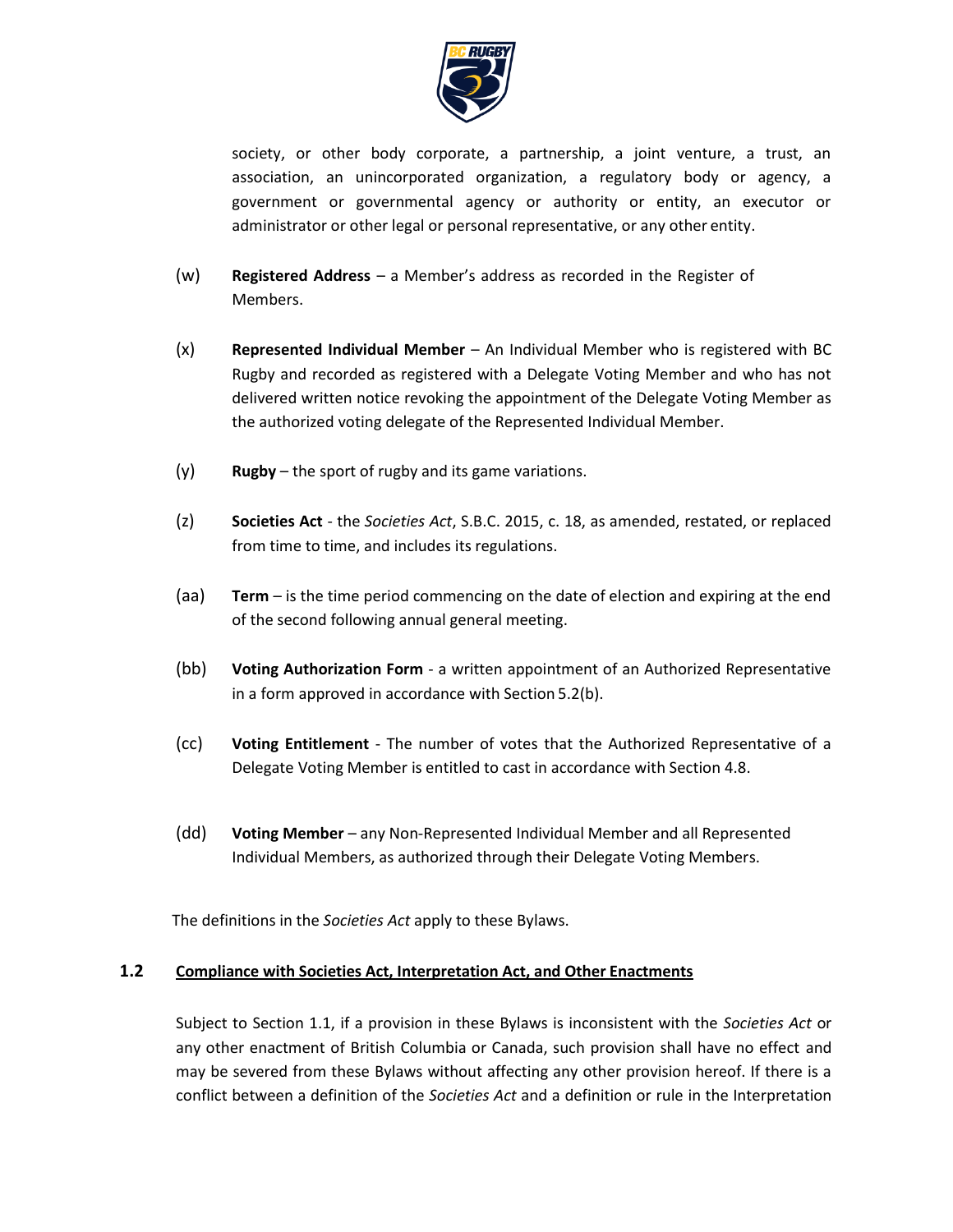

Act relating to a term used in these Bylaws, the definition in the *Societies Act* will prevail in relation to the use of the term in these Bylaws.

The *Interpretation Act* applies to the interpretation of these Bylaws as if these articles were an enactment.

# **1.3 Interpretations**

In these Bylaws, words in the singular form include the plural and vice versa and words importing a specific gender include all other genders.

### **Section 2 - Membership**

### **2.1 Membership**

The Members of BC Rugby are those persons, or organizations, who have become Members in accordance with these Bylaws and have not ceased to be Members.

#### **2.2 Application For Membership**

- (a) A person, Club, registered society, education institution, or other registered organization, may apply to the Board or its designates for membership in BC Rugby and, upon acceptance by the Board or its designates, the person, Club, registered society, education institution, or organization, becomes aMember.
- (b) An individual may register for membership as an **Individual Member** and designates shall be admitted as an Individual Member in BC Rugby, provided that the proposed Individual Member:
	- (i) has completed the BC Rugby registration process; and
	- **(ii)** is otherwise in good standing with BC Rugby**.**

An Individual Member is a Voting Member of BC Rugby. Any Individual Member who is recorded with BC Rugby as registered with a Delegate Voting Member shall be deemed to have authorized the Delegate Voting Member and its Authorized Representative to act as the Represented Individual Member's voting delegate at any meeting and to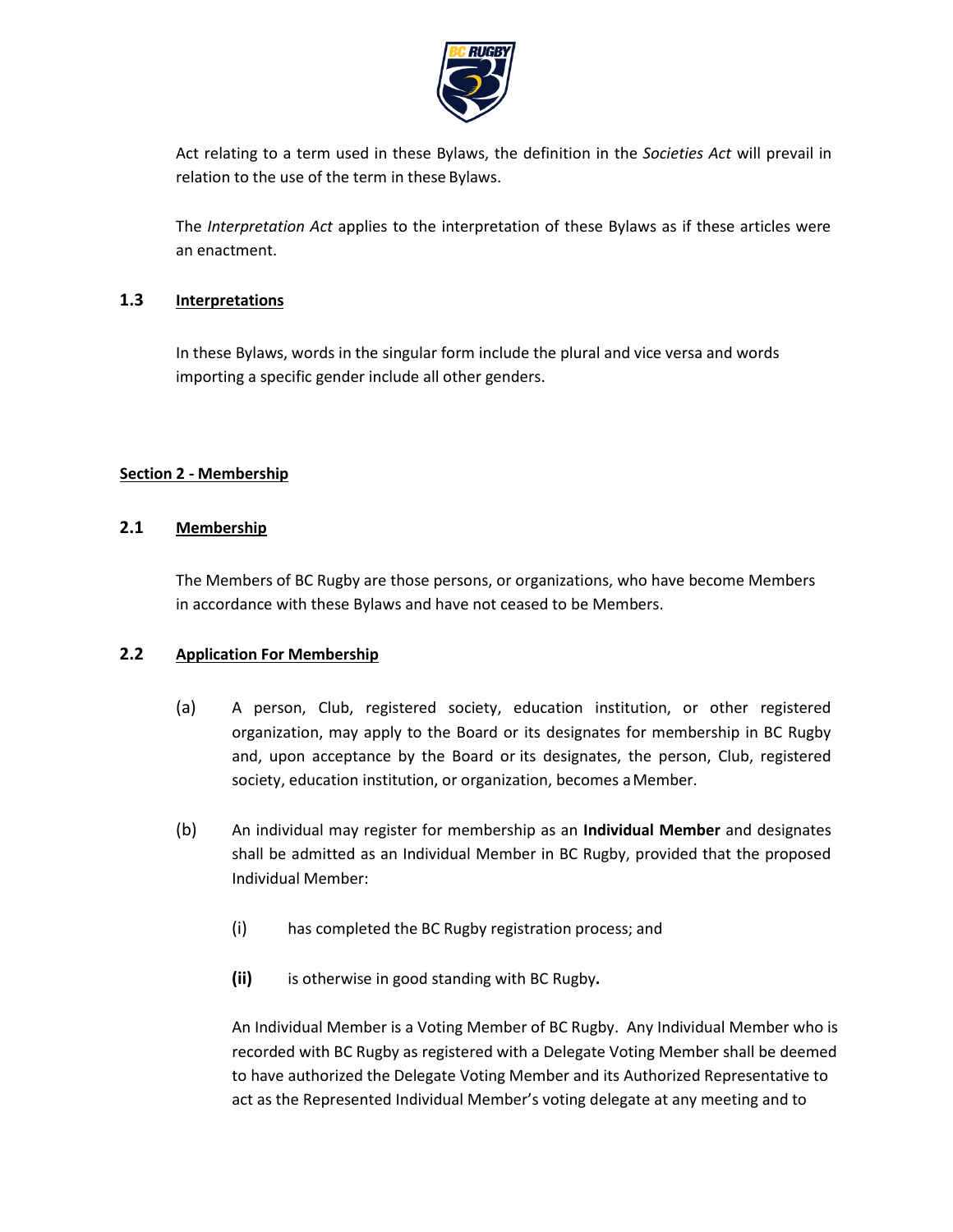

vote on behalf of such Represented Individual Member unless such Represented Individual Member has delivered written notice to BC Rugby that such authorization has been revoked in which case the Represented Individual Member shall be entitled to vote personally at any meeting.

- (c) A registered society, or other registered organization may apply to the Board or its designates for membership as an **Affiliate Member** and upon acceptance by the Board or its designates shall be admitted as an Affiliate, provided that the proposed Member:
	- (i) has a permanent mailing address;
	- (ii) the admission to membership will not conflict with the Laws of Rugby promulgated from time to time by World Rugby; and
	- (iii) is otherwise in good standing with BC Rugby.

An Affiliate Member is a non-voting Member of BC Rugby.

- (d) A Club, non-profit organization or an educational institution may apply to the Board or its designates for membership as a **Delegate Voting Member** and upon acceptance by the Board or its designates shall be admitted as a Delegate Voting Member, provided that the proposed Voting Member:
	- (i) has a permanent mailing address;
	- (ii) the admission to membership will not conflict with the Laws of Rugby promulgated from time to time by World Rugby;
	- (iii) is otherwise in good standing with BC Rugby;
	- (iv) does not purport to represent a geographical area and demographic group already partly or wholly represented by another Voting Member of BC Rugby; and
	- (v) is not a collective of organizations, except with the approval of the Board.

At any meeting of the Members of BC Rugby, a Delegate Voting Member (by its Authorize Representative) shall be entitled to exercise that number of votes as is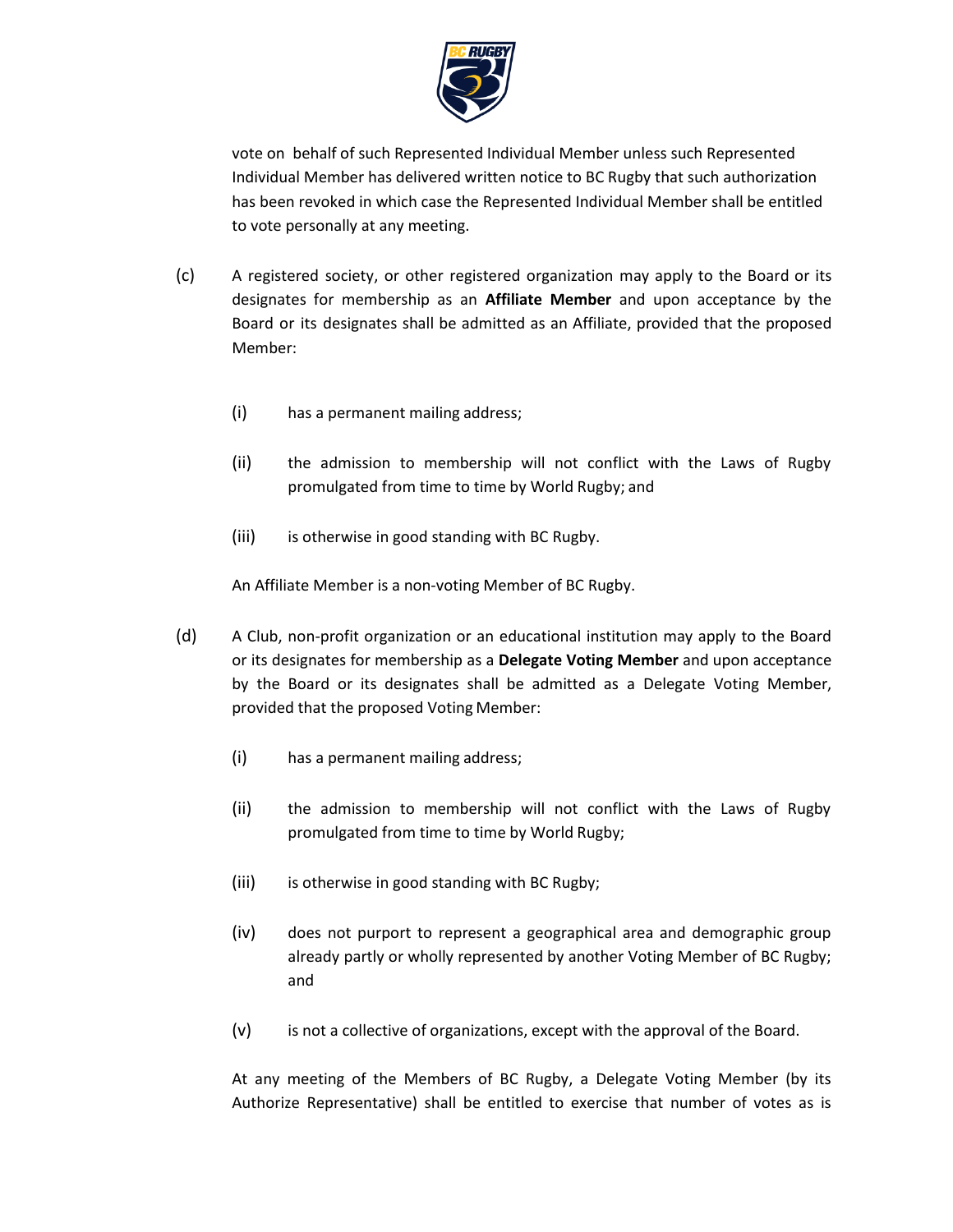

equal to the number of Represented Individual Members who are recorded as registered and in good standing with BC Rugby and with such Delegate Voting Member in accordance with these Bylaws.

(e) The Board shall admit to **Honorary Life Membership** a person proposed by the Board and approved by a majority of votes cast by the Voting Members of BC Rugby voting at a BC Rugby annual general meeting, in recognition of such person's service to Rugby in BC. Each Honorary Life Member shall remain in good standing unless such Member shall have resigned from membership or shall have died.

An Honorary Life Member is a non-voting Member of BC Rugby.

(f) Membership is not transferable.

# **2.3 Duties of Members/Good Standing**

- (a) Every Member must uphold the BC Rugby Constitution and must comply with these Bylaws and BC Rugby Code of Conduct.
- (b) Each Individual Member, Delegate Voting Member and Affiliate Member shall be in good standing with BC Rugby provided that such Member:
	- (i) shall have paid the annual dues set by BC Rugby for such membership and all other monies owed by it to BC Rugby, not later than 45 days after payment is due;
	- (ii) in the case of Delegate Voting Members and Affiliate Members, submit to BC Rugby annually: (a) a copy of the annual report filed by the Member with the relevant regulatory authority, which submission is to include: (i) confirmation of the names of the persons holding office as directors or officers of the organization; and (ii) any changes to the Member's constitution and/or bylaws; and (B) if requested by BC Rugby, a declaration of adherence to any BC Rugby policies applicable to the Member;
	- (iii) if a Delegate Voting Member or Affiliate Member, continues to be engaged in the growing, developing, and/or managing of Rugby;
	- (iv) shall not be in conflict or non-conformity with the Laws of Rugby promulgated from time to time by World Rugby;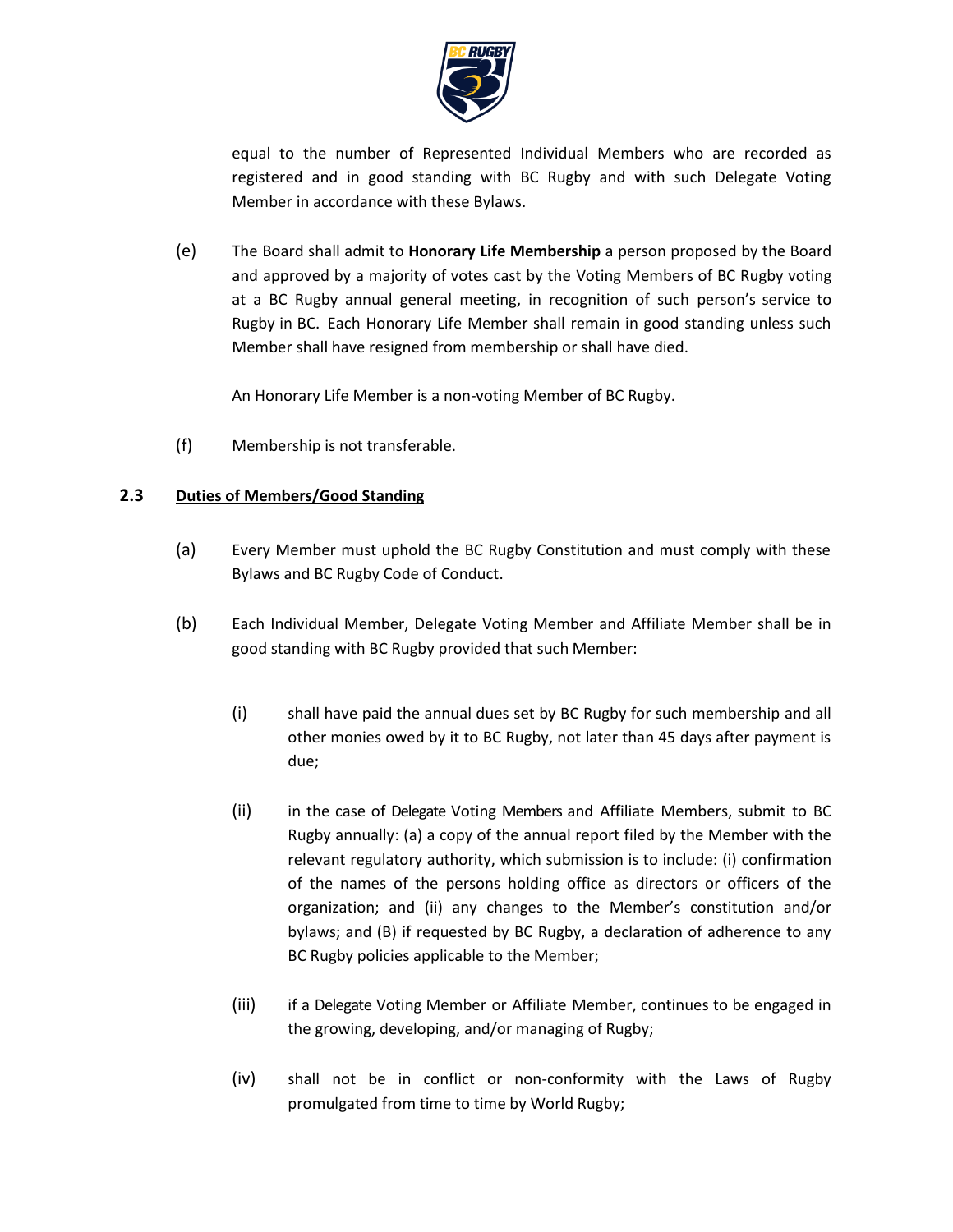

- (v) if a Delegate Voting Member, shall maintain its permanent mailing address and Board of Directors contact information and shall advise BC Rugby of any change thereof within 15 days; and
- (vi) conducts its affairs to the satisfaction of the Directors, which satisfactory conduct shall be presumed in the absence of a resolution by majority of the Directors to the contrary.

### **2.4 Membership Dues**

The membership dues for each category of Individual Membership will be such amounts as may be set by the Board from time to time and ratified by the membership. Dues shall be payable on such date as prescribed by the Board from time to time. Significant changes to the structure of membership dues would require approval by the Voting Members.

### **2.5 Termination of Membership**

- (a) The membership of a BC Rugby Member terminates when:
	- (i) the membership terminates in accordance with these Bylaws;
	- (ii) the Member resigns;
	- (iii) the Member, in case of an individual, dies or, in case of a Delegate Voting Member or Affiliate Member, dissolves; or
	- (iv) the Member is expelled from membership in accordance with these Bylaws or the *Societies Act*.
- (b) Any fees or dues owing by a Member at the time of termination of membership shall remain due and owing to BC Rugby.
- (c) In case of a Member who has failed to pay any fees, special assessments, dues or other debts owed to BC Rugby, membership in BC Rugby is terminated if the Member is not in good standing for six consecutive months.
- (d) Any Member who ceases to be a Member of BC Rugby forfeits all rights, claims,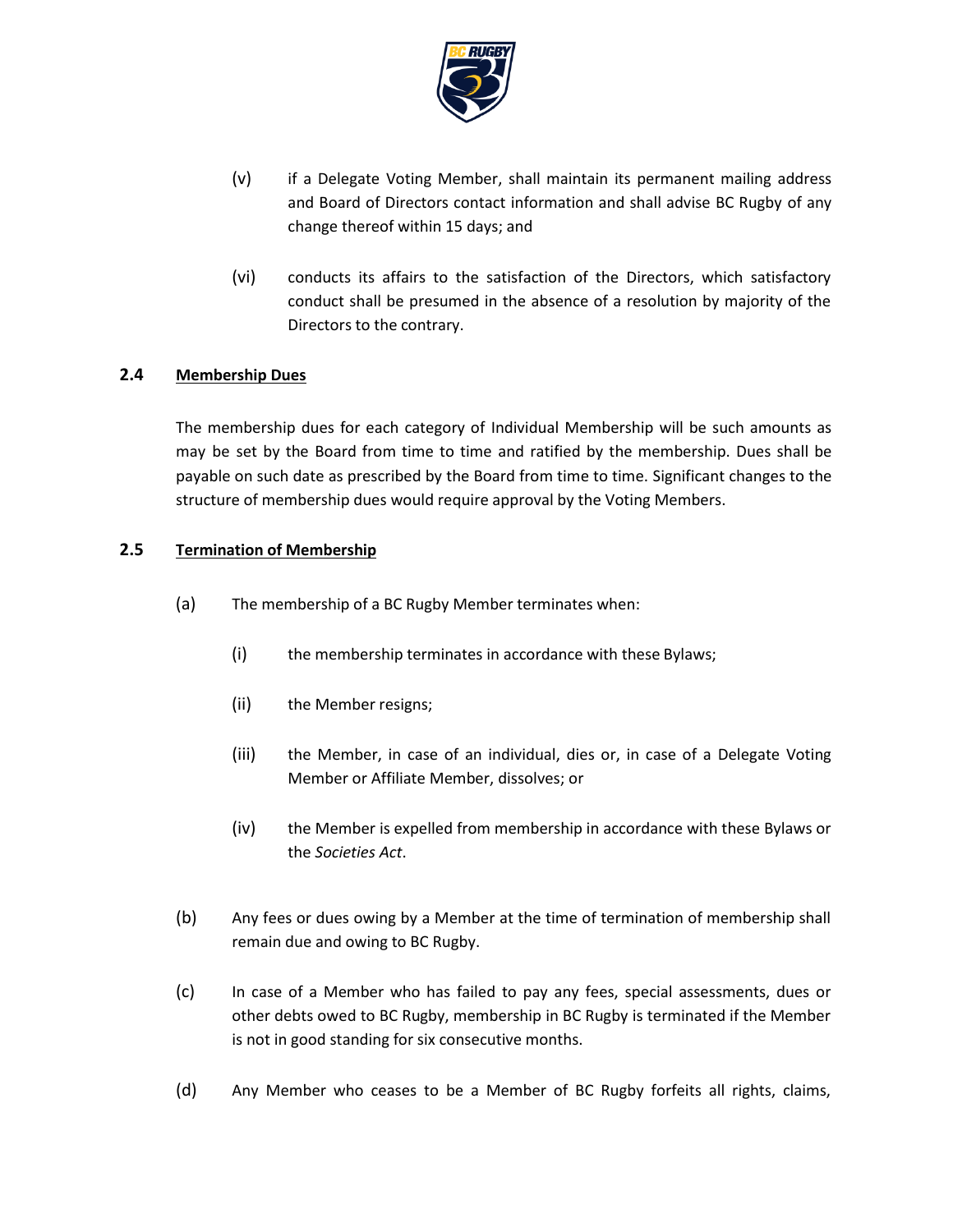

privileges or interest arising from membership in BC Rugby.

### <span id="page-7-0"></span>**2.6 Discipline and Expulsion**

- (a) A Member may be disciplined by resolution of the Board or by resolution of the Discipline Committee or may be expelled by resolution of the Board for any reason which is deemed by the Board or the Discipline Committee to be in the best interest of BC Rugby including, without limitation:
	- (i) violating any provisions of the *Societies Act*, the BC Rugby constitution, these Bylaws or any rules or policies adopted by BC Rugby from time to time;
	- (ii) carrying out any conduct which the Board or the Discipline Committee considers to be detrimental to BC Rugby; or
	- (iii) for any other reason that the Board or the Discipline Committee considers to be reasonable, having regard to the purposes of BC Rugby.
- (b) Disciplining a Member may include a suspension of membership rights. Before a Member is disciplined or expelled, the Discipline Committee or the Board must give the Member notice of the proposed discipline or expulsion, including reasons, and give the Member a reasonable opportunity to make representations to the Discipline Committee or the Board respecting the proposed discipline or expulsion.

# **2.7 Good Standing**

- (a) A Member who has been suspended in accordance with Section [2.6,](#page-7-0) or who has failed to pay the Member's annual membership dues, special assessments or fees, if any, or any other debt due and owing by the Member to BC Rugby, is not in good standing so long as the suspension continues or any amount outstanding remains unpaid.
- **(b)** A Delegate Voting Member who is not in good standing shall not be entitled to vote as voting delegate on behalf of its Represented Individual Members at general meetings of the Members or to consent to a resolution of Members.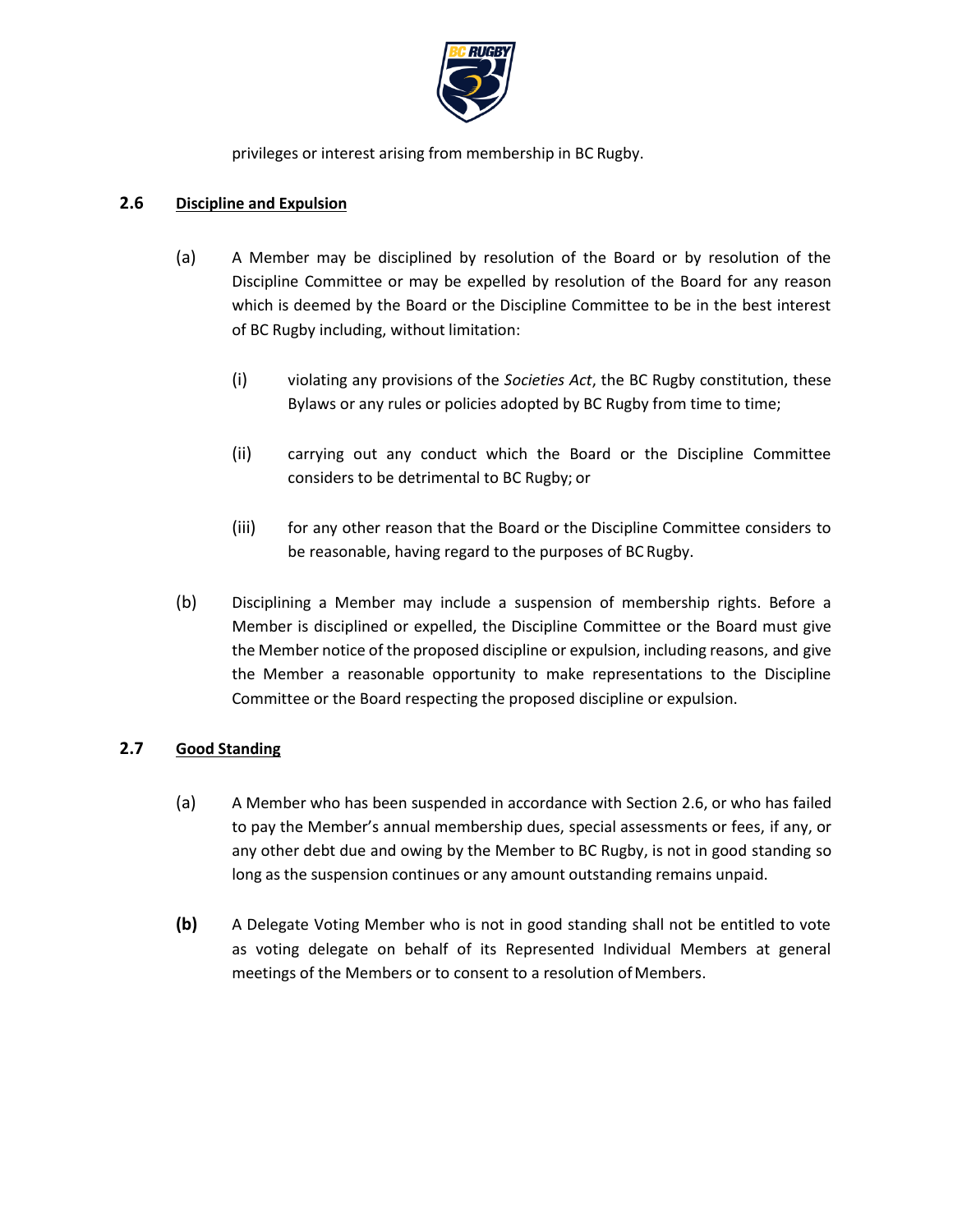

#### **Section 3- Meetings of Members**

#### <span id="page-8-0"></span>**3.1 Annual General Meeting (AGM)**

- (a) AGM Unless the holding of an annual general meeting is deferred in accordance with the *Societies Act*, BC Rugby Directors must call annual general meetings so that an annual general meeting is held in each calendar year.
- (b) Resolution Instead of AGM An annual general meeting is deemed to have been held if all matters that must, under the *Societies Act* or these Bylaws, be dealt with at that meeting, including the presentation to the members of the financial statements and auditor's report, if any, are dealt with in a resolution and all of the Delegate Voting Members and any Non-Represented Individual Members consent in writing to the resolution on or before the date on which the annual general meeting must be held in accordance with Section [3.1\(a\).](#page-8-0)

#### **3.2 Notice of Meetings**

- (a) Calling of General Meetings Subject to Section [3.1\(a\),](#page-8-0) the Board may at any time call a general meeting of members at such date, time and location in British Columbia as may be determined by the Board.
- (b) Other Persons at General Meetings- Each Member, the auditor, the Directors, the Officers, if any, and any lawyer for BC Rugby shall be entitled to attend a general meeting of BC Rugby, and in addition any other person invited by the Board is entitled to attend a general meeting. For purposes of determining the quorum at a meeting, any person attending a general meeting who is not either an Authorized Representative of a Delegate Voting Member or a Non-Represented Individual Member shall not be counted in the quorum and shall not be entitled to vote at the meeting. An Authorized Representative of a Delegate Voting Member shall be deemed to be the proxy for, and entitled to vote on behalf of, each Represented Individual Member who is recorded with BC Rugby as registered with the Delegate Voting Member.
- (c) Notice of General Meetings BC Rugby shall give not less than 21 days written notice of the date, time, and location of a general meeting to its Members. Notice of a general meeting must state the nature of any business, other than ordinary business, to be transacted at the meeting in sufficient detail to permit a member receiving the notice to form a reasoned judgment concerning that business and must include the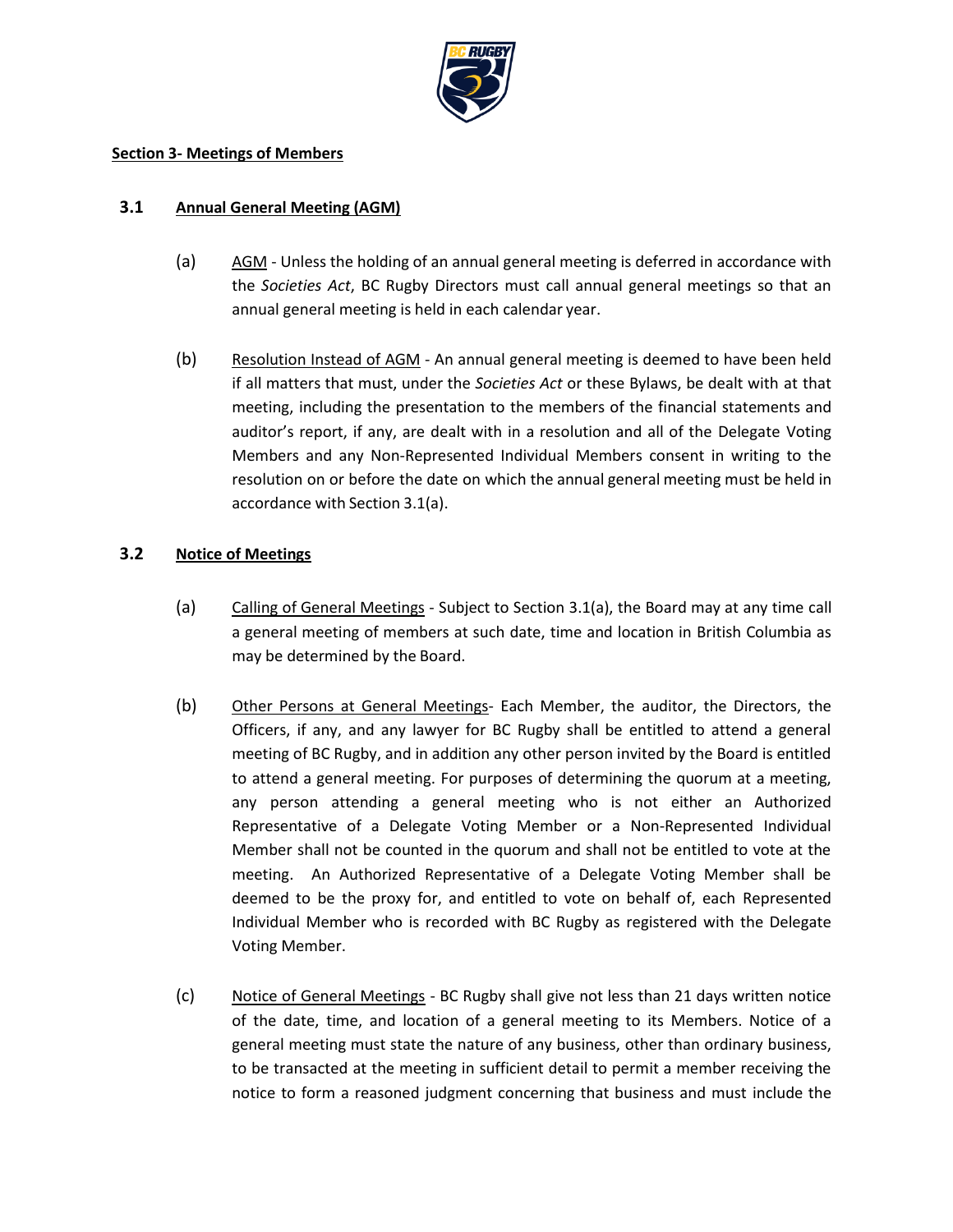

text of any special resolution to be submitted to the meeting for approval.

- (d) Waiver of Notice A Member entitled to notice of a general meeting may, in any manner, waive that Member's entitlement to notice of a general meeting or may agree to reduce the period of that notice. Attendance of a Member at a general meeting is a waiver of the Member's entitlement to notice of the meeting unless the Member attends the meeting for the express purpose of objecting to the transaction of any business on the grounds that the meeting is not lawfully called.
- (e) Form of Notice BC Rugby may give notice of a general meeting by:
	- (i) Sending an email with the date, time and location of the general meeting and all other required information to every member who has provided an email address to BC Rugby; and
	- (ii) Posting notice of the date, time, and location of the general meeting, throughout the period commencing at least 21 days before the meeting and ending when the meeting is held, on the BC Rugby website.
- (f) Accidental Omission The accidental omission to send a notice of a general meeting to a Member or the non-receipt of any notice by a Member or any of the persons entitled to receive notice does not invalidate any proceedings at the general meeting.
- (g) Notice of Adjourned General Meeting It is not necessary to give any notice of a continuation of an adjourned general meeting or of the business to be transacted at a continuation of an adjourned general meeting except that, when a general meeting is adjourned for 30 days or more, notice of the continuation of the adjourned meeting must be given.

# **3.3 Requisition of General Meetings**

- (a) 10% of the Voting Member- Delegate Voting Members in good standing whose Represented Individual Members constitute at least 10% of the total Voting Members may requisition the Directors to call a general meeting for the purposes stated in the requisition.
- <span id="page-9-1"></span><span id="page-9-0"></span>(b) Requisition Document - A requisition may be made in a single document or may consist of several documents in similar form, and must:
	- (i) Contain the names of, and be signed by, Delegate Voting Members whose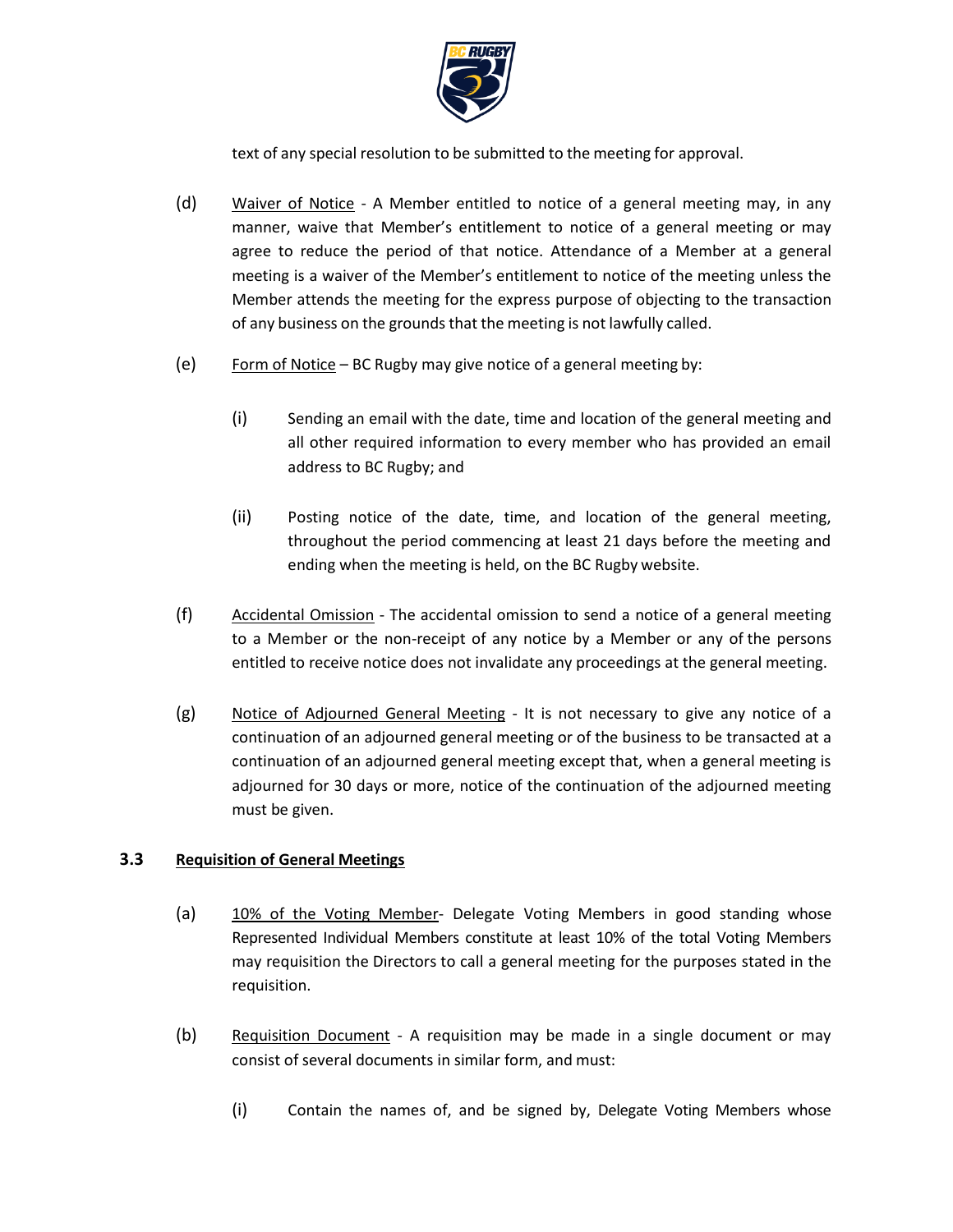

Represented Individual Members in good standing constitute not fewer than 10% of the Voting Members in good standing;

- <span id="page-10-0"></span>(ii) State, in 200 words or less, the business to be considered at the meeting, including any special resolution intended for consideration at the meeting;
- (iii) Be delivered to BC Rugby's registered office; and
- (iv) Be sent to each Director listed in BC Rugby's Register of Directors.
- (c) Requisition Notice Promptly after BC Rugby receives a requisition in accordance with Section [3.3\(b\),](#page-9-0) the Directors must call a general meeting, to be held within 60 days after BC Rugby receives the requisition, to consider the business stated in the requisition, and BC Rugby must send, with the notice of the meeting, the text of the statement referred to in Section [3.3\(b\)\(ii\).](#page-10-0)
- <span id="page-10-1"></span>(d) Notice by Members - If, within 21 days after the date of BC Rugby's receipt of requisition, the Directors do not call a general meeting, a majority of the requisitionists listed in [3.3\(b\)\(i\) m](#page-9-1)ay call the meeting. A general meeting called under this Section [3.3\(d\) m](#page-10-1)ust be called within 60 days after the expiry of such 21 day period, and must be called and held in the same manner, as nearly as possible, as a general meeting called and held by the Board except that notice of the meeting must be sent to every Director as well as to every Member.
- (e) Expenses Unless otherwise resolved by ordinary resolution at the general meeting, BC Rugby must reimburse the Delegate Voting Members who called the meeting according to Section [3.3\(d\)](#page-10-1) for the out-of-pocket expenses actually and reasonably incurred by them in calling and holding that meeting.

# **Section 4 - Proceedings at General Meetings**

#### **4.1 Ordinary Business at General Meetings**

At a general meeting, the following business is ordinary business:

- (a) Adoption of rules of order;
- (b) Consideration of any BC Rugby financial statements presented to themeeting;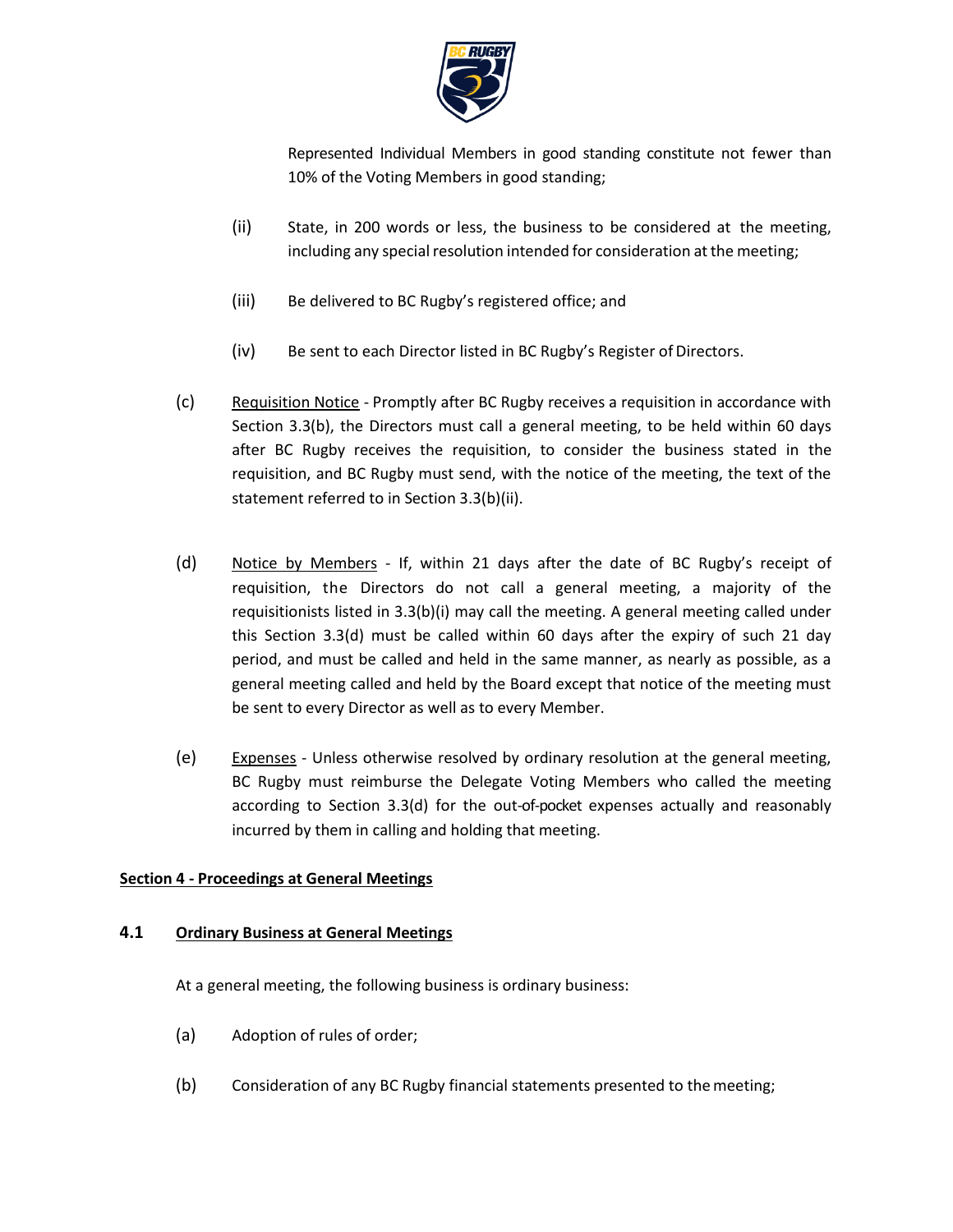

- (c) Consideration of the report, if any, of the Directors or auditor;
- (d) Election or appointment of Directors;
- (e) Appointment of an auditor; and
- (f) Business arising out of a report of the Directors not requiring the passing of a special resolution.

### **4.2 Order of Business at General Meetings**

- (a) The order of business at a general meeting is asfollows:
	- (i) Elect an individual to chair the meeting;
	- (ii) Determine that there is a quorum;
	- (iii) Approve the agenda;
	- (iv) Approve the minutes from the last general meeting;
	- (v) Deal with unfinished business from the last general meeting;
	- (vi) If the meeting is an annual general meeting:
		- Receive the Directors' report on BC Rugby's financial statement for the previous financial year, and the auditor's report, if any, on those statements;
		- Receive any other reports of Directors' activities and decisions since the previous annual meeting;
		- Elect or appoint directors; and
		- Appoint an auditor;
	- (vii) Deal with new business, including any matters about which notice has been given to the Members in the notice of meeting; and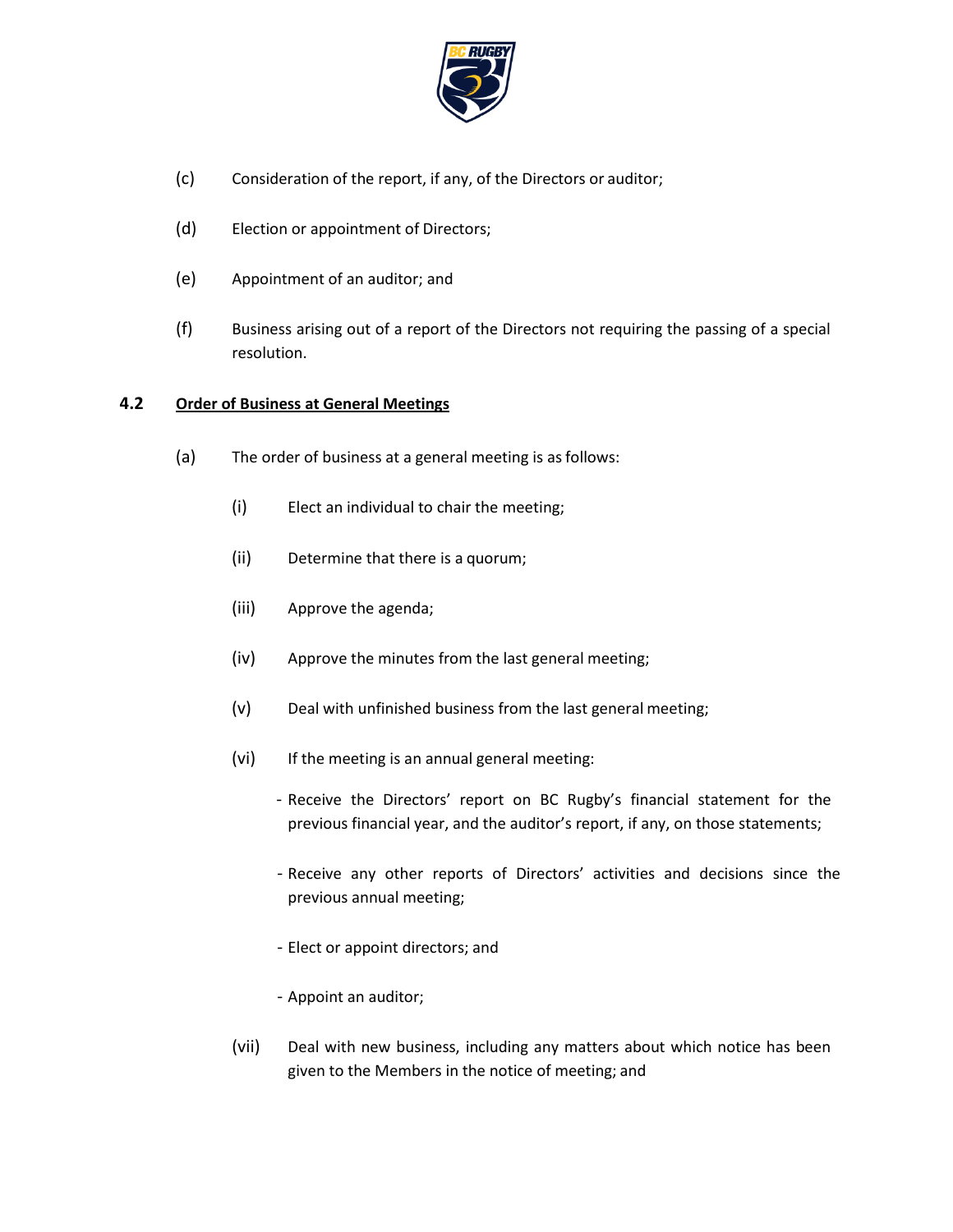

(viii) Terminate the meeting.

- (b) No business, other than ordinary business, shall be conducted at a general meeting of the Members except as may be set forth in the notice of the meeting, or that is proposed or authorized by the Chair.
- (c) Meeting Minutes Minutes of all BC Rugby general meetings shall be recorded, stored, and made available to the Members in such a manner or format as may be approved by the Board from time to time.

# **4.3 Matters to Be Decided**

- (a) Ordinary Resolution A matter to be decided at a general meeting must be decided by ordinary resolution unless the matter is required by the Societies Act or these Bylaws to be decided by special resolution or by another resolution having a higher voting threshold than the threshold for an ordinary resolution. Ordinary resolutions require a simple majority of votes cast by or on behalf of Voting Members for the resolution to pass.
- (b) Special Resolution The majority of votes required for a special resolution to be passed at a general meeting is two-thirds of the votes cast by or on behalf of Voting Members.

# <span id="page-12-0"></span>**4.4 Chairing Meetings**

- (a) The Chair The following individual is entitled to preside as Chair at a general meeting:
	- (i) the President;
	- (ii) if the President is unable or unwilling to act as Chair of the meeting, one of the Vice-Presidents; or
	- (iii) one of the other Directors present at the general meeting, if both the President and the Vice-Presidents are unable or unwilling to act as Chair of the general meeting.
- (b) Selection of Alternate Chair If there is no individual entitled under Section [4.4\(a\)](#page-12-0) who is able or willing to preside as Chair of a general meeting within 15 minutes from the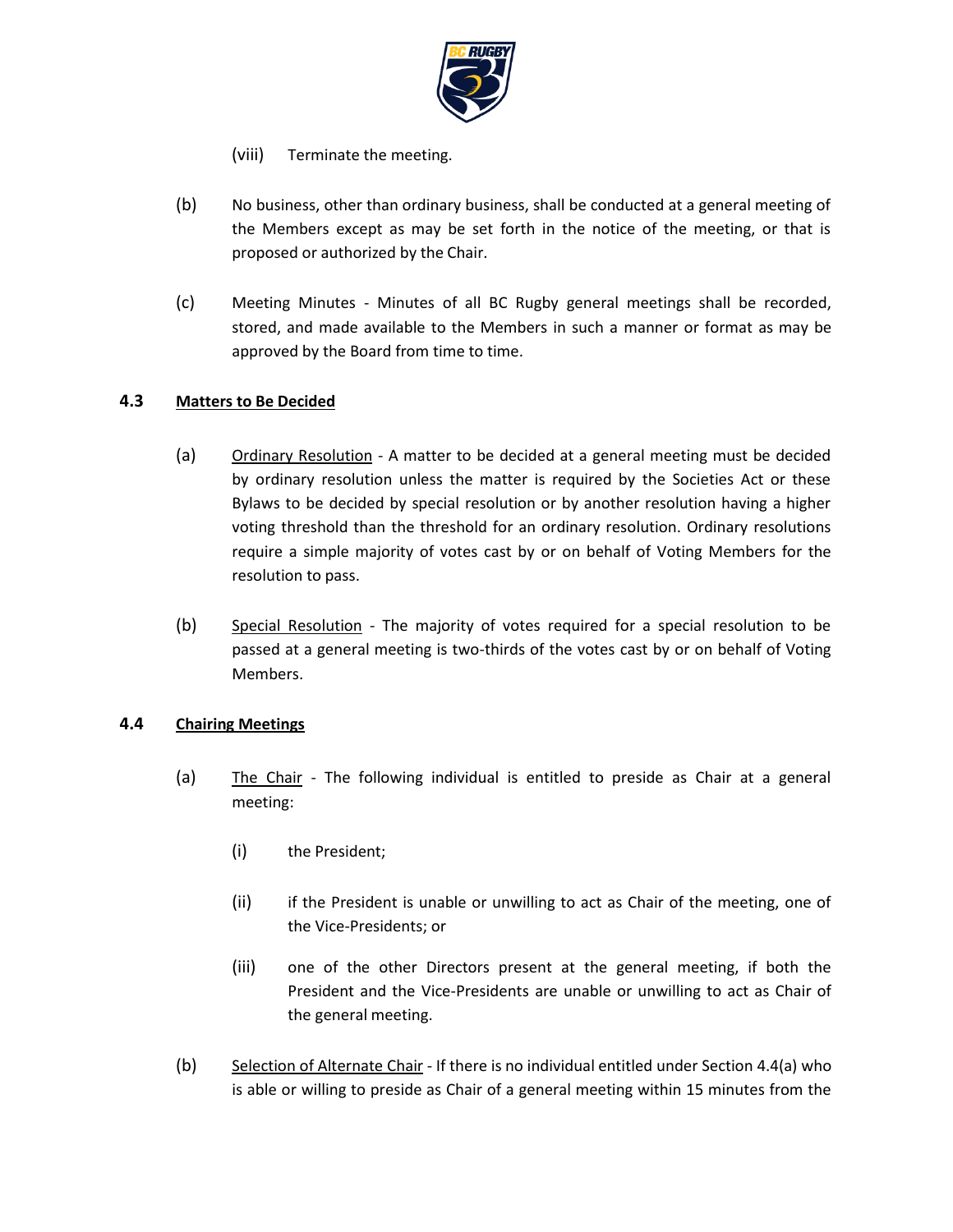

time set for holding the meeting, the Voting Members who are present must elect an individual present at the meeting to chair the meeting.

# **4.5 Quorum**

- (a) Quorum Necessary Business, other than the election of the Chair of the meeting and the adjournment or termination of the meeting, must not be transacted at a general meeting unless a quorum of Voting Members is present, whether in person or represented by an Authorized Representative.
- (b) Quorum for General Meetings The quorum for the transaction of business at a general meeting is the presence of the greater of:
	- (i) the Authorized Representatives of ten (10) Delegate Voting Members; and
	- (ii) the Authorized Representatives of Voting Members who, together with the Non-Represented Individual Members in attendance, collectively hold or represent not less than 25% of the aggregate number of eligible votes.
- (c) Lack of Quorum If, within 30 minutes from the time set for holding a general meeting, a quorum of Voting Members is not present, whether in person or represented by Authorized Representatives:
	- (i) In the case of a general meeting convened by requisition of Members, the meeting is terminated; and
	- (ii) In any other case, the meeting stands adjourned to the same day in the next week, at the same time and place, and if, at the continuation of the adjourned meeting, a quorum is not present within 30 minutes from the time set for holding the continuation of the adjourned meeting, the Voting Members who are present, whether in person or represented by Authorized Representatives, constitute the quorum for that meeting.
- (d) Quorum Ceases to Be Present If, at any time during a general meeting, there ceases to be a quorum of Voting Members present, business then in progress must be suspended until there is a quorum present or the meeting is adjourned or terminated.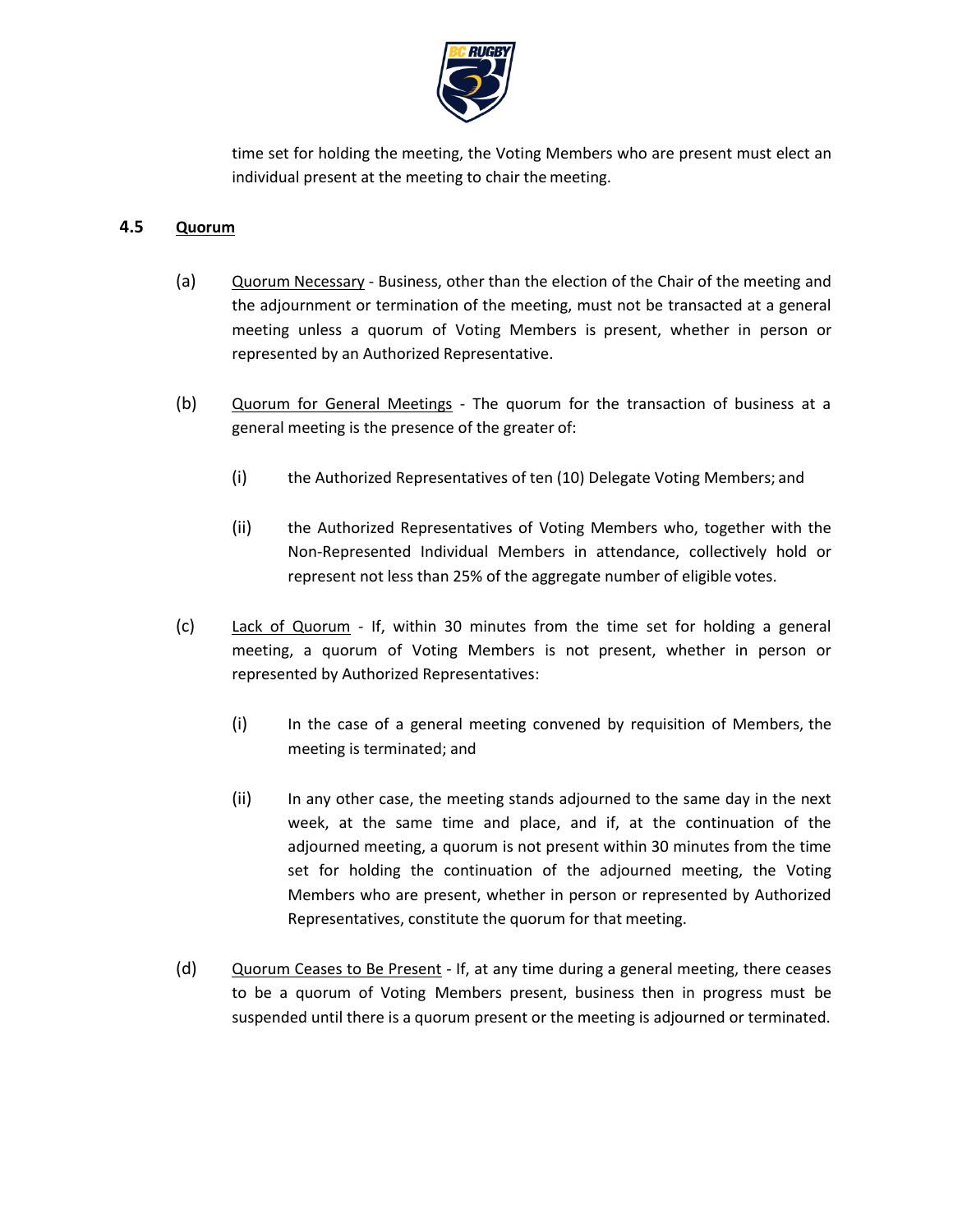

### <span id="page-14-0"></span>**4.6 Participation by Telephone or other Communications Medium**

- (a) A person who is entitled to participate in, including vote at, a general meeting may participate in person or by telephone or other communications medium if all of the persons participating in the meeting, whether in person, by telephone or other communications medium, are able to communicate with each other.
- (b) Notwithstanding the foregoing, BC Rugby is not obligated to take any action to facilitate the use of a communications medium at a general meeting to allow Members to participate by telephone or other communications medium.
- (c) A Member who participates in a meeting in a manner contemplated by Se[ction 4.6\(a\)](#page-14-0)  is deemed for all purposes of the *Societies Act* and these Bylaws to be present at the meeting and to have agreed to participate in that manner.

### **4.7 Proposing a Motion**

- (a) The Chair of any general meeting is entitled to propose or second amotion.
- (b) Board Motions At a general meeting of the Members, any Director shall be entitled to propose motions or resolutions that have been approved by the Board, but only if prior written notice of the motion or resolution has been provided to the BC Rugby office at least 28 days in advance of the meeting, and such notice includes:
	- (i) the proposed motion; and
	- (ii) a statement in support of the motion. The motion and statement together, must not exceed 200 words in length.
- <span id="page-14-1"></span>(c) Member's Motions – Delegate Voting Members in good standing whose Represented Individual Members hold not less than 5% of the eligible votes for a meeting or a minimum of two Delegate Voting Members in good standing, whichever is greater, may send to BC Rugby a notice of a motion that such Members propose to have considered at a general meeting of the Members provided that:
	- (i) such written notice sent to BC Rugby must contain the names of the Delegate Voting Members proposing the motion as required in this Section [4.7\(c\)](#page-14-1) and must be signed on behalf of each Delegate Voting Member by a duly authorized officer or director of the Delegate Voting Member.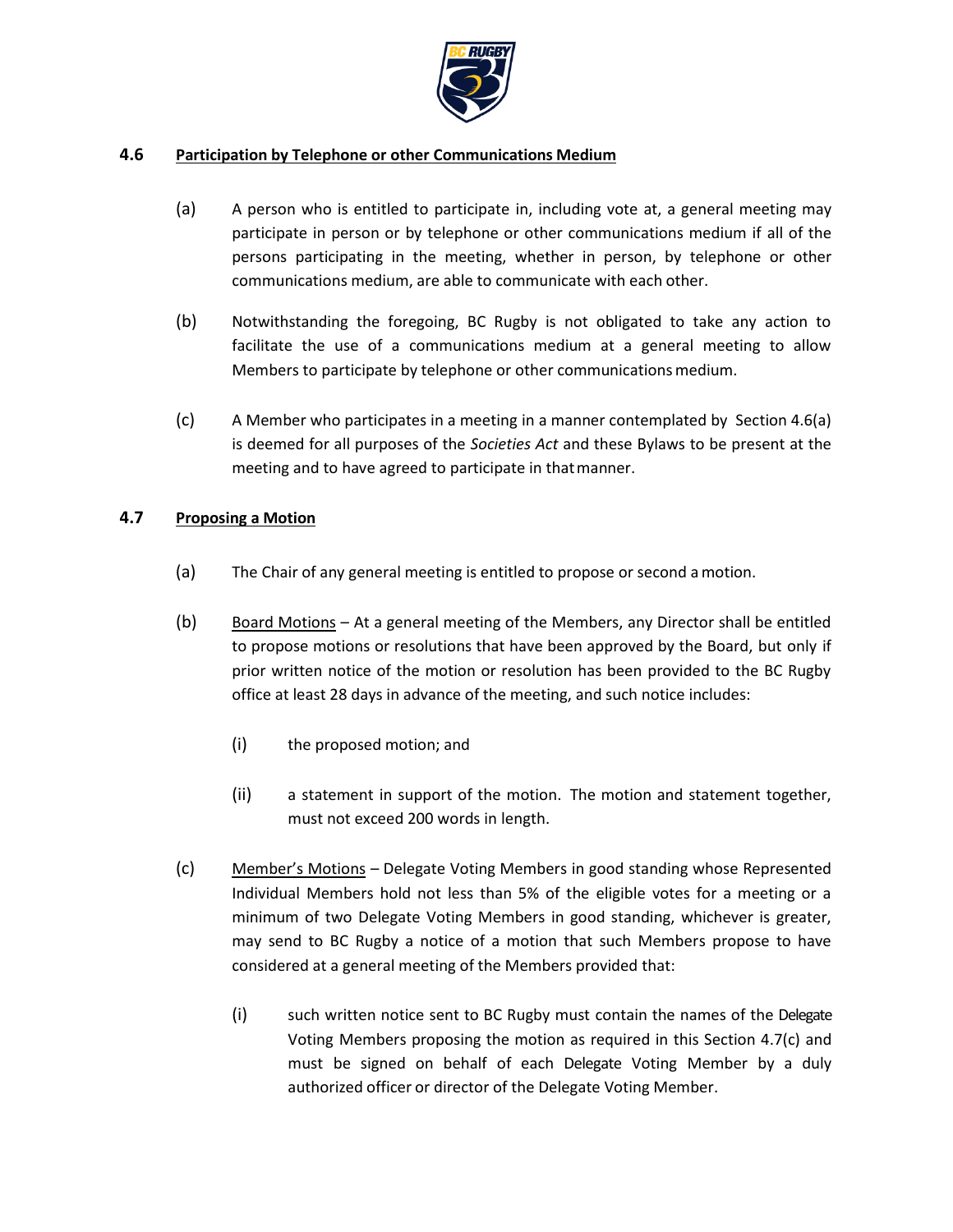

- <span id="page-15-0"></span>(ii) proposed motions must be provided to the BC Rugby office at least 28 days in advance of the meeting, and must include with such notice:
	- The proposed motion;
	- The names, positions, and signatures of the authorized officers and/or directors of the Delegate Voting Members submitting the motion; and
	- A statement in support of the motion.

Provided that the motion and statement together, must not exceed 200 words in length.

- (iii) BC Rugby must circulate the motion to the Members, if all requirements from [4.7\(c\) a](#page-14-1)re satisfied.
- $(iv)$  BC Rugby need not comply with Section [4.7\(c\)\(ii\),](#page-15-0) if substantially the same proposal was considered at a general meeting held within the two previous calendar years.
- (d) Speaking to a Motion All Members, including Directors, and all Authorized Representatives shall be entitled to speak to any motion presented at general meetings of the Members, subject to the direction of the Chair.

# **4.8 Voting on a Motion**

- (a) Only Voting Members in good standing, or Authorized Representatives acting on their behalf as voting delegate, shall be entitled to vote at meetings of the Members.
- (b) On a vote held in respect of any resolution or other matter put before a meeting of Members, each Authorized Representative of a Delegate Voting Member shall be entitled to one vote for each Represented Individual Member who is recorded with BC Rugby as registered with that Delegate Voting Member as of the immediately preceding August 31 and who has not delivered a revocation of the appointment of the Delegate Voting Member as the authorized voting delegate of such Represented Individual Member.
- (c) The determination of the number of votes to be exercised by each Delegate Voting Member for any meeting of Members shall be made based on the Represented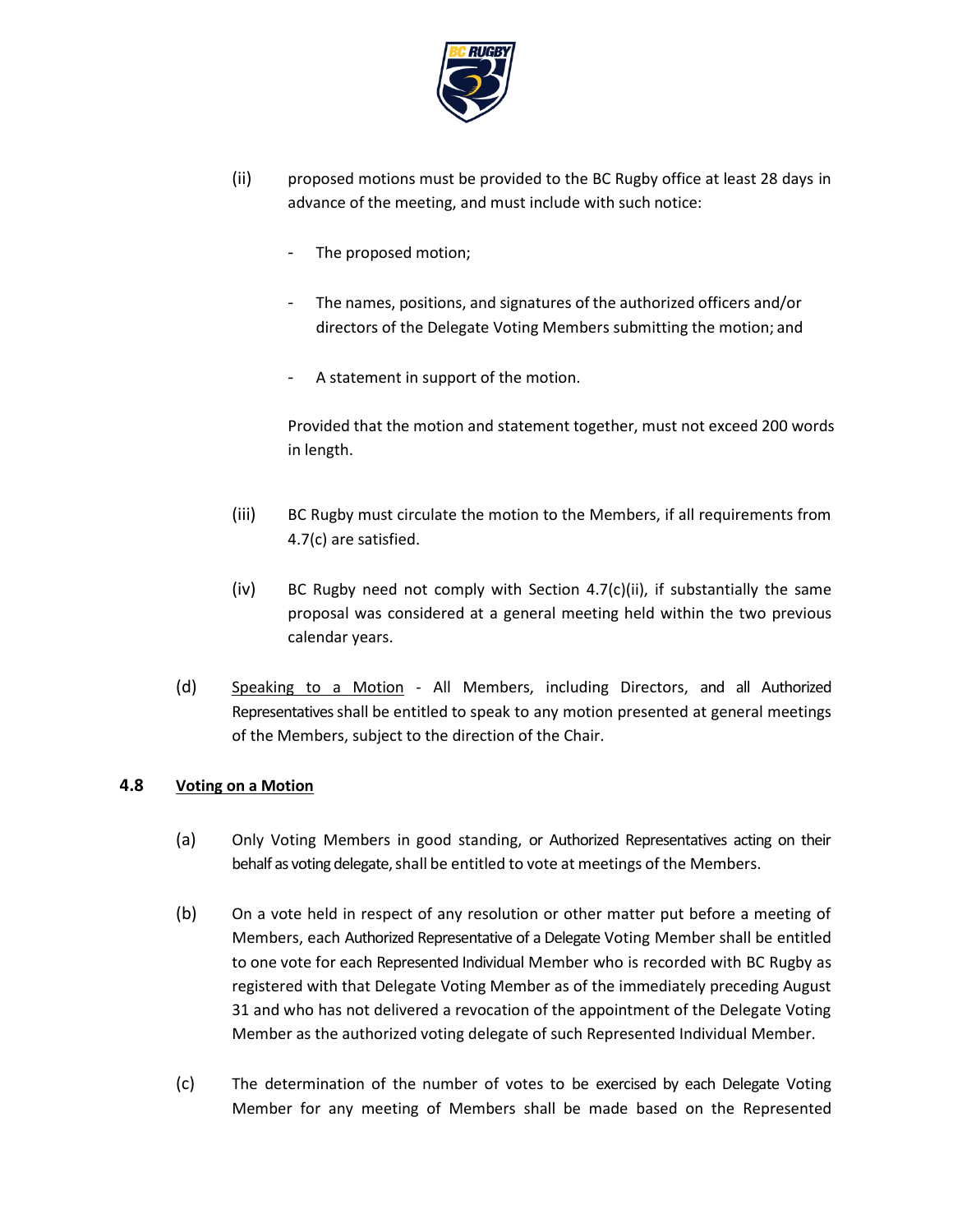

Individual Members who have paid annual dues of BC Rugby as of August  $31<sup>st</sup>$  of each year and the number of votes that may be exercised by each Delegate Voting Member as of August  $31<sup>st</sup>$  of each year shall apply for any meetings of the Members held in the subsequent year commencing September 1 until the following August 31, including the annual general meeting.

- (d) For the purposes of determining the number of Votes that may be exercised by each Delegate Voting Member, only one vote can be exercised for each Individual Member registered with BC Rugby and if any Individual Member is a member of or associated with more than one Delegate Voting Member, the Individual Member must provide BC Rugby with written notification of which Delegate Voting Member the Individual Member elects to be recorded as registered with for the purposes of determining Voting Entitlement.
- (e) Each Delegate Voting Member must designate in writing the name of an Authorized Representative to attend on behalf of the Delegate Voting Member and each of its Represented Individual Members and cast the votes on behalf of such Represented Individual Members at each BC Rugby general meeting. Written notice of the person designated to act as the Authorized Representative of the Delegate Voting Member at any meeting must be delivered to BC Rugby at least 72 hours prior to the meeting or presented to the Chair of the meeting, or their designate, prior to the commencement of the meeting.
- (f) Votes at a general meeting of the Members shall be by show of Voting Entitlement for each Delegate Voting Member except that if, either before or immediately after such a vote is held by show of Voting Entitlement, two or more Delegate Voting Members request a ballot or if a ballot is directed by the Chair of the meeting, then any vote shall be made by ballot.
- (g) For a show of Voting Entitlement, or on a ballot, the Authorized Representative of a Delegate Voting Member must cast all of its votes as a single unified block of votes either for or against, or abstain, in respect of the resolution or other matter which is being voted upon and there can be no partial allocation or partial exercise of Voting Entitlement whether by the Authorized Representative or otherwise.
- (h) Except where required by these Bylaws, the British Columbia *Societies Act* or otherwise by law, any resolution or other matter to be decided by a vote of Members at general meetings of the Members shall be determined by a simple majority of Members who are present (including whether on their own behalf or by being represented by an Authorized Representative) at the meeting in person, by telephone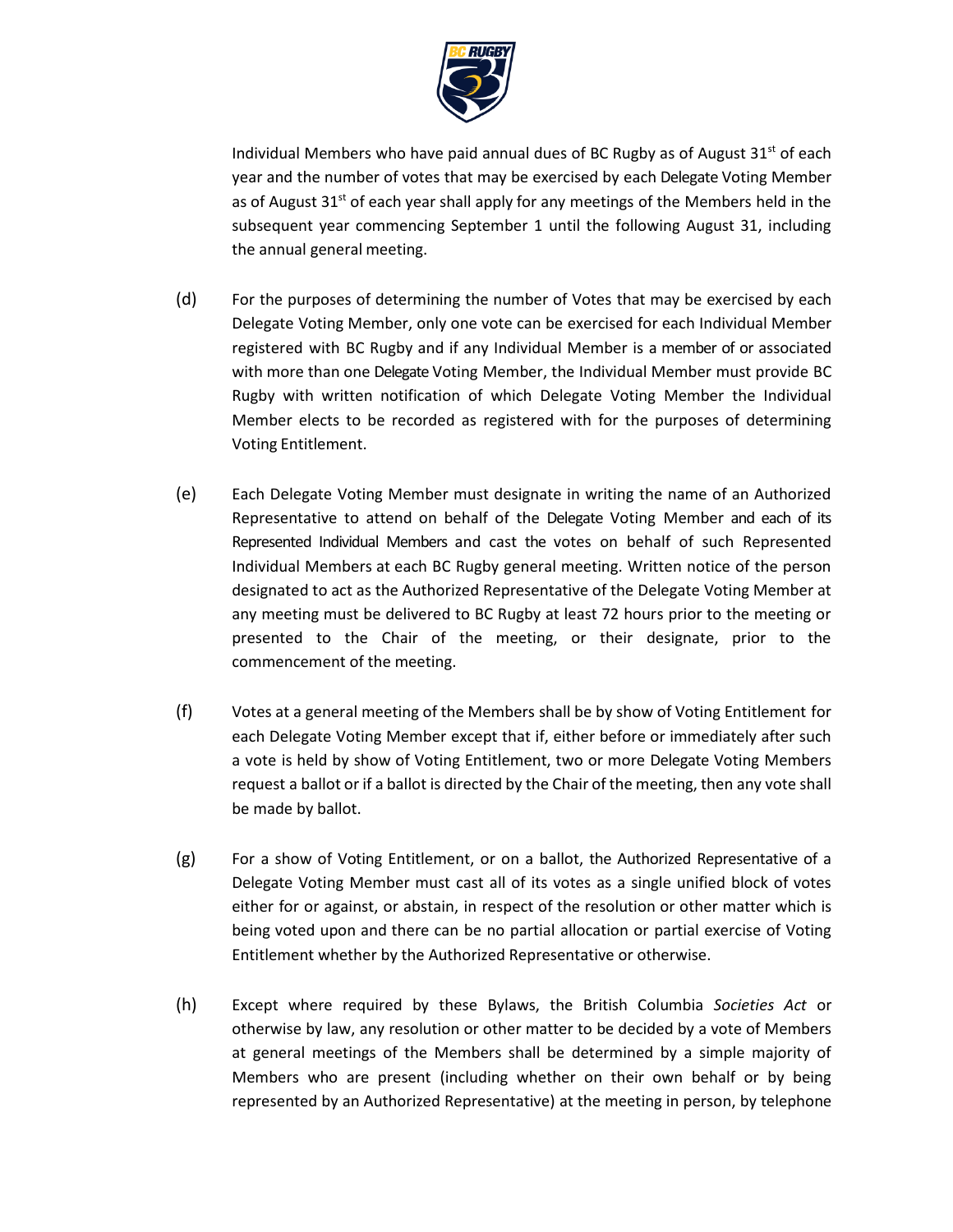

or by other communication medium, and who cast a vote (whether personally or indirectly through an Authorized Representative) on the resolution or other matter being voted upon.

# **4.9 Declaration of Results**

- (a) Vote Results The Chair of a general meeting must declare to the meeting the outcome of each vote and that outcome must be recorded in the minutes of the meeting. A declaration of the Chair that a resolution is carried by the necessary majority or is defeated is final.
- (b) Retention of Ballots and Proxies BC Rugby must, for at least three months after a general meeting, keep each ballot cast at the meeting, and, during that period, make them available for inspection during statutory business hours by any Non-Represented Individual Member, Delegate Voting Member or Authorized Representative entitled to vote at the meeting. At the end of such three-month period, BC Rugby may destroy such ballots.

### **4.10 Meeting Adjournment**

- (a) The Chair of a general meeting may, or, if so directed by ordinary resolution must, adjourn the meeting.
- (b) No business may be transacted at the continuation of the adjourned meeting other than the business left unfinished at the adjourned meeting.

# **Section 5 - Authorized Representation at General Meetings**

#### <span id="page-17-0"></span>**5.1 Appointment of Authorized Representatives**

(a) Authorized Representative – BC Rugby will recognize one Authorized Representative of a Delegate Voting Member to attend and act at a general meeting in the manner and with the powers normally held by the Represented Individual Members of the Delegate Voting Member who is represented by the Authorized Representative. Each of the Represented Individual Members of the Delegate Voting Member who are represented at a meeting by the Authorized Representative in accordance with this Section [5.1\(a\) s](#page-17-0)hall be deemed to be present in person at the meeting for the purposes of these Bylaws.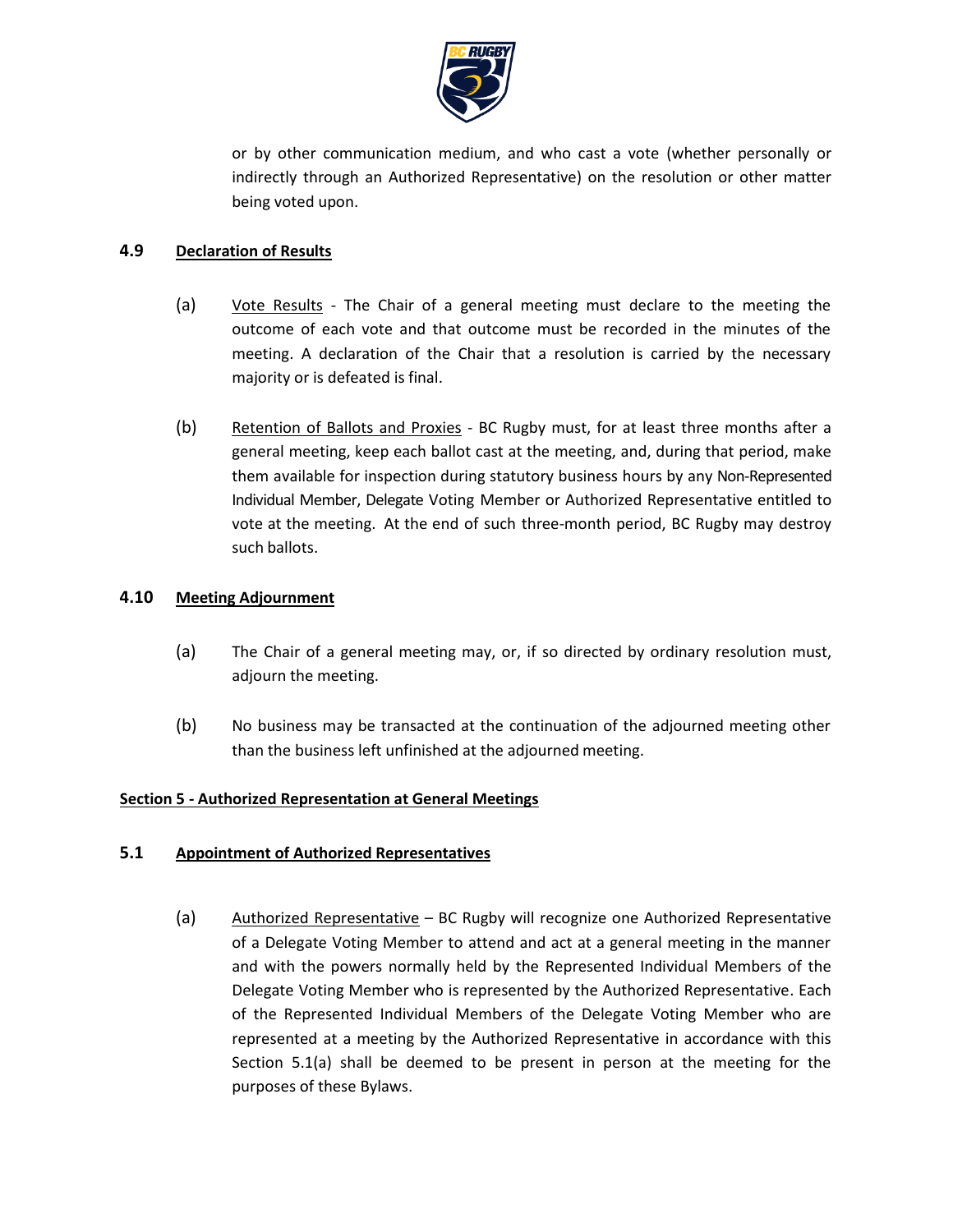

- (b) Dedicated Representative An Authorized Representative may represent only one Delegate Voting Member and the Represented Individual Members of such Delegate Voting Member.
- (c) Directors Cannot Represent Current BC Rugby Directors, or any nominee for election as Director at that meeting, cannot be an Authorized Representative.

# **5.2 Validity of Authorized Representatives**

- (a) Written Voting Authorization Form The appointment of an Authorized Representative to represent a Delegate Voting Member at a general meeting must be in writing and must:
	- (i) Be received at the registered office of BC Rugby or at any other place specified in the notice of meeting, at least 72 hours before the day set for the holding of the meeting; or
	- (ii) Be delivered to the Chair of the meeting or their designate prior to the commencement of the meeting.
- (b) Voting Authorization Form A Voting Authorization Form, whether for a specified general meeting or otherwise, must be in a form approved by the Board or the Chair of the meeting. The form must be signed by a duly authorized director or officer of the Delegate Voting Member.

If no form is approved by the Directors or the Chair at least 28 days prior to the meeting, the following form may be used to appoint a Delegate Voting Member's Authorized Representative.

# **Voting Authorization Form BC Rugby Union ("BC Rugby")**

- 1. Name of Club or Other Organization that is the Delegate VotingMember
- 2. Name of authorized director or officer of Delegate Voting Member executing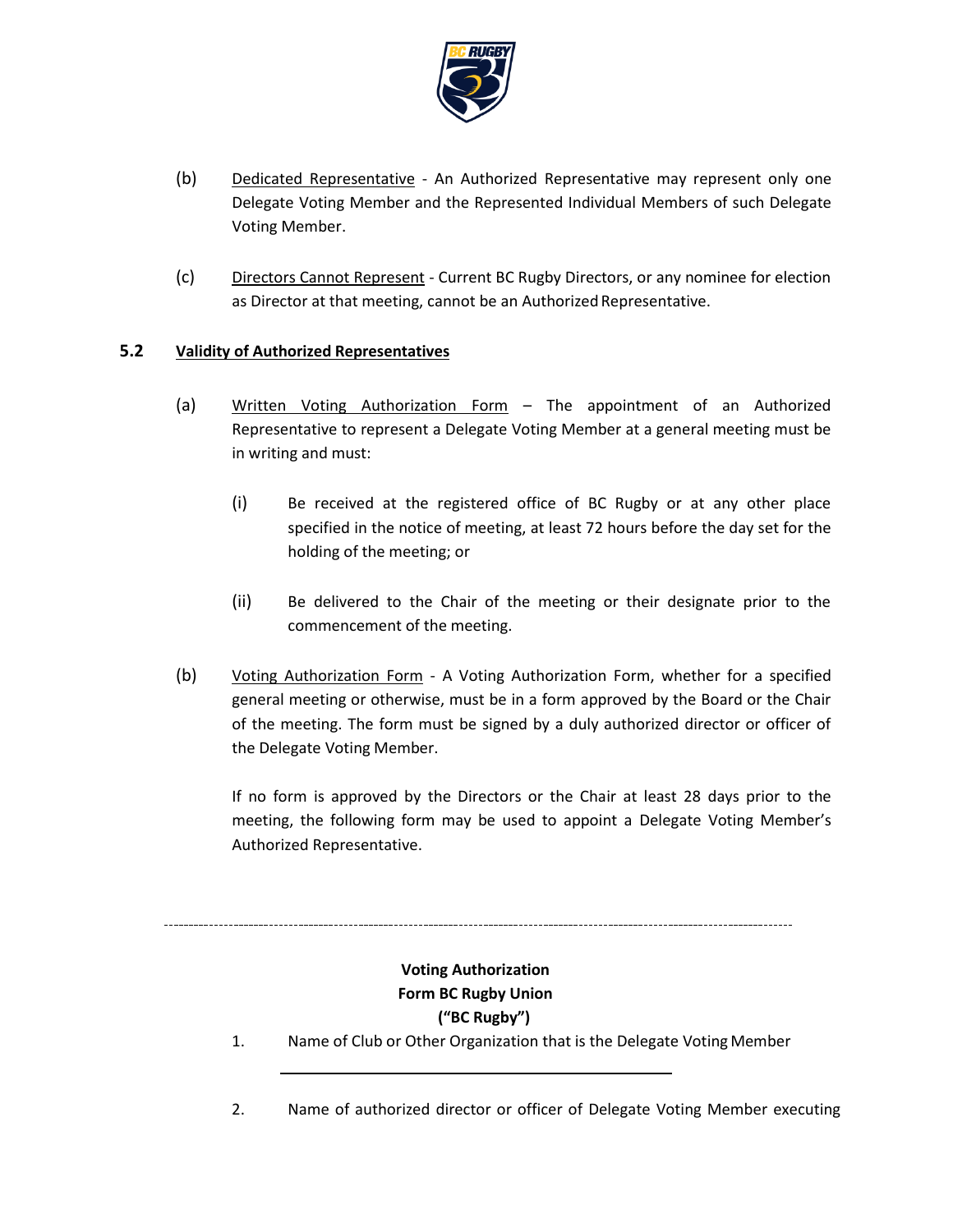

this form

3. Title of authorized director or officer of Delegate Voting Member executing this form

Please provide the name of the person who has been appointed as the Authorized Representative for you as a Delegate Voting Member and who is authorized to attend and vote on behalf of your Represented Individual Members at the BC Rugby general meeting to be held on [day, month, location].

| Α. | <b>Full Name</b>     |  |
|----|----------------------|--|
| В. | <b>Email Contact</b> |  |
| C. | Phone                |  |

Please provide the name of any alternate delegate(s) attending the meeting who, should the Authorized Representative listed above fail to attend, is authorized to represent the Delegate Voting Member and vote on behalf of your Registered Voting Members at the meeting.

| <b>Full Name</b>     |                                                                                                                       |                                                                                                                                                                                                                                      |
|----------------------|-----------------------------------------------------------------------------------------------------------------------|--------------------------------------------------------------------------------------------------------------------------------------------------------------------------------------------------------------------------------------|
| <b>Email Contact</b> |                                                                                                                       |                                                                                                                                                                                                                                      |
| Phone                |                                                                                                                       |                                                                                                                                                                                                                                      |
| <b>Full Name</b>     |                                                                                                                       |                                                                                                                                                                                                                                      |
| <b>Email Contact</b> | <u> 1989 - Andrea State Barbara, amerikan personal di sebagai personal di sebagai personal di sebagai personal di</u> |                                                                                                                                                                                                                                      |
| Phone                |                                                                                                                       |                                                                                                                                                                                                                                      |
|                      |                                                                                                                       | <u> 1989 - Jan Stern Harry Harry Harry Harry Harry Harry Harry Harry Harry Harry Harry Harry Harry Harry Harry Harry Harry Harry Harry Harry Harry Harry Harry Harry Harry Harry Harry Harry Harry Harry Harry Harry Harry Harry</u> |

Signature of director or officer of Delegate Voting Member: \_\_\_\_\_\_\_\_\_\_\_\_\_\_\_\_\_\_\_\_

(c) Voting Authorization Form Delivery - A Voting Authorization Form may be sent to BC Rugby by written instrument, fax, email, or any other method of transmitting legibly written messages.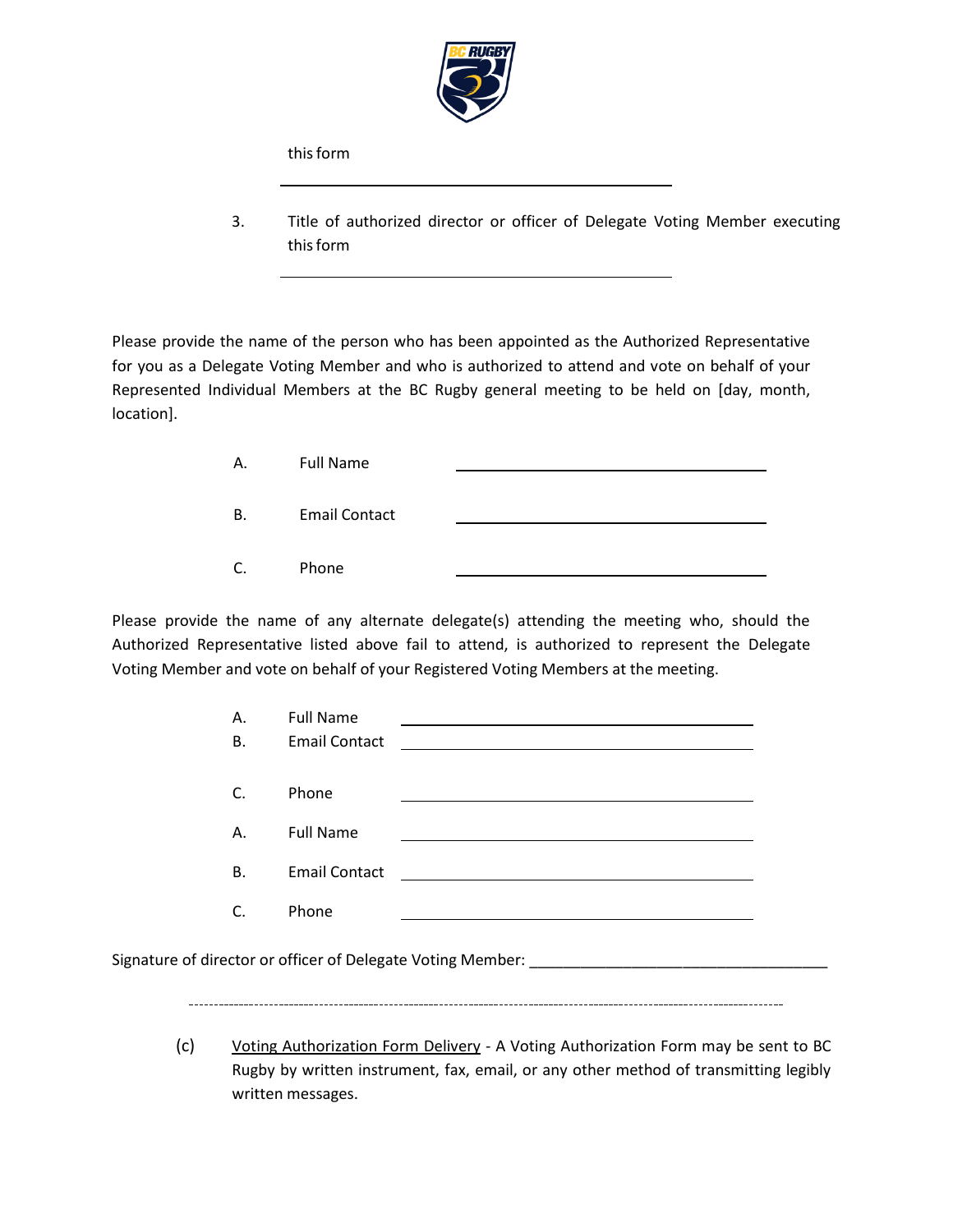

- (d) Validity of Authorized Representative Vote A vote given by an Authorized Representative at a general meeting is valid notwithstanding the revocation of the appointment or the revocation of the authority under which the appointment is given, unless notice in writing of that revocation is received:
	- (i) At the registered office of BC Rugby, at any time up to and including the last business day before the day set for the holding of the general meeting at which the Authorized Representative was appointed; or
	- (ii) By the Chair of the meeting, at the start of the meeting.
- (e) Production of Evidence of Authority to Vote The Chair of any general meeting may, but need not, inquire into the authority of any person to vote at the meeting and may, but need not, demand from that person production of evidence as to the existence of the authority to vote.

# <span id="page-20-1"></span>**5.3 Revocation of Vote Authority**

- (a) Revocation in Writing Subject to Section [5.3\(b\),](#page-20-0) any Authorized Representative may have their voting authority revoked by either the Delegate Voting Member or by a Represented Individual Member, as applicable, by an instrument in writing thatis:
	- (i) Received at the registered office of BC Rugby at any time up to and including the last business day before the day set for the holding of the general meeting for which the Authorized Representative was appointed; or
	- (ii) Provided to the Chair of the general meeting at the start of themeeting.

If a Represented Individual Member revokes the authorization of the Authorized Representative to vote on behalf of such Represented Individual Member, such revocation applies only in respect of that Represented Individual Member's vote and the Voting Authorization Form continues to apply in full force and effect in respect of all other Represented Individual Members recorded with BC Rugby as registered with the Delegate Voting Member.

<span id="page-20-0"></span>(b) Revocation Must Be Signed - An instrument referred to in Section [5.3\(a\) m](#page-20-1)ust be signed by the President of the Delegate Voting Member or their designate duly authorized in writing or by the Represented Individual Member, as applicable.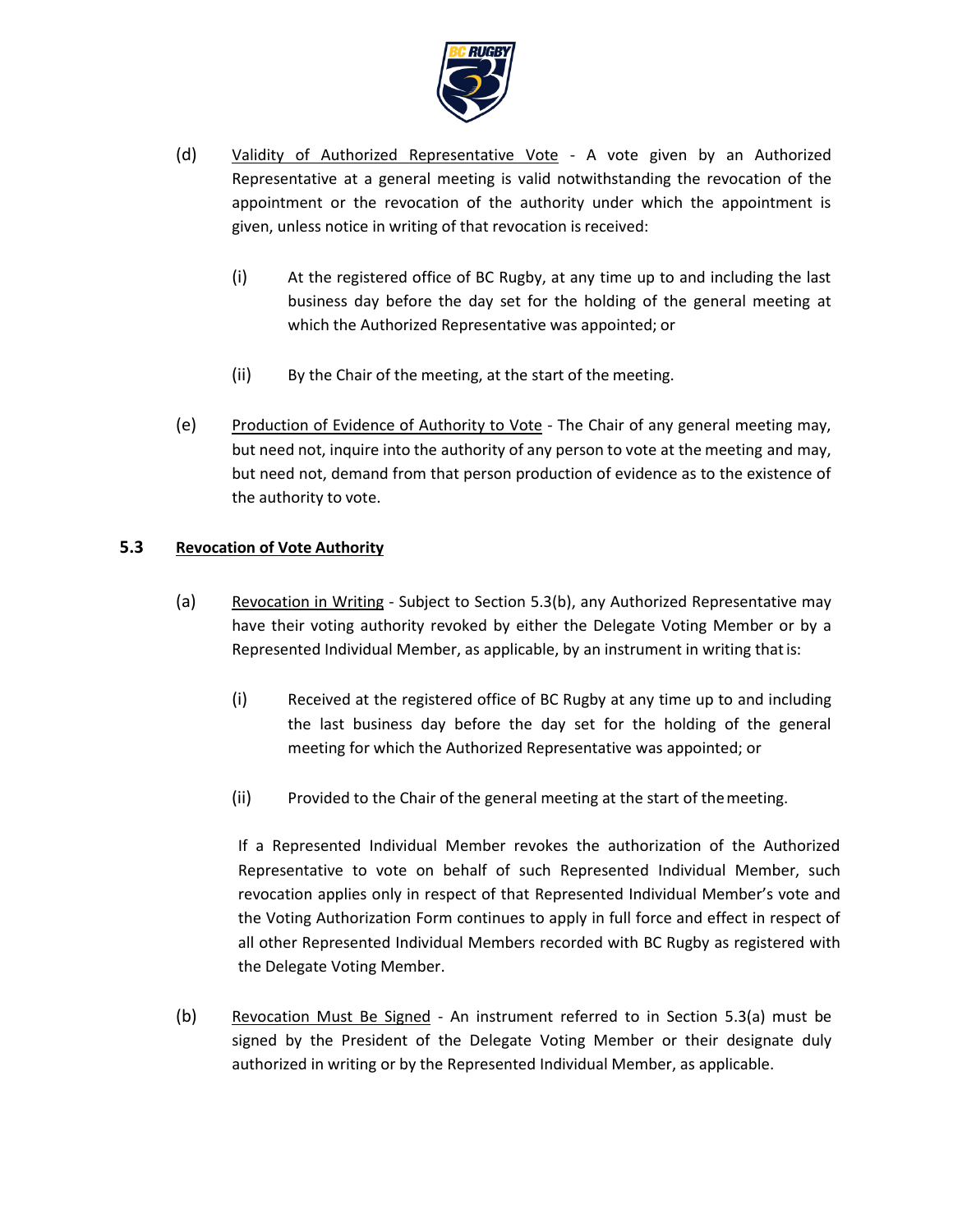

#### **Section 6 - Directors**

### <span id="page-21-0"></span>**6.1 Authority of Directors**

- (a) Powers and Function of Directors **-** Subject to the *Societies Act* and these Bylaws, the Board shall oversee and supervise the management of BC Rugby's activities and internal affairs.
- (b) Appointment of Attorney The Board exclusively may from time to time, by power of attorney or other instrument, appoint any person to be the attorney of BC Rugby for such purposes, and with such powers, authorities and discretions and for such period, and with such remuneration and subject to such conditions asthe Board may think fit.
- (c) Validity of Acts of Directors An act of a Director or of BC Rugby is not invalid merely because:
	- (i) A defect in the Director's designation, election or appointment or in the qualifications of that director;
	- (ii) Fewer than the required number of Directors have been designated, elected or appointed;
	- (iii) The residency requirements, if any, for the Directors have not been met, or
	- (iv) The majority of the Directors, contrary to the *Societies Act*, receive or are entitled to receive remuneration from BC Rugby under contracts of employment or contracts for service.
- (d) Directors' Acts Not Invalidated No Member's resolution invalidates a prior act of the Directors that would have been valid if that resolution had not been made.
- (e) Remaining Directors Power to Act The Directors may act notwithstanding any vacancy in the Board, but if BC Rugby has fewer Directors in office than the minimum number of Directors set pursuant to these Bylaws, the Directors may only act for the purpose of appointing Directors up to that number or of calling a general meeting for the purpose of filling any vacancies on the Board.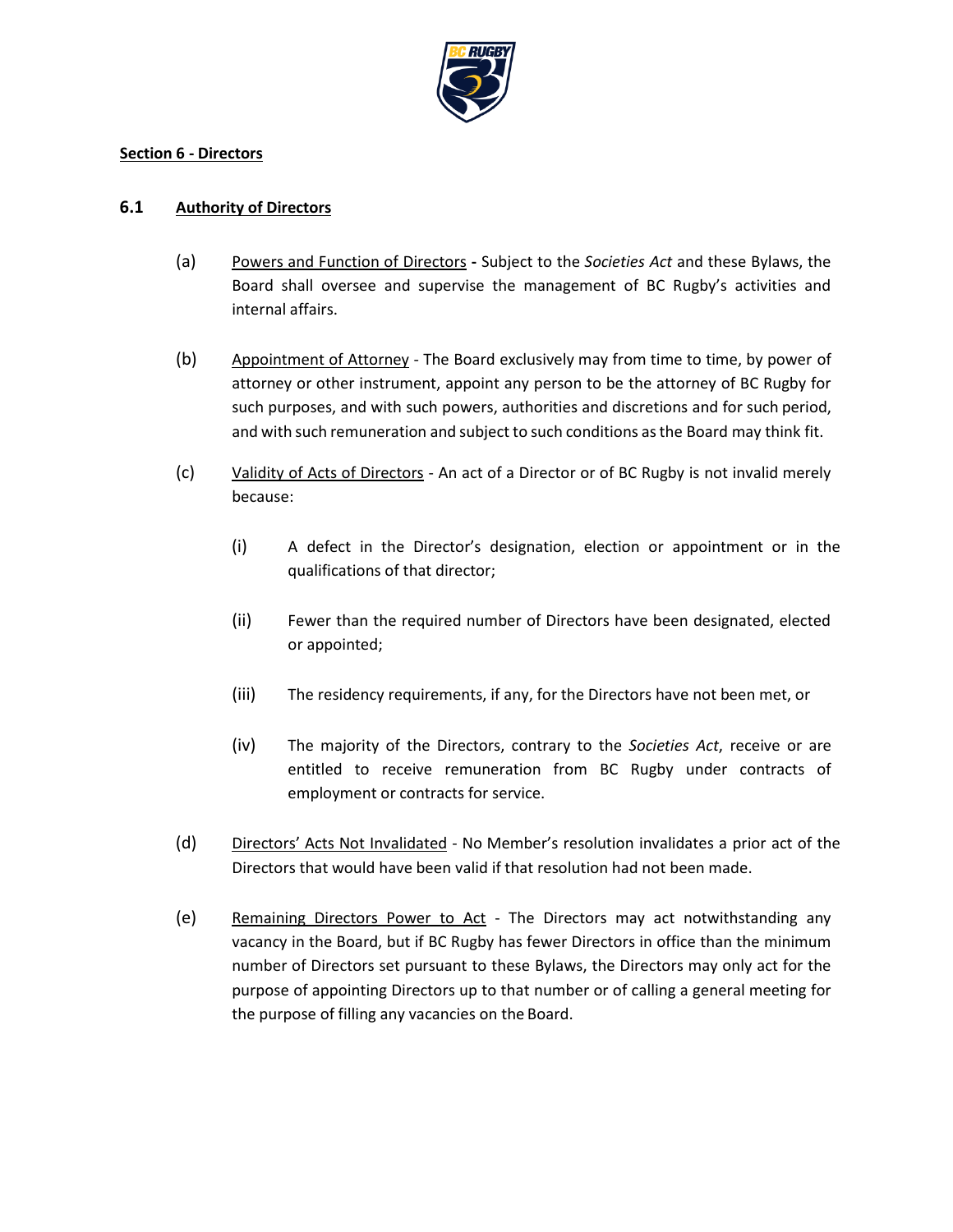

### **6.2 Board Composition**

- (a) Board Diversity To the extent it is reasonably practical with available volunteers, Board composition will reflect diversity of personal and professional perspectives, including diversity in genders, ages, regions, ethnicities, expertise, game variants, and levels of rugby. Furthermore, at least one Director must be a member of a Club in:
	- (i) Vancouver Island;
	- (ii) The Fraser Valley west of Hope;
	- (iii) The cities or municipalities of Vancouver, Burnaby, West and North Vancouver;
	- (iv) British Columbia outside of the areas as described in (i), (ii) and (iii) above.
- (b) Board Expertise To the extent that it is reasonably practical, the Board of Directors will hold qualifications, expertise, and/or high-level experience in the following areas:
	- Organizational Leadership
	- Canadian and/or British Columbian Law
	- **Education**
	- Sport Administration
	- Not-for-profit organizations
	- Finance and Accounting
	- Risk Management and/or Insurance
	- Marketing, Public Relations and/or Communications
	- Sponsorship and/or Fund-raising
- (c) Number of Directors The Voting Members may, by ordinary resolution from time to time, determine the number of Directors, but there shall be no fewer than 3 and no greater than 12 Directors.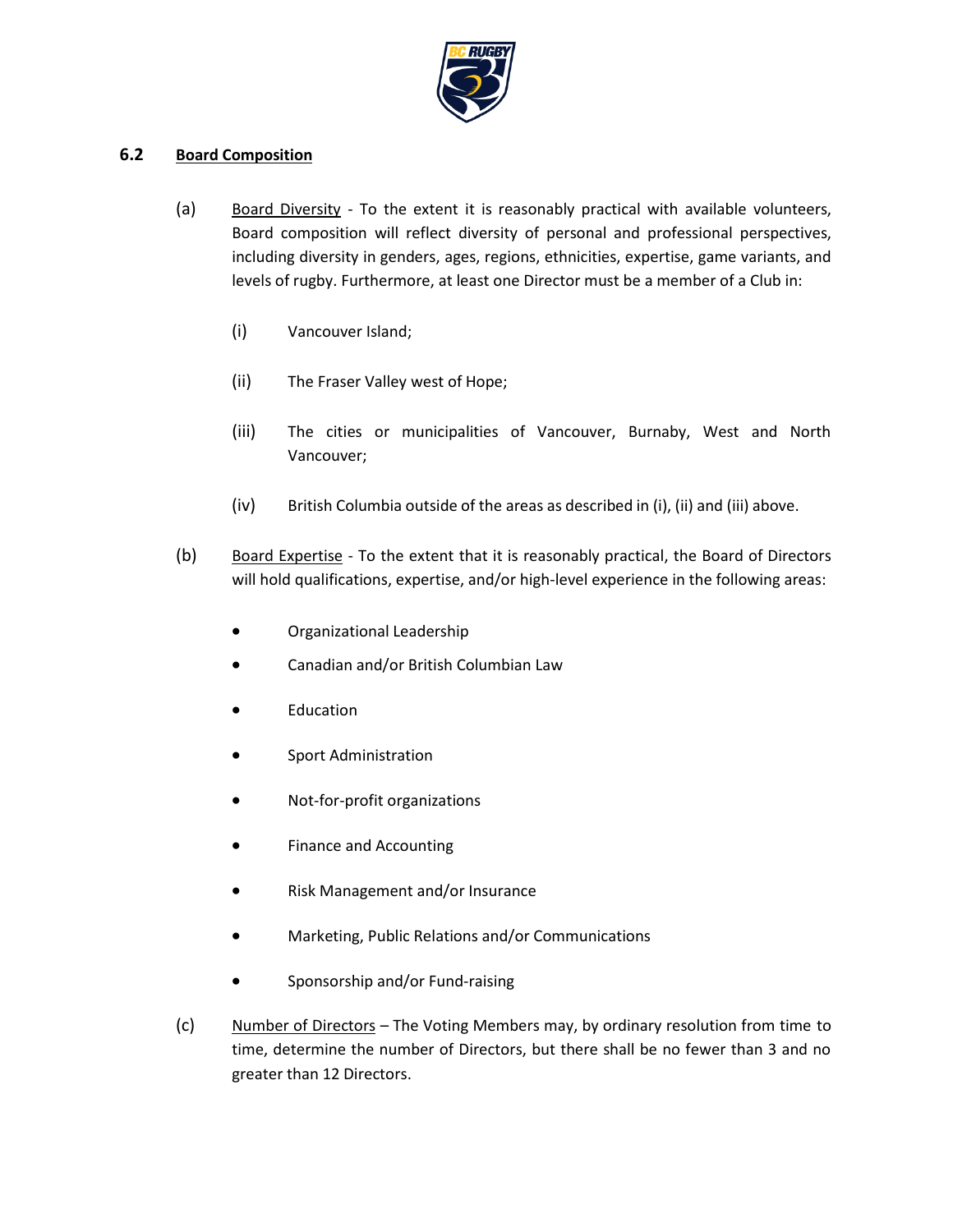

- <span id="page-23-0"></span>(d) Individuals not Qualified to be Directors - An individual is not qualified to be a BC Rugby Director if the individual is:
	- (i) Less than 19 years of age;
	- (ii) Found by any court, in Canada or elsewhere, to be incapable of managing the individual's own affairs;
	- (iii) An undischarged bankrupt; or
	- (iv) Convicted in or out of British Columbia of an offence in connection with the promotion, formation, or management of a Society or unincorporated entity, or of an offence involving fraud, unless:
		- The court orders otherwise,
		- 5 years have elapsed since the last to occur of: the expiration of the period set for suspension of the passing of sentence without a sentence having been passed, the imposition of a fine; the conclusion of the term of any imprisonment; and the conclusion of the term of any probation imposed, or
		- A pardon was granted or issued, or a record suspension was ordered, under the *Criminal Records Act* (Canada) and the pardon or record suspension, as the case may be, has not been revoked or ceased to have effect.
- (e) Director not Qualified Must Resign A Director who is not, or who ceases to be, qualified to be a Director must promptly resign.
- (f) No act or proceeding of the Directors is invalid only by reason of there being less than the prescribed number of Directors in office or by reason of the composition of the Board not being in compliance with its Board compositionguidelines.

# **6.3 Nominating Directors**

(a) Any Individual Member may be nominated for election as a Director by a nomination in writing signed by the nominee, a duly authorized director or officer of one Delegate Voting Member, and at least six Individual Members, that: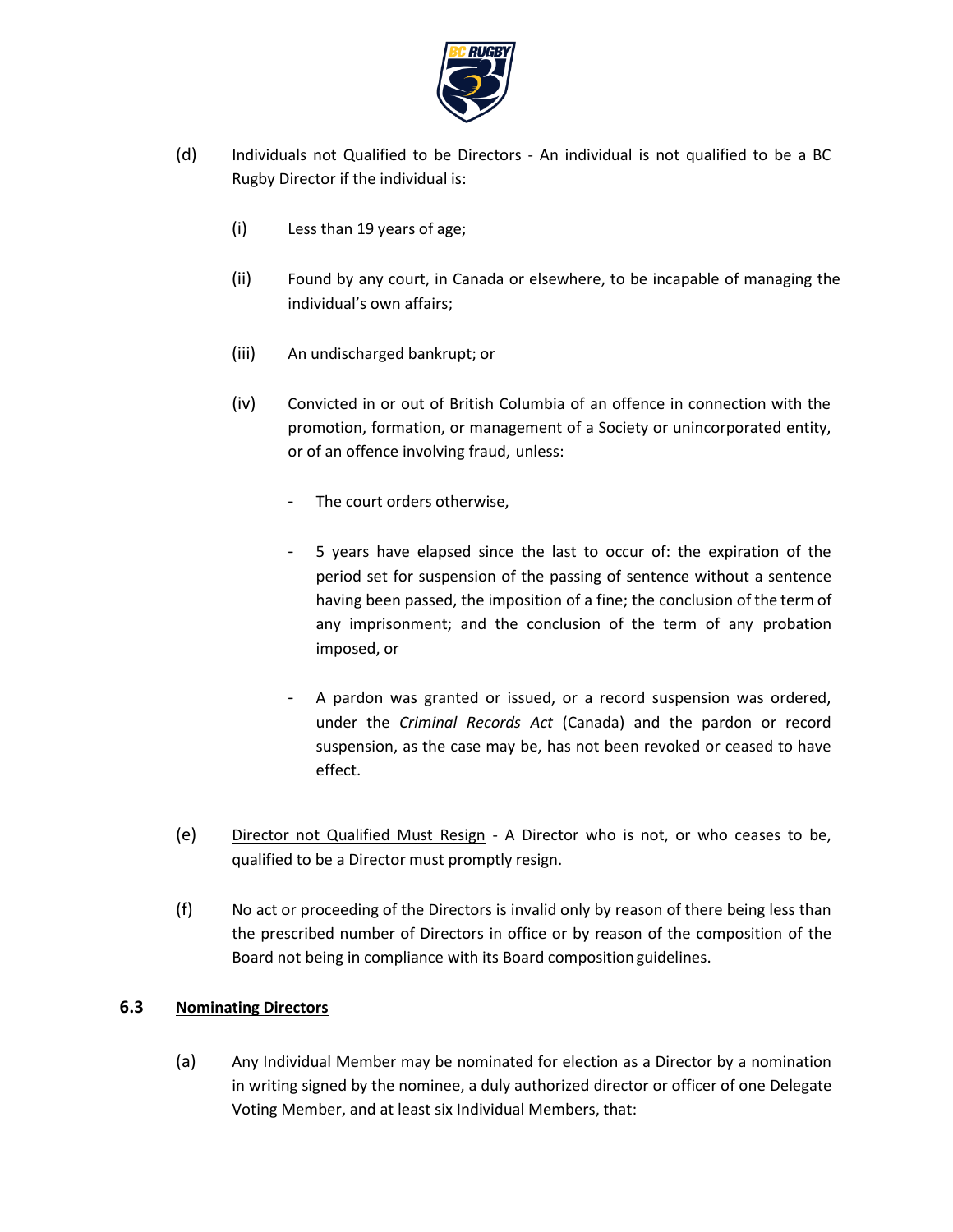

- (i) Contains the full name, address, and occupation of the nominee and a brief description of the qualifications and reason(s) of the nominee running for the position of Director; and
- (ii) Is received at the registered office of BC Rugby not less than 28 days before the general meeting at which the election is to take place.
- (b) The Board may nominate any individual for election as a Director by board resolution at least 28 days prior to the AGM and circulate to the Members.

# **6.4 Electing Directors**

- (a) Election and Term of Directors **-** At each annual general meeting, Voting Members of BC Rugby shall elect or appoint the Directors to replace those Directors whose terms expire as of the date of such meeting or to fill any casual vacancies on the Board. Each Director shall serve in such capacity for a maximum of three (3) consecutive terms. Directors serving as officers may serve a fourth consecutive term. A period of one (1) year shall pass before such person is re-eligible to serve again.
- (b) Consent to be a Director No designation, election, or appointment of an individual as a Director is valid unless:
	- (i) That individual consents to be a Director in writing; or
	- (ii) The designation, election or appointment is made at a meeting at which the individual is present, and the individual does not refuse, atthe meeting, to be a Director.
- (c) Election Process An election may be by acclamation or simple majority shown by Voting Entitlement or by ballot.

# **6.5 Appointing Interim Directors**

(a) Directors May Fill Casual Vacancies - The Board may, at any time, by simple majority vote of the Directors appoint an individual qualified to be a Director as aDirector to fill a vacancy that arises on the Board as a result of the resignation, death or incapacity of a Director during such Director's term of office. A Director appointed by the Board to fill a vacancy ceases to be a Director at the next general meeting.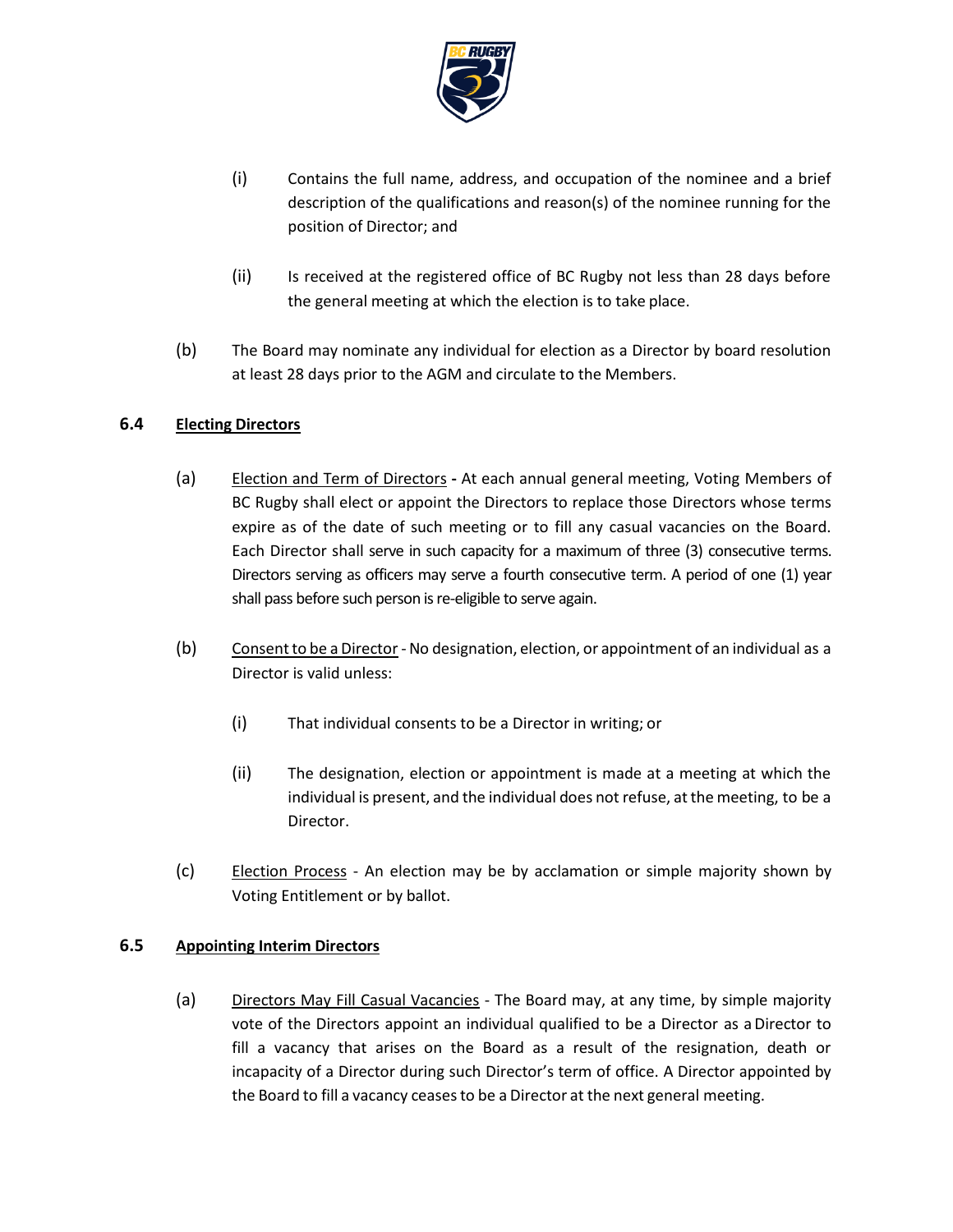

- (b) Interim Directors Between successive annual general meetings, the Board has the authority to appoint one or more additional Interim Directors by a simple majority vote of the Directors. Any Interim Director so appointed shall hold office only until the following BC Rugby annual general meeting but shall be eligible for election at such meeting and, so long as the person is an additional Director, the number of Directors may be increased accordingly.
- (c) Number of Interim Directors The number of Interim Directors shall not be more than one-third of the number of Elected Directors (including as an Elected Director any Director appointed to fill a casual vacancy created upon the death, resignation, or incapacity of an Elected Director).
- (d) Failure to Re-Elect Where BC Rugby fails to hold an annual general meeting in accordance with the Societies Act, the Directors then in office will be deemed to have been elected or appointed as Directors on the last day on which the annual general meeting could have been held pursuant to these Bylaws and they may hold office until other Directors are appointed or elected or until the day on which the next annual general meeting is held.
- (e) Insufficient Number of Directors If, at any annual general meeting at which an election of Directors ought to take place, the places of the retiring Directors are not filled up, some retiring Directors may be required, if willing, to continue in office until further new Directors are elected at a general meeting specially convened for that purpose or at the annual general meeting in the next or some subsequent year. If the membership has determined it will reduce the number of Directors, this consideration may not apply.

# <span id="page-25-1"></span>**6.6 Duties of Directors**

- <span id="page-25-0"></span>(a) Duties of Directors **-** A Director of BC Rugby must, when exercising the powers and performing the functions of a Director, act with a view to the BC Rugby Purpose and must:
	- (i) Act honestly and in good faith with a view to the best interests of BC Rugby;
	- (ii) Exercise the care, diligence and skill that a reasonably prudent individual would exercise in comparable circumstances;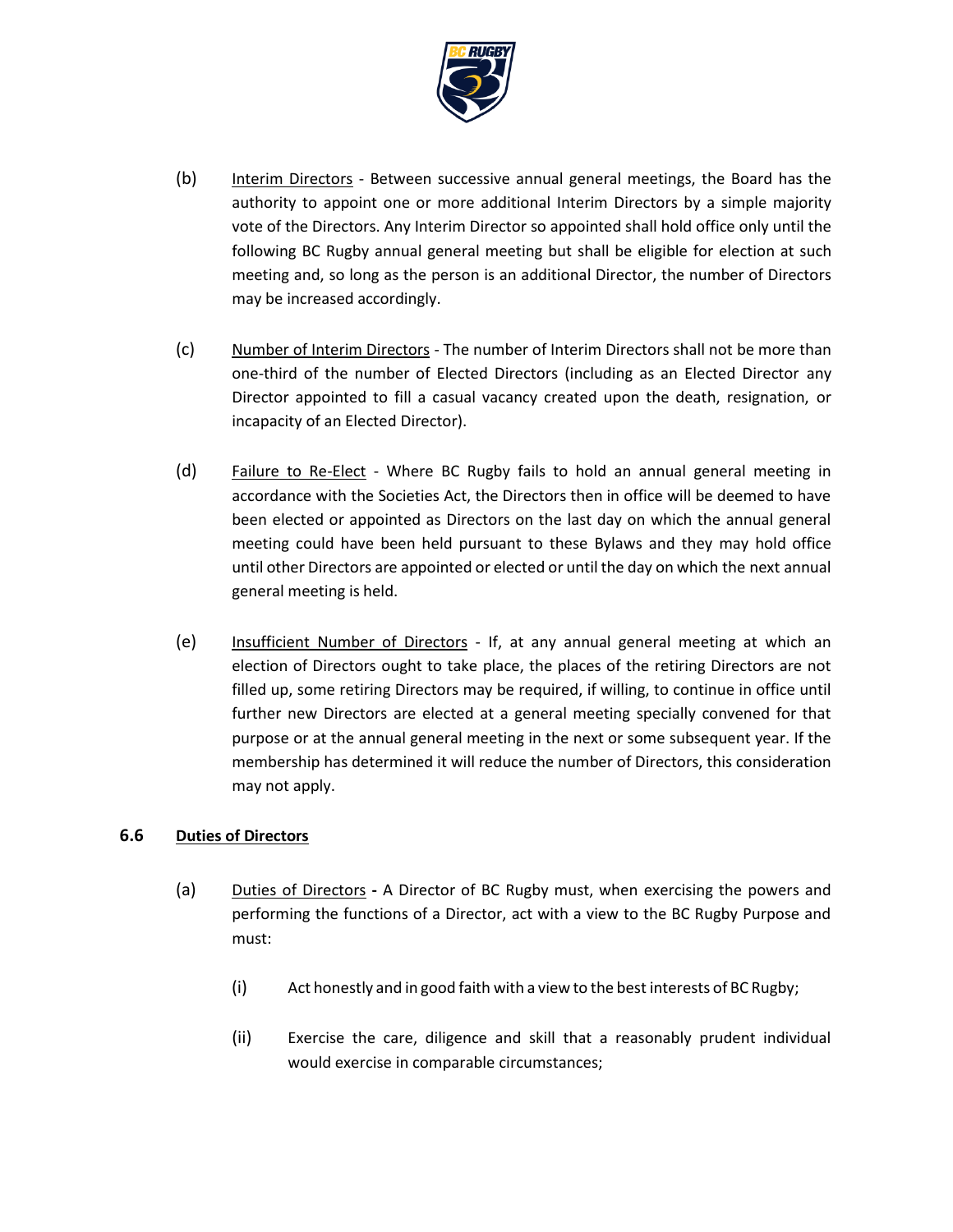

- <span id="page-26-0"></span>(iii) Act in accordance with BC Rugby's Code of Conduct;
- <span id="page-26-1"></span>(iv) Act in accordance with the *Societies Act*; and
- (v) Subject to Sections [6.6\(a\)\(i\),](#page-25-0) [\(iii\)](#page-26-0) an[d \(iv\),](#page-26-1) act in accordance with these Bylaws.
- <span id="page-26-2"></span>(b) Employment of Directors - A majority of the Directors shall not receive or be entitled to receive remuneration from BC Rugby under contracts of employment or contracts for service.
- (c) Remuneration and Reimbursement of Directors BC Rugby shall not pay a Director remuneration for being a Director. Subject to [6.6\(b\) a](#page-26-2)nd the *Societies Act*, BC Rugby may pay remuneration to a Director for services provided by the Director to BC Rugby in another capacity. BC Rugby may reimburse a Director for out-of-pocket expenses reasonably incurred by the Director in performing the duties of a Director.
- (d) Delegation By Directors For greater certainty, the powers of the Board under Section [6.1 m](#page-21-0)ay be exercised by a Director, senior manager, committee or other delegate, direct or indirect, of the Board authorized by the Board to exercise such powers.

# **6.7 Termination of Directorship**

- (a) Ceasing to be a Director A Director ceases to be a Director when:
	- (i) The Director's term of office expires;
	- (ii) The Director dies, resigns or becomes incapacitated;
	- (iii) The Director is removed from office pursuant to Section [6.7\(c\);](#page-27-0) or
	- (iv) The Director otherwise ceases to hold office in accordance with these Bylaws.
- (b) Resignation of Directors A Director who intends to resign must give the resignation to BC Rugby in writing, and the resignation takes effect on either of the following at the discretion of the Board:
	- (i) The receipt by BC Rugby of the written resignation; or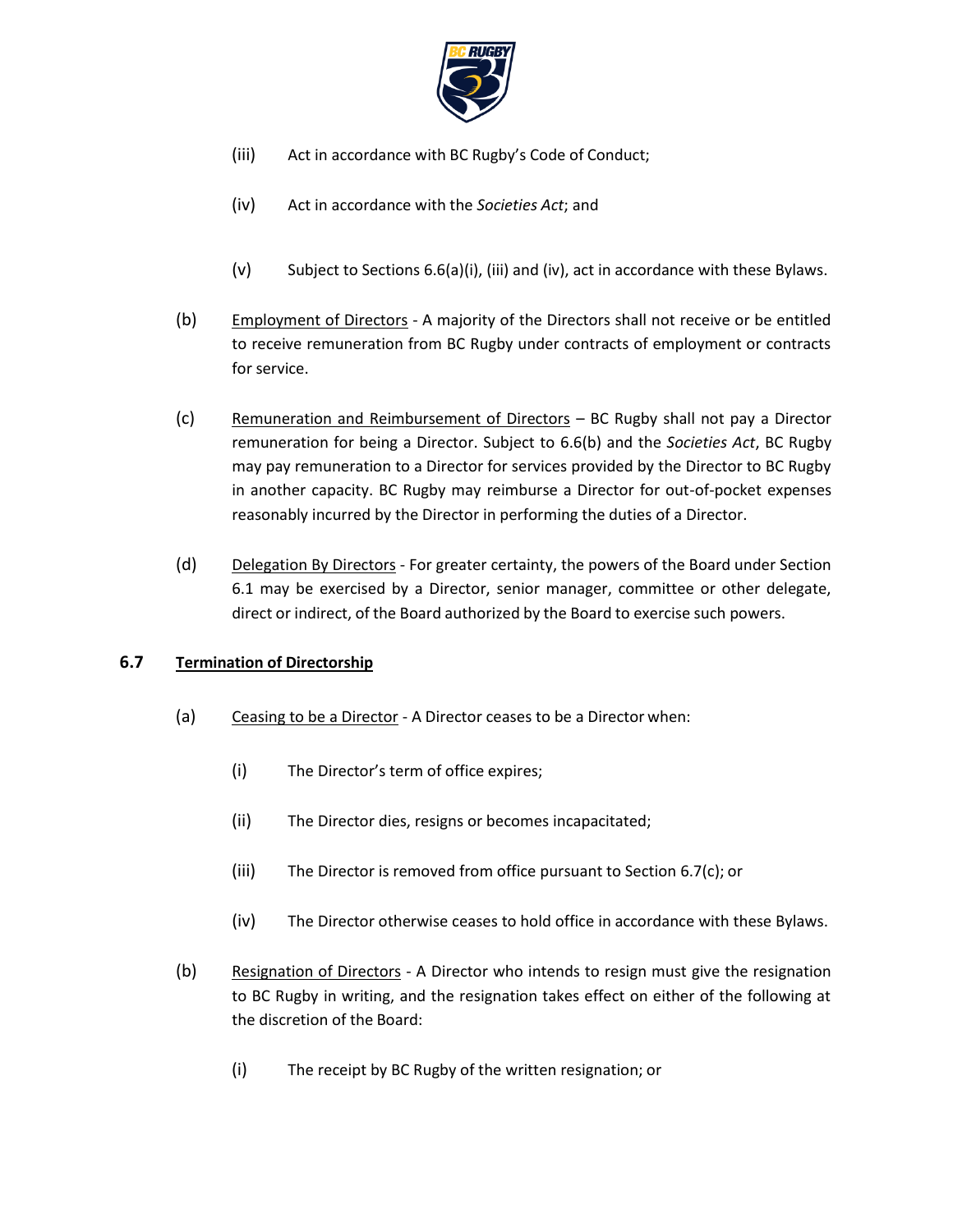

- (ii) If the written resignation states that the resignation is to take effect on a specified date, specified date and time, or on the occurrence of a specified event:
	- If a date is specified, the beginning of the day on the specified date;
	- If a date and time are specified, that date and time; or
	- If an event is specified, the occurrence of that event.
- <span id="page-27-0"></span>(c) Removal of Director - A BC Rugby Director may be removed from office by special resolution. In that event, the Voting Members may elect, or appoint by ordinary resolution, an individual as Director to fill the resulting vacancy. If the Members do not elect or appoint a Director to fill the resulting vacancy contemporaneously with the removal, then the Directors may appoint or the Members may elect, or appoint by ordinary resolution, a Director to fill that vacancy. An individual elected or appointed pursuant to this Section [6.7\(c\)](#page-27-0) shall serve as Director for the balance of the term of the removed Director.
- (d) Director Expulsion for Many Missed Meetings The Directors may expel a Director from the Board who is absent without reasonable excuse from three successive meetings of the Directors.
- (e) Any Director who is expelled from membership in BC Rugby, is deemed to have resigned as Director upon such expulsion or upon ceasing to be a Member in good standing.

# **Section 7 - Proceedings at Directors' Meetings**

# <span id="page-27-1"></span>**7.1 Board Meetings**

- (a) Board Meetings **-** The Board may meet for the conduct of business, adjourn and otherwise regulate its meetings as it thinks fit, and meetings of the Board held at regular intervals may be held at the place, at the time and on the notice, if any, that the Board may by resolution from time to time determine.
- (b) Chair of Meetings Meetings of the Board will be chaired by: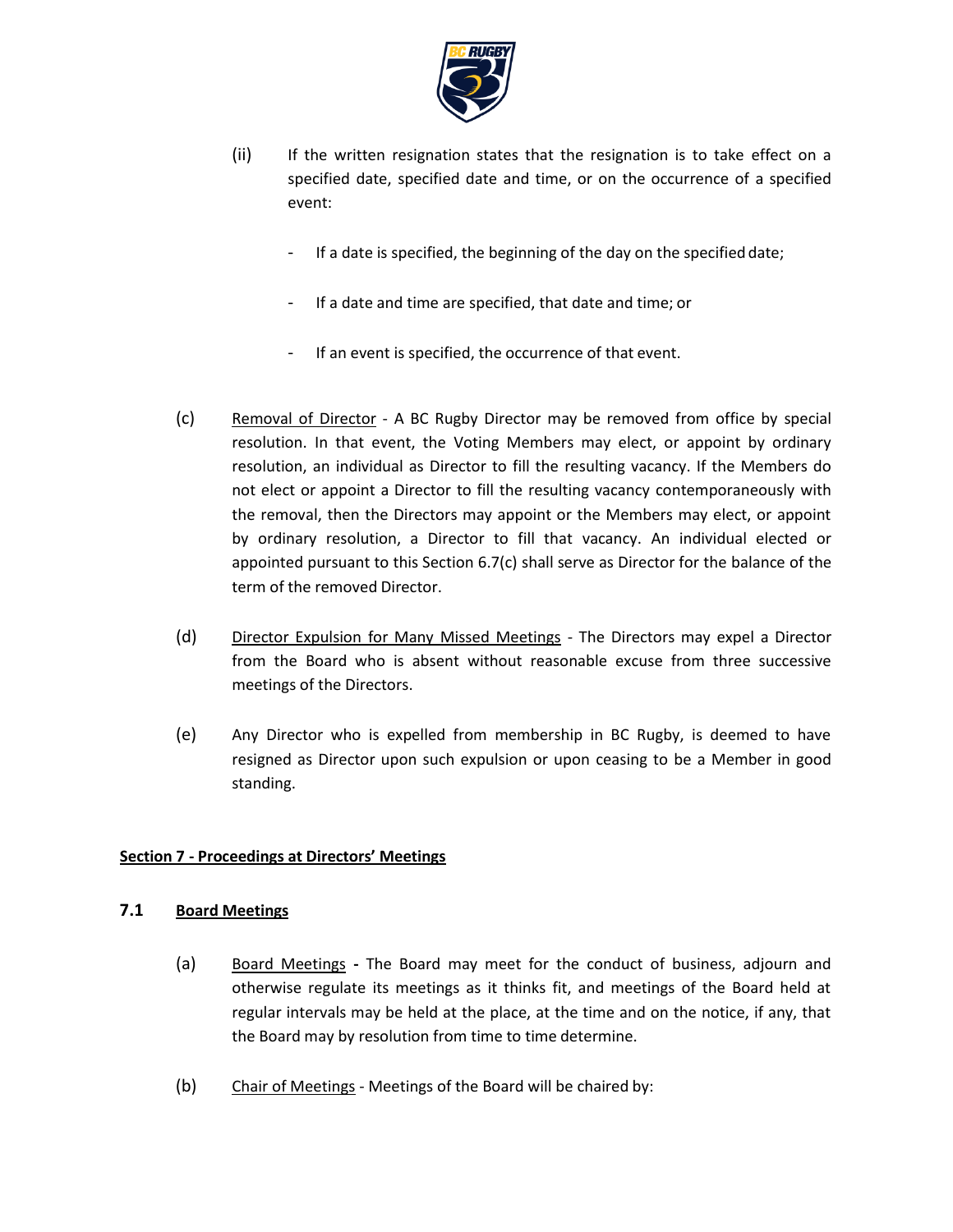

- (i) The President;
- (ii) In the absence of the President, one of the Vice-Presidents; or
- (iii) Any other Director chosen by the Directors if:
	- Neither the President nor the Vice-Presidents are present at the meeting within 15 minutes after the time set for holding the meeting;
	- Neither the President nor the Vice-Presidents are willing to chair the meeting; or
	- The President and the Vice-Presidents have advised any Director, that they will not be present at the meeting.
- (c) Board Meetings by Telephone or Other Communications Medium A Director may participate in a meeting of the Board in person or by telephone or other communications medium if all Directors participating in the meeting, whether in person or by telephone or other communications medium, are able to communicate with each other. A Director who participates in a meeting in this manner is deemed for all purposes of the *Societies Act* and these Bylaws to be present at the meeting and to have agreed to participate in that manner.
- (d) Calling of Meetings A Director may call a Board meeting at any time.
- (e) Notice of Meetings Other than for meetings held at regular intervals as determined by the Board pursuant to Section [7.1\(a\),](#page-27-1) reasonable notice of each Board meeting, specifying the place, day and time of that meeting must be given to each of the Directors.
- (f) When Notice Not Required It is not necessary to give notice of a meeting of the Board to a Director if:
	- (i) The meeting is to be held immediately following a general meeting at which that Director was elected or appointed or is the Board meeting at which that Director is appointed; or
	- (ii) The Director has waived notice of the meeting.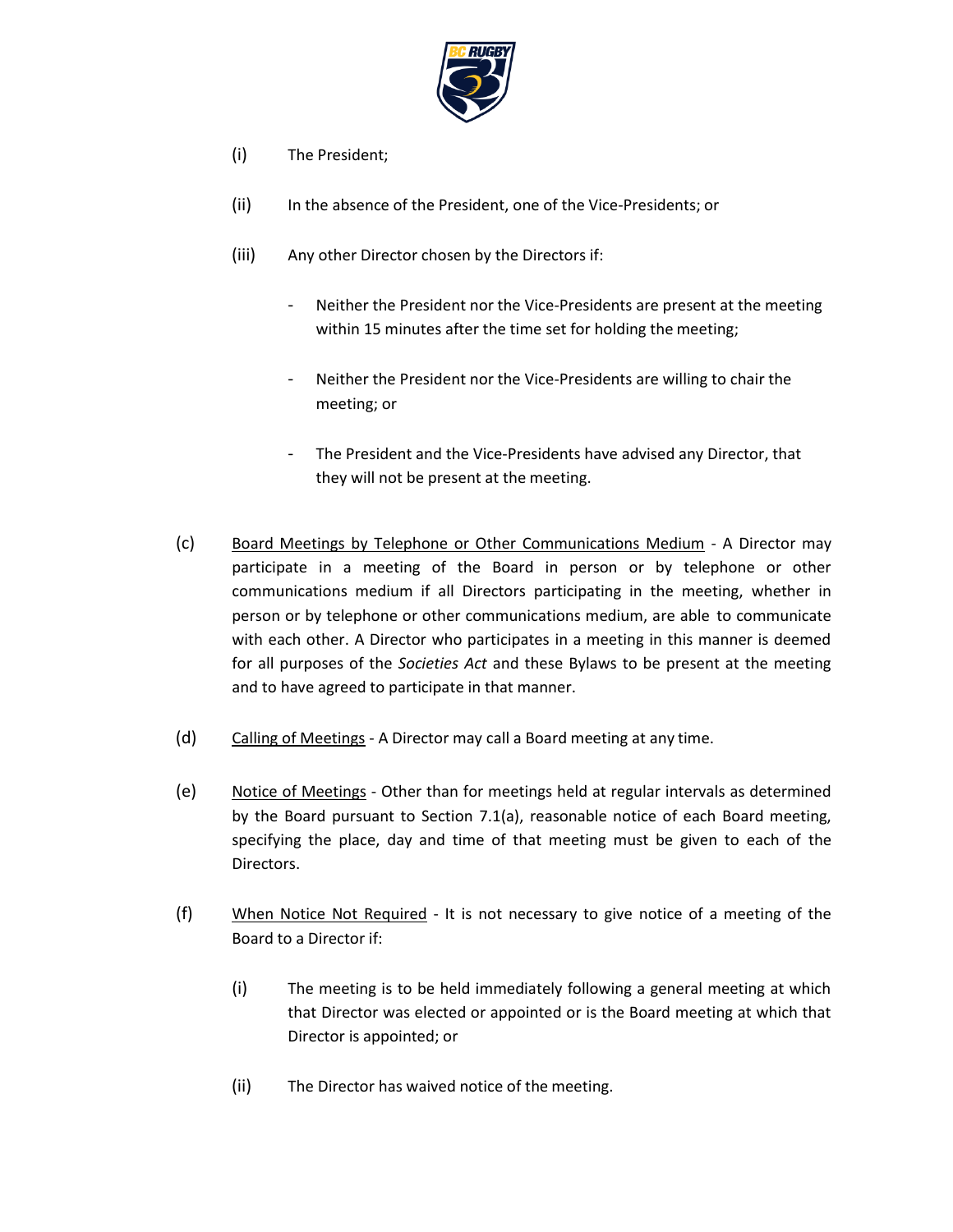

- (g) Meeting Valid Despite Failure to Give Notice The accidental omission to give notice of any Board meeting to any Director, or the non-receipt of any notice by any Director, does not invalidate any proceedings at that meeting.
- (h) Waiver of Notice of Meetings A Director may, in any manner, waive that Director's entitlement to notice of a Board meeting or may agree to reduce the period of that notice. Attendance of a Director at a Board meeting is a waiver of that Director's entitlement to notice of the Board meeting unless that Director attends the Board meeting for the express purpose of objecting to the transaction of any business on the grounds that the Board meeting is not lawfully called.
- (i) Quorum The quorum necessary for the transaction of the business of the Board may be set by the Board and, if not so set, is deemed to be set at a majority of the Directors then in office.
- (j) Meeting Minutes An individual will be designated for all Board meetings to record the minutes of Board meetings.

# **7.2 Board Voting**

- (a) Voting at Meetings Questions arising at any Board meeting are to be decided by a majority of votes and, in the case of an equality of votes, the Chair of the meeting does not have a second or casting vote.
- (b) No Seconder Required No motion proposed at a Board meeting need be seconded unless the Chair of the meeting rules otherwise.
- (c) Written Resolutions A resolution in writing, signed by all the Directors is as valid and effective as if regularly passed at a meeting of Directors.

# <span id="page-29-0"></span>**7.3 Board Committees**

(a) Appointment and Powers of Executive Committee - The Board may, by resolution, appoint an Executive Committee consisting of such Director or Directors and/or executives or members of management that the Board considers appropriate, and this committee has, during the intervals between meetings of the Board, all of the Directors' powers, except: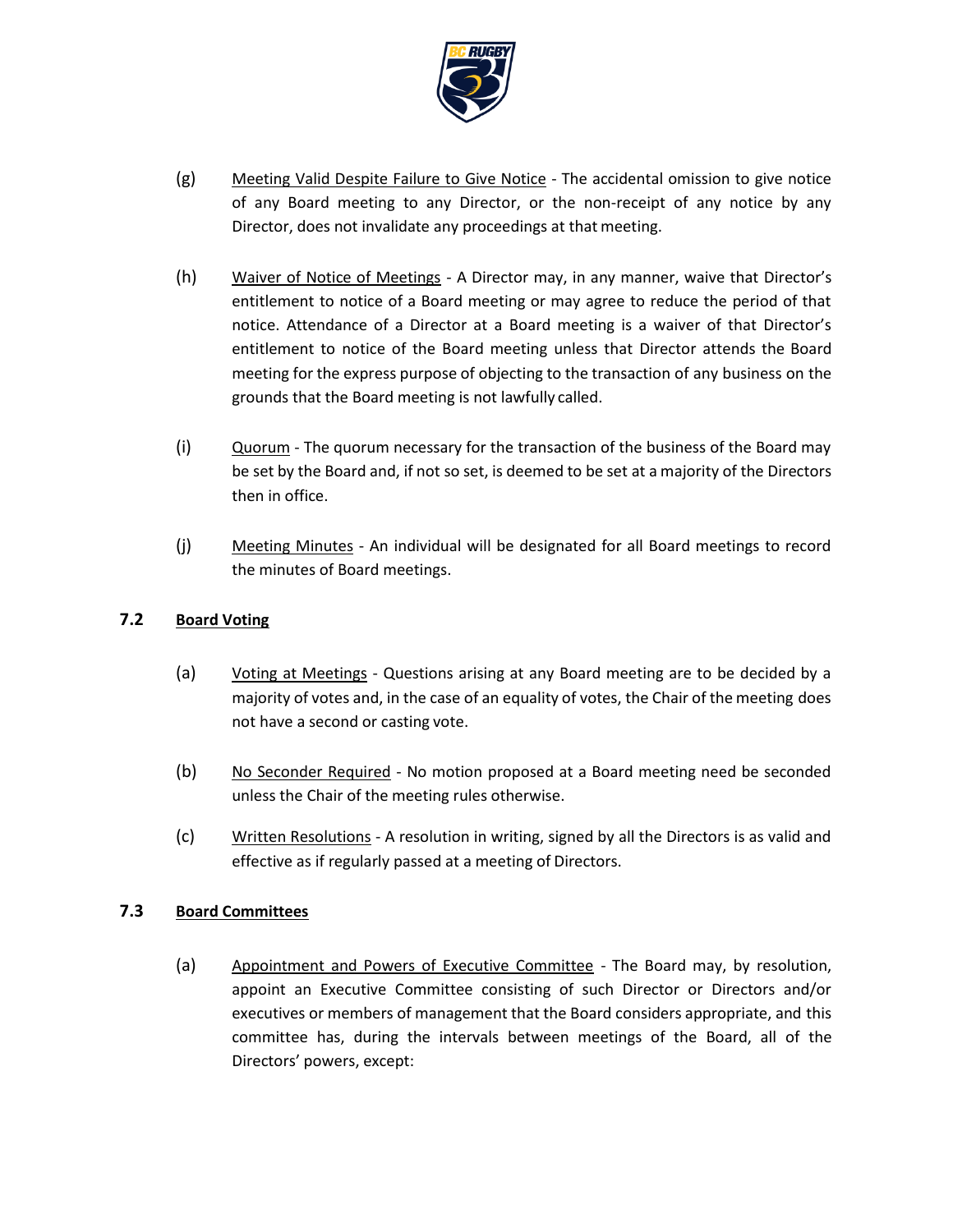

- (i) The power to fill vacancies on the Board;
- (ii) The power to change the membership of, or fill vacancies in, any committee of the Board; and
- (iii) Such other powers, if any, as may be set out in that resolution or any subsequent Board resolution.
- <span id="page-30-0"></span>(b) Appointment and Powers of Other Committees - The Board may, by resolution:
	- (i) Appoint one or more committees (other than the Executive Committee) consisting of such Director or Directors, or any other individuals that the Board considers appropriate;
	- (ii) Appoint the Chair of each Board Committee;
	- (iii) Delegate to a committee appointed under Section [7.3\(b\)\(](#page-30-0)i) any of the Directors' powers, except:
		- The power to fill vacancies on the Board;
		- The power to change the membership of, or fill vacancies in, any committee of the Board, and
		- The power to appoint or remove senior managers appointed by the Board; and,
	- (iv) Make any delegation referred to in Section 7.3(b)(iii) subject to the conditions set out in the resolution.
- <span id="page-30-1"></span>(c) Obligations of Committee - Any committee appointed under Section [7.3\(a\) o](#page-29-0)r [\(b\),](#page-30-0) in the exercise of the powers delegated to it, must:
	- (i) Conform to any rules that may from time to time be imposed on it by the Board; and
	- (ii) Report every act or thing done in exercise of those powers as the Board may require.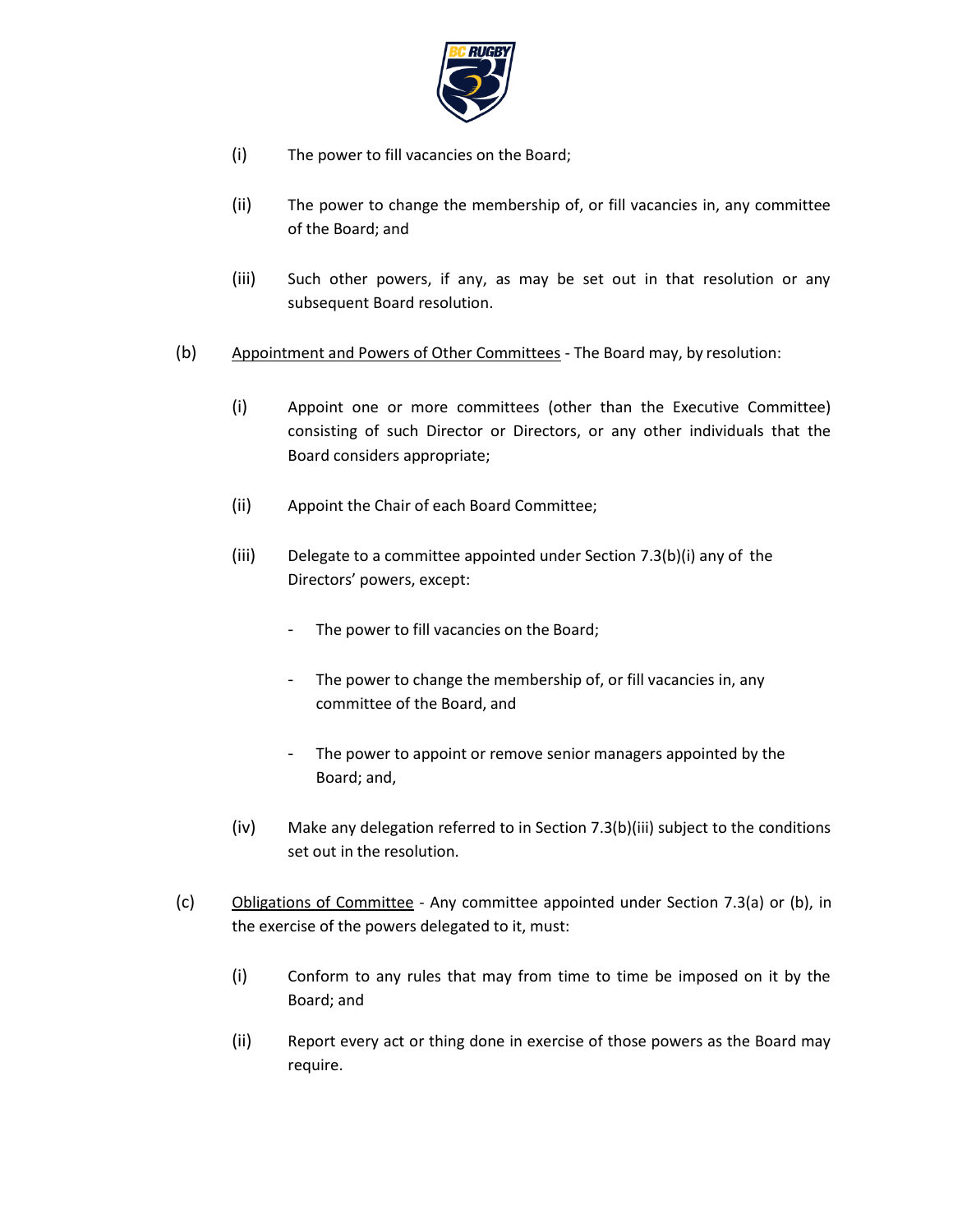

- (d) Powers of Board All committees are advisory committees and, notwithstanding any powers that the Board may delegate to a Committee, the Board always retains overall responsibility and authority for the affairs of BC Rugby. The Board may, at any time, with respect to a committee appointed under Section[s 7.3\(a\) o](#page-29-0)r (b):
	- (i) Revoke or alter the authority given to a committee, or override a decision made by a committee, except that the revocation or alteration of a committee's authority does not invalidate a prior act of that committee that would have been valid if the revocation or alteration had not occurred;
	- (ii) Terminate the appointment of, or change the membership of, a committee; and
	- (iii) Fill vacancies on a committee.
- (e) Committee Meetings Subject to Section [7.3\(c\)\(i\),](#page-30-1) and unless the Board otherwise provides in a resolution, with respect to a committee appointed under Section [7.3\(a\)](#page-29-0)  or [\(b\):](#page-30-0)
	- (i) The committee may meet and adjourn as it thinks proper;
	- (ii) If, at any meeting, the Chair of the meeting is not present within 15 minutes after the time set for holding the meeting, the members of the committee may choose one of their number to chair the meeting;
	- (iii) A majority of the members of a committee constitute a quorum of the committee; and
	- (iv) Questions arising at any meeting of the committee are determined by a majority of votes of the members of the committee present, and in case of an equality of votes, the Chair of the meeting has no second or casting vote.
- (f) Committee Meetings by Telephone or Other Communications Medium A Director or individual may participate in a Board Committee meeting in person, by telephone, or other communications medium if all participants in the meeting, whether in person, by telephone, or by other communications medium, are able to communicate with each other. A Director or individual who participates in a meeting in this manner is deemed for all purposes of the *Societies Act* and these Bylaws to be present at the meeting and to have agreed to participate in that manner.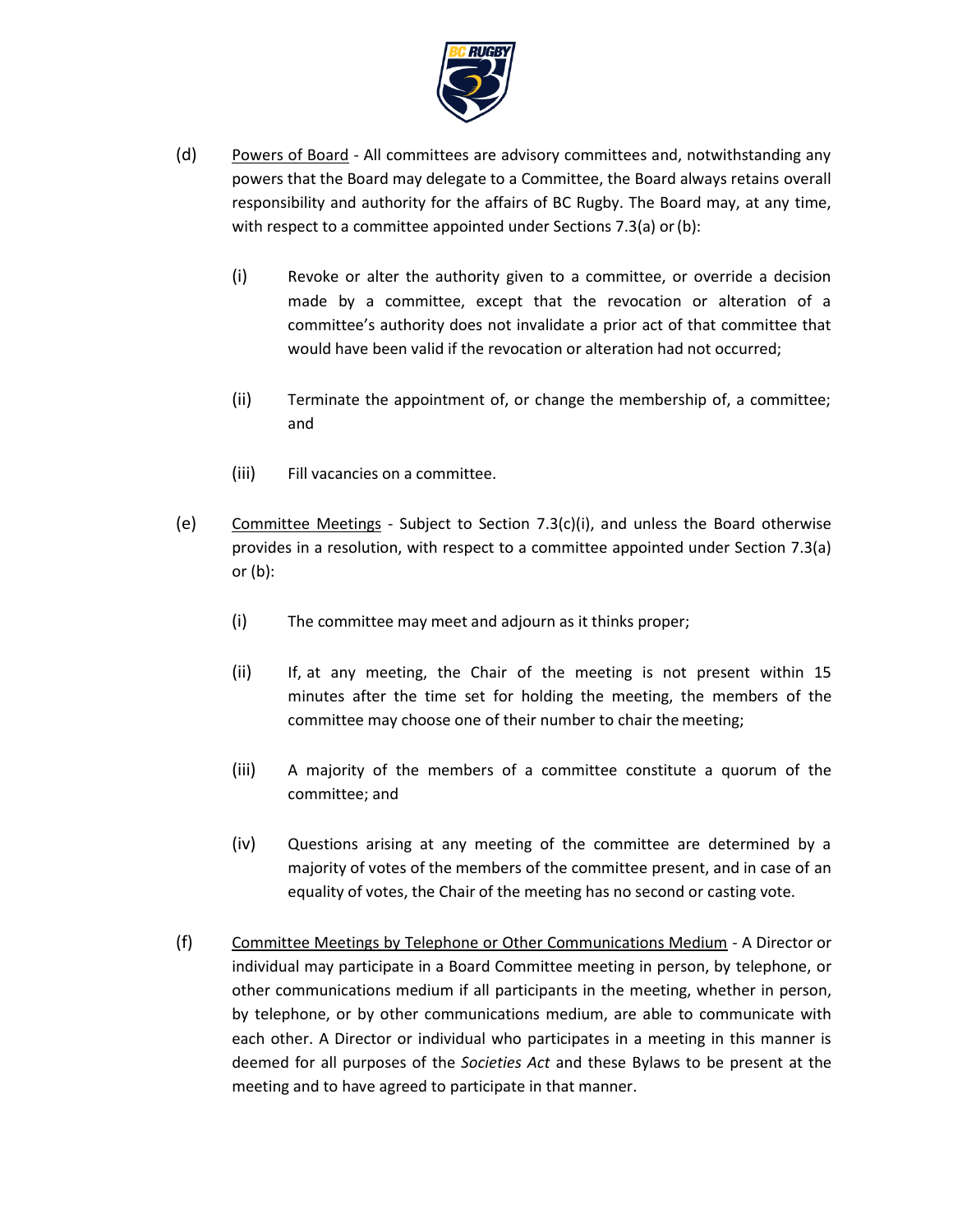

- (g) Committee Resolutions A resolution in writing, signed by all of the members of a Board Committee, is as valid and effective as if regularly passed at a meeting of a Board Committee.
- (h) Meeting Minutes An individual will be designated for all Board Committees to record the minutes of the committee meeting.

# **Section 8 - Officers**

# **8.1 Appointing Officers**

- (a) Appointing Officers The Board may appoint a President, a Vice-President (Internal) and Vice-President (Finance) from among the Directors.
- <span id="page-32-0"></span>(b) Officer Qualifications - An individual who is not qualified to be a Director pursuant to Section [6.2\(d\) i](#page-23-0)s not qualified to be an Officer of BC Rugby. One individual may hold more than one position as a BC Rugby Officer.

# **8.2 Officer Positions, Functions, and Terms**

- (a) **President**  The President shall, when present, preside at all general meetings, and any meetings of the Board, sign all instruments which require the President's signature in accordance with the Bylaws or otherwise, represent BC Rugby at public or official functions, and have such other powers and duties as may from time to time be assigned to the President by the Board. The President shall be appointed for a two-year term by the Board, beginning immediately following an Annual General Meeting. A President may serve no more than two consecutive terms, unless otherwise approved by ordinary resolution.
- (b) **Vice President (Internal)**  If appointed, the Vice President (Internal) shall oversee the governance and internal operations of BC Rugby. The Vice President (Internal) shall be appointed for a term, alternating with the Vice President (Finance), beginning immediately following the Annual General Meeting, and may serve multiple consecutive terms in that position.
- (c) **Vice President (Finance) –** If appointed, the Vice President (Finance) shall have banking, financial and risk management oversight of BC Rugby and such other powers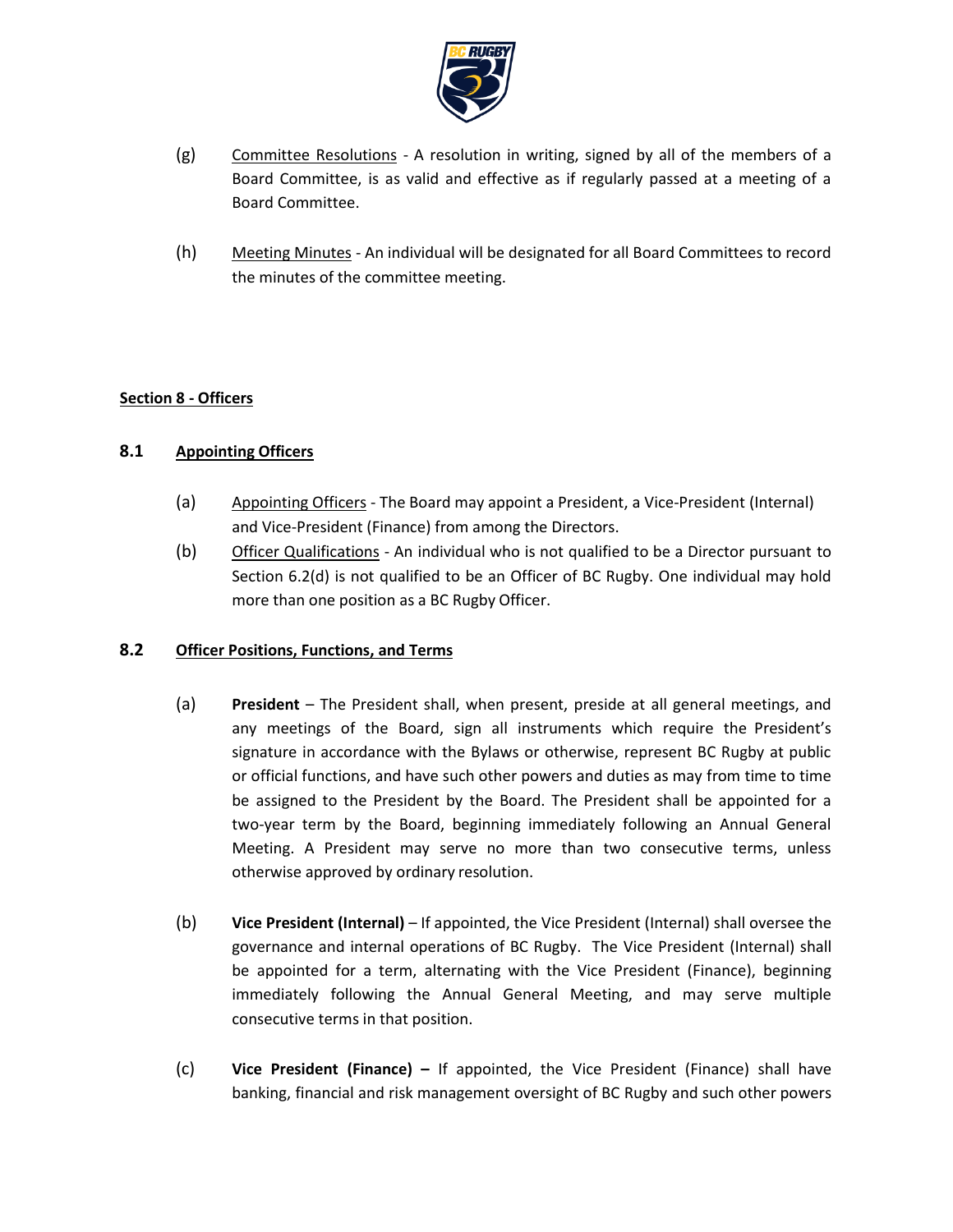

and duties as the Board may specify. A Vice President (Finance) shall be appointed for a term, alternating with the Vice President (Internal) beginning immediately following the Annual General Meeting, and may serve multiple consecutive terms in that position.

(d) **Past President** – The immediate Past President shall be an officer for one year after the termination of their presidency. They are to provide advice to the President, the Board and executive officers.

# **8.3 Termination of Officer Duties**

- (a) Subject to Section [6.6\(b\) a](#page-26-2)nd the *Societies Act*, all appointments of Officers are to be made on the terms and conditions that the Board thinks fit. Each Officer shall serve at the pleasure of the Board and shall hold office until the earlierof:
	- (i) Being removed by the Board;
	- (ii) A successor being appointed by the Board;
	- (iii) The Officer's resignation, death or incapacity; or
	- (iv) No longer being qualified in accordance with Section [8.1\(b\);](#page-32-0)
- (b) Such removal shall be without prejudice to any contractual rights, or rights under law, of the Officer.

#### **8.4 Appointing Senior Managers**

- (a) Subject to the Societies Act, the Board may from time to time:
	- (i) Specify duties of senior managers;
	- (ii) Delegate powers to manage BC Rugby activities and affairs to senior manager(s); and
	- (iii) Vary, add to, or limit such duties and powers.
- (b) The duties of Directorsset forth in Section [6.6](#page-25-1) apply in relation to a senior manager as if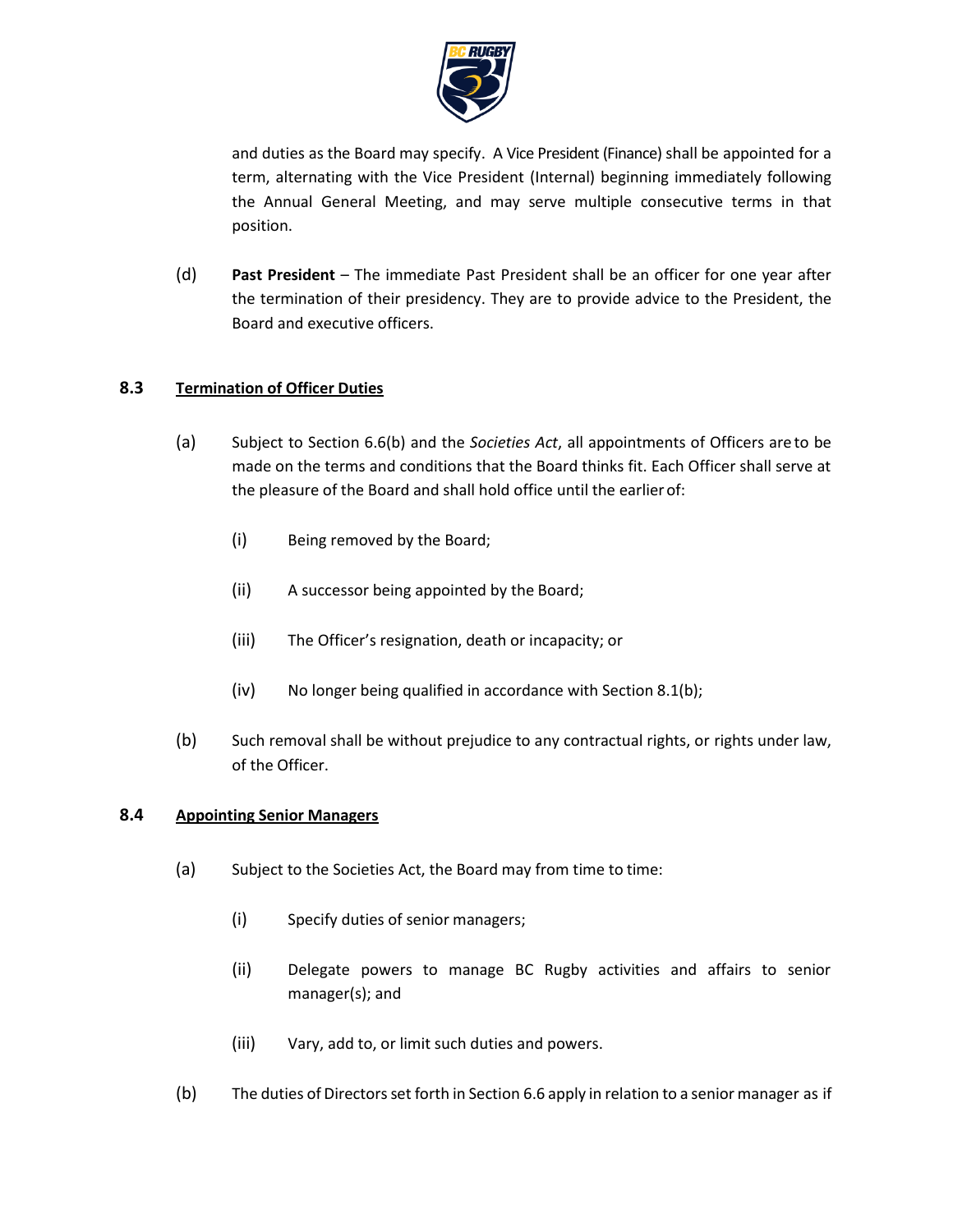

the senior manager were a BC Rugby Director. Subject to Section [6.6\(b\) a](#page-26-2)nd the *Societies Act*, a Director may be a senior manager of BC Rugby.

### <span id="page-34-0"></span>**Section 9 - Disclosure of Interest by Directors and Officers**

### **9.1 Definitions**

For the purposes of thi[s Section 9:](#page-34-0)

- (a) **Disclosable Interest** means a direct or indirect material interest in a Matter; and
- (b) **Matter**  means:
	- (i) A contract or transaction, or a proposed contract or transaction, of BC Rugby; or
	- (ii) A matter that is or is to be the subject of consideration by the Board, if that interest could result in the creation of a duty or interest that materially conflicts with that Director's or senior manager's duty or interest as a BC Rugby Director or senior manager, but does not include a contract or transaction, or proposed contract or transaction, or matter that relates to:
		- Reimbursement of a Director by BC Rugby for the Director's expenses;
		- Indemnification of or payment to a Director under Section [10.1\(a\);](#page-36-0)
		- The purchase or maintenance of insurance under Sectio[n 10.3 f](#page-38-0)or the benefit of a Director.

#### <span id="page-34-1"></span>**9.2 Disclosure of Interest and Conduct by Director**

A Director who has a Disclosable Interest in a Matter must:

- (a) Disclose fully and promptly to the other Directors the nature and extent of the Disclosable Interest;
- (b) Abstain from voting on a Board resolution or, other than for purposes of being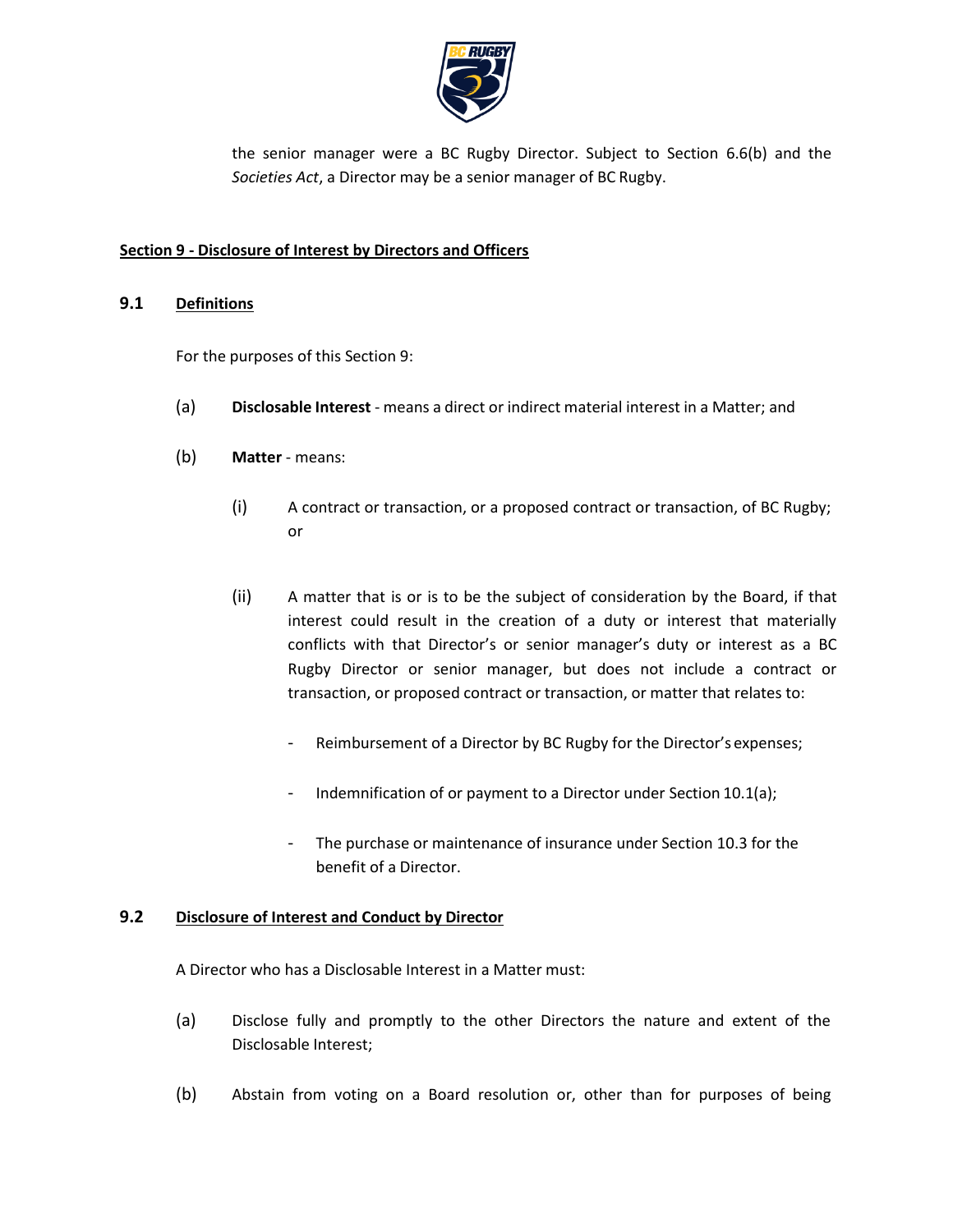

counted in the quorum, abstain from consenting to a consent resolution of the Board in respect of the Matter;

- (c) Leave the Board meeting, if any, when the Matter is discussed, unless asked by the other Directors to be present to provide information, and when the other Directors vote on the Matter; and
- (d) Refrain from any action intended to influence the discussion or vote by the other Directors.

### <span id="page-35-0"></span>**9.3 Disclosure of Interest and Conduct by Officer or Senior Manager**

- An Officer or senior manager who has a Disclosable Interest in a Matter must:
- (a) Disclose fully and promptly to the Board the nature and extent of the Disclosable Interest;
- (b) If the Matter is to be the discussed at a Board meeting at which the Officer or senior manager is present, leave the Board meeting, if any, when the Matter is discussed, unless asked by the Board to be present to provide information, and when the Board votes on the Matter; and
- (c) Refrain from any action intended to influence the discussion or vote by the Board.

#### <span id="page-35-1"></span>**9.4 Evidence of Disclosure**

A disclosure under Sections [9.2 o](#page-34-1)[r 9.3 m](#page-35-0)ust be evidenced in at least one of the following records:

- (a) The minutes of a Board meeting;
- (b) A consent resolution by the Board; or
- (c) A record addressed to the Board that is delivered to the delivery address or mailed by registered mail to the mailing address, of the registered office of BC Rugby.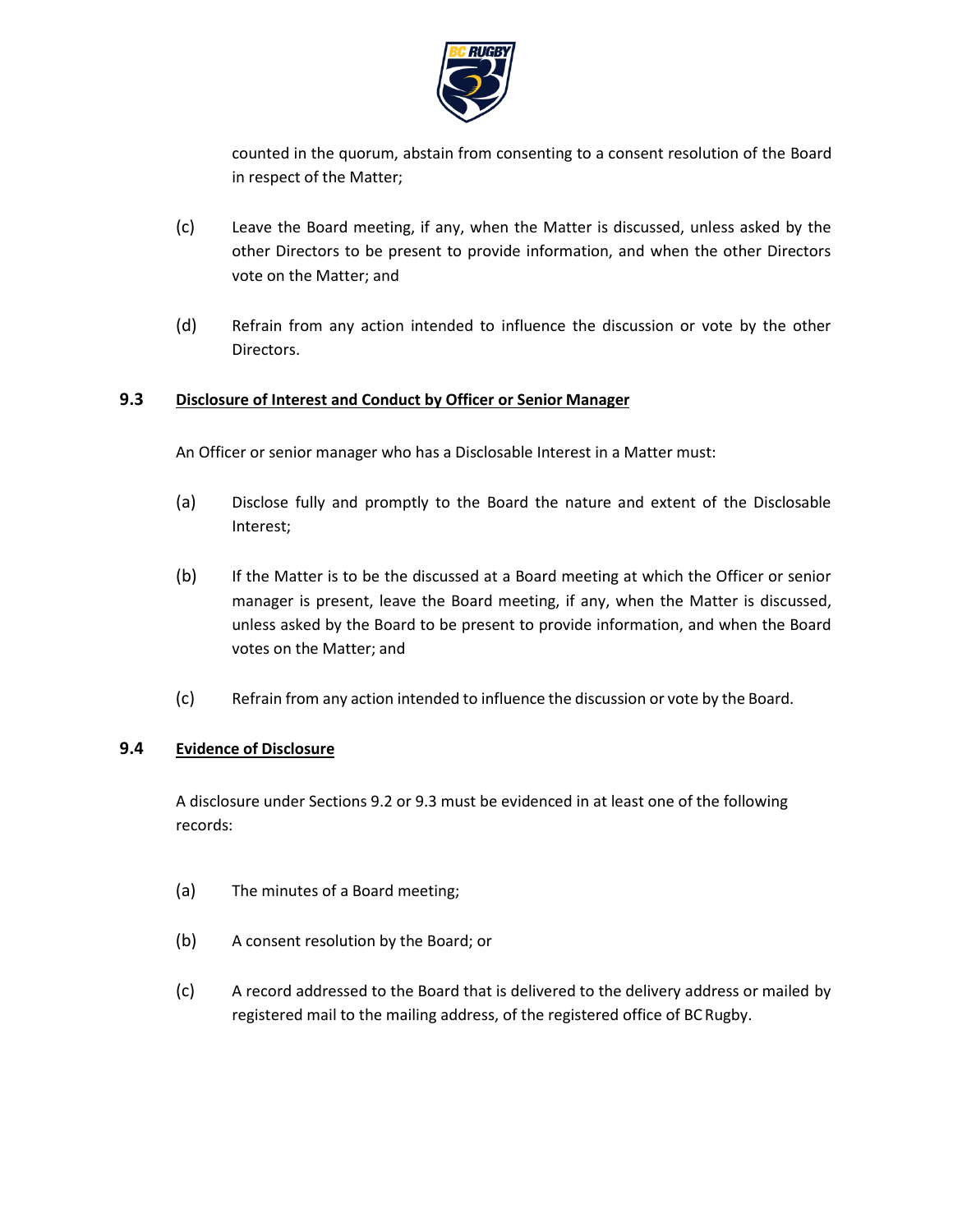

#### **9.5 Exceptions**

If all of the Directors have disclosed a Disclosable Interest in a Matter, any or all of the Directors may vote on a Board resolution or consent to a consent resolution of the Board in respect of the Matter and Sections 9.2(c) and (d) do not apply.

#### **9.6 Obligation to Account for Profits**

A Director or senior manager who has a Disclosable Interest must pay to BC Rugby an amount equal to any profit made by the Director or senior manager as a consequence of BC Rugby entering into or performing a contract or transaction unless:

- (a) The Director or senior manager discloses the Disclosable Interest in the contract or transaction in accordance with, and otherwise complies with Sections [9.2](#page-34-1) or [9.3](#page-35-0) as applicable, and, after the disclosure, the contract is approved by a resolution of the Board; or
- (b) The contract or transaction is approved by a special resolution after the nature and extent of the Director's or senior manager's interest in the contract or transaction has been fully disclosed to the Members.

# **9.7 Validity of Contracts**

Subject to the *Societies Act*, the fact that a Director or senior manager is in any way, directly or indirectly, materially interested in a contract or transaction that BC Rugby has entered into, or proposes to enter into, does not make the contract or transaction void.

#### **Section 10 - Indemnification and Insurance**

#### <span id="page-36-0"></span>**10.1 Definitions**

- (a) Eligible Party means a current or former Director, Officer or senior manager of BC Rugby, an individual who holds or held an equivalent position in a BC Rugby subsidiary.
- (b) Eligible Proceeding means a legal proceeding (including a civil, criminal, quasicriminal, administrative or regulatory proceeding) or investigative action, whether current, threatened, pending, or completed, in which an Eligible Party or a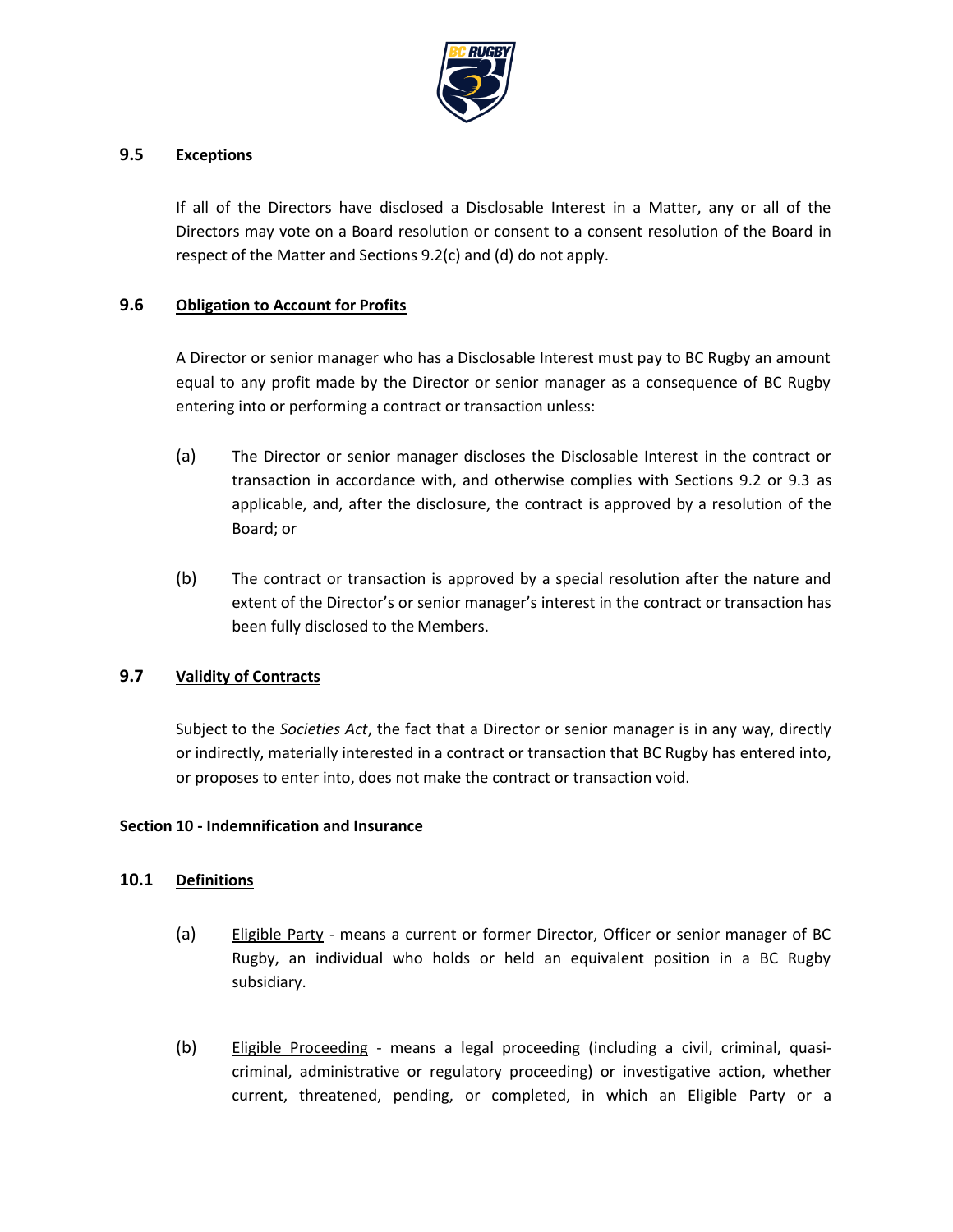

Representative by reason of such Eligible Party holding or having held a position of current or former Director, Officer or senior manager of BC Rugby or an equivalent position in a subsidiary of BC Rugby.

- (c) Expense includes costs, charges, and expenses, including legal and other fees, but does not include Penalties.
- $(d)$  Penalty means a judgment, penalty or fine awarded or imposed in, or an amount paid in settlement of, an Eligible Proceeding.
- (e) Representative means an heir, or personal or other legal representative, of an Eligible Party.

# **10.2 Indemnification**

- <span id="page-37-0"></span>(a) Indemnification - Subject to the provisions of the Societies Act and Section [10.3,](#page-38-0) BC Rugby may, and in the case of Section [10.2\(a\)\(iii\),](#page-37-0) shall:
	- (i) Indemnify an Eligible Party or a Representative against all penalties to which the Eligible Party or the Representative is or may be liable in respect of an Eligible Proceeding;
	- (ii) Pay the expenses actually incurred by an Eligible Party or a Representative in respect of an Eligible Proceeding:
		- After the final disposition of such proceeding; or
		- As they are incurred in advance of the final disposition of an Eligible Proceeding provided BC Rugby has first received from such Eligible Party a written undertaking that, if it is ultimately determined that the payment of expenses is prohibited pursuant to the Societies Act or Section [10.3,](#page-38-0) the Eligible Party or the Representative will repay the amounts advanced;
	- (iii) Pay, after the final disposition of an Eligible Proceeding, the expenses actually and reasonably incurred by an Eligible Party in respect of such proceeding if the Eligible Party has not been otherwise reimbursed for such expenses and such party was not adjudged to have committed any fault or to have omitted to do anything that the Eligible Party ought to have done.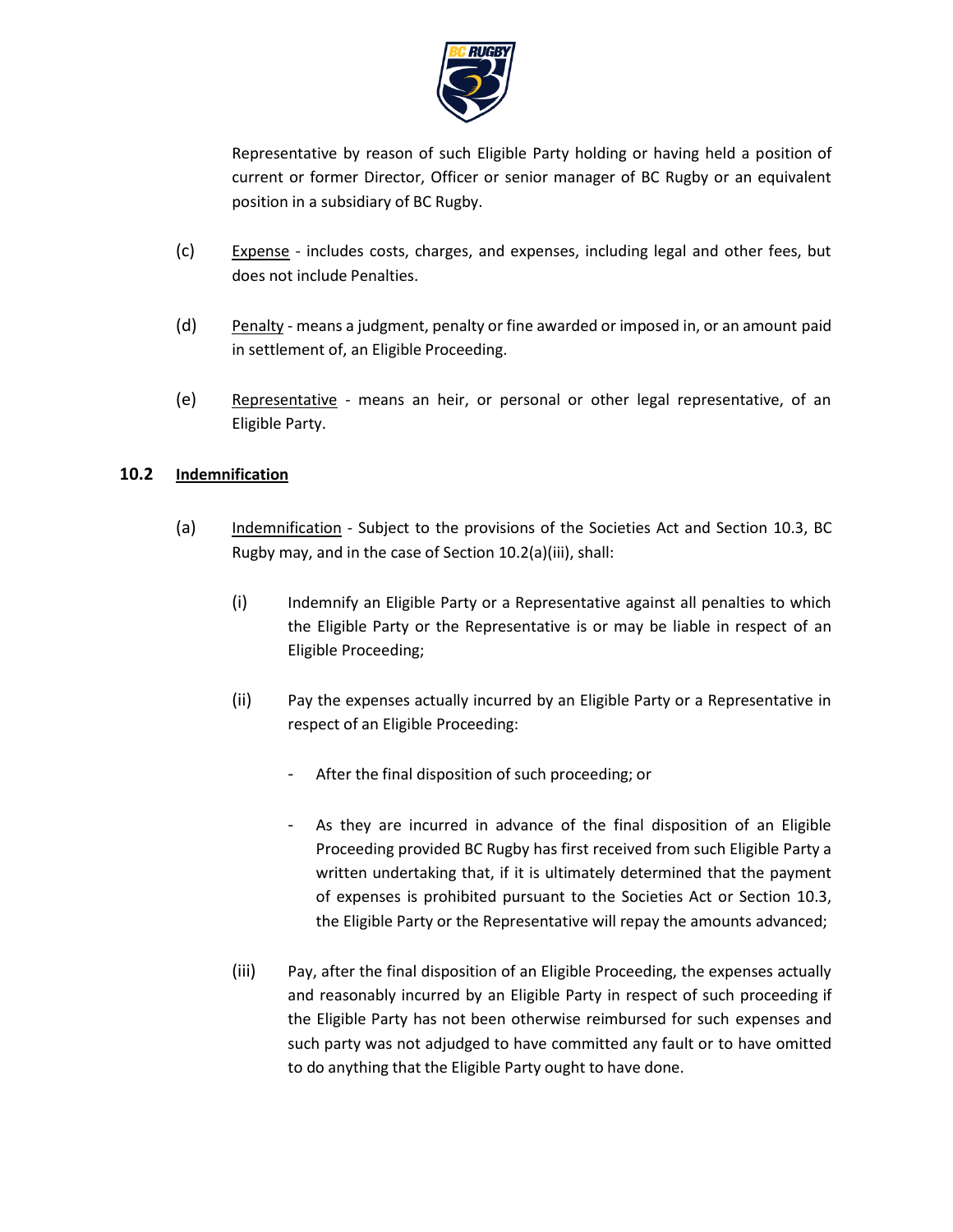

- (b) Indemnification Prohibited Subject to the provisions of the *Societies Act*, BC Rugby shall not indemnify or pay the expenses of an Eligible Party or a Representative in respect of an Eligible Proceeding if:
	- (i) The Eligible Party did not act honestly and in good faith with a view to the best interests of BC Rugby or a subsidiary of BC Rugby, as the case may be;
	- (ii) The Eligible Proceeding is not a civil proceeding and the Eligible Party did not have reasonable grounds for believing that their conduct, in respect of which the Eligible Proceeding was brought, was lawful; or
	- (iii) Such Eligible Proceeding is brought by or on behalf of BC Rugby or a subsidiary of BC Rugby unless the Supreme Court of British Columbia, on the application of BC Rugby, approve the indemnification or payment of expenses.

### <span id="page-38-0"></span>**10.3 Insurance**

BC Rugby may purchase and maintain insurance for the benefit of an Eligible Party or a representative of such Eligible Party against any liability that may be incurred by reason of the Eligible Party being or having been a Director, Officer or senior manager of BC Rugby or holding or having held an equivalent position in a subsidiary of BC Rugby.

#### **Section 11 - Auditor**

# **11.1 Appointment of Auditor**

- (a) Appointment The auditor shall be appointed at each annual general meeting, by ordinary resolution, to hold office until the close of the next annual general meeting. If a subsequent auditor is not appointed as required above, the auditor in office continues as auditor until a successor is appointed.
- (b) Remuneration of Auditors The remuneration of the auditor shall be such amounts as may be approved by the Board.
- $(c)$  Vacancy If there is a vacancy in the office of auditor created by resignation, death or otherwise, other than by removal under Section [11.2,](#page-39-0) the Board may appoint an auditor to hold office until the close of the next annual general meeting.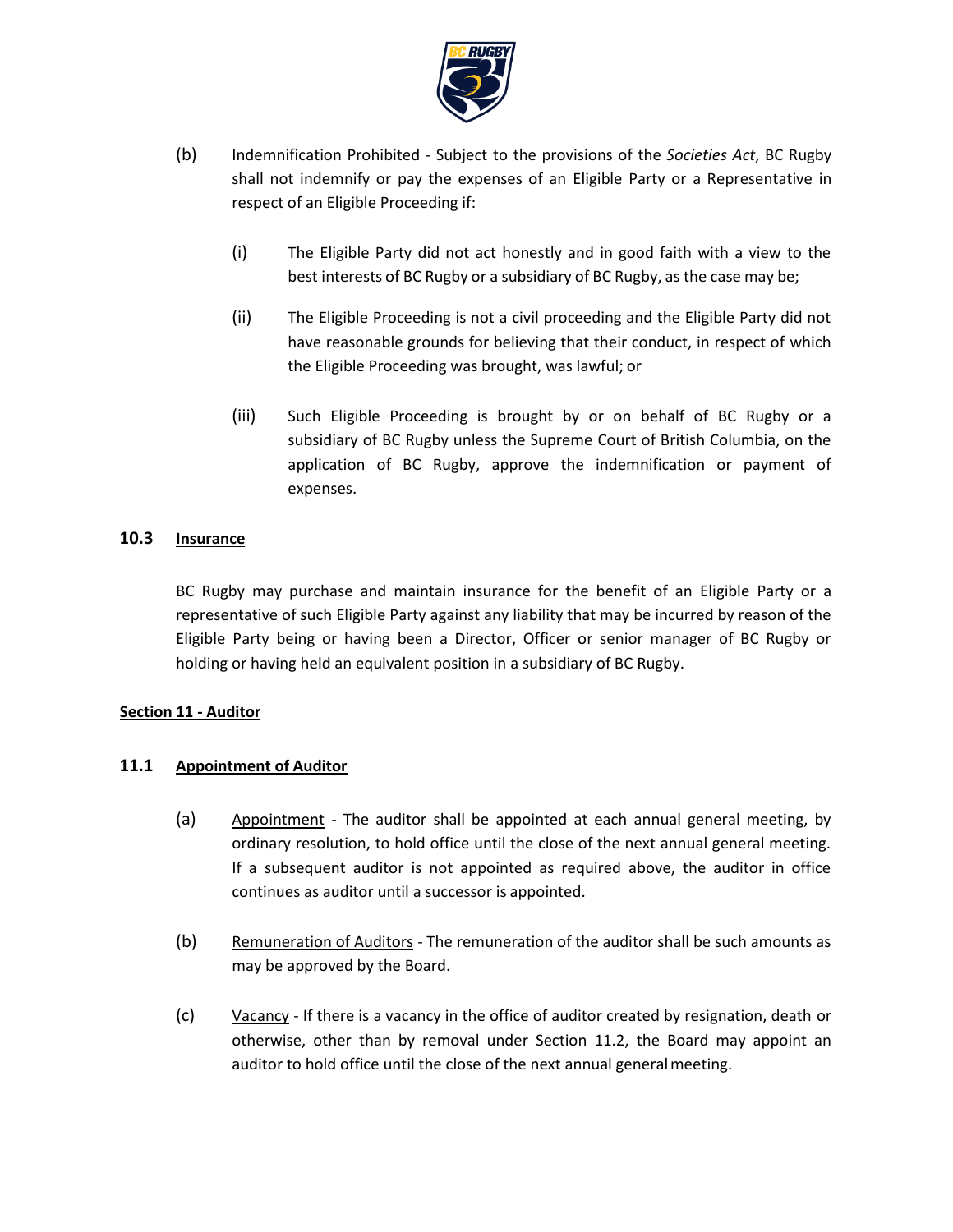

### <span id="page-39-0"></span>**11.2 Removal of Auditor**

- (a) Removal BC Rugby may, by ordinary resolution passed at a general meeting called for the purpose, remove its auditor before the expiration of the auditor's term of office, and must, by ordinary resolution passed at such general meeting, appoint a person as auditor for the remainder of the term of office of the auditor so removed.
- (b) Notice to Auditor Proposed to be Removed Before calling a general meeting for the purpose of removing its auditor, BC Rugby must send to the auditor a written notice of the intention to call the meeting, specifying the date on which the notice of the meeting is proposed to be sent, and a copy of all of the materials proposed to be sent to the Members in connection with the meeting. BC Rugby must send to the auditor who is proposed to be removed the records referred to above at least 14 days before the date on which the notice of the meeting is sent. The auditor may send to BC Rugby written representations respecting the auditor's proposed removal as auditor, and, if BC Rugby receives those written representations at least 7 days before the date on which the notice of the meeting is sent, BC Rugby must send a copy of those representations with the notice of the meeting.

# **11.3 Qualification and Duties of Auditor**

- (a) Qualified and Independent A person appointed as auditor of BC Rugby must be a Chartered Professional Accountant (CPA) to act as an auditor and be independent of BC Rugby within the meaning of the Societies Act.
- (b) Auditor to Attend General Meetings The auditor of BC Rugby is entitled, in respect of a general meeting, to receive each notice and other communication relating to the meeting to which a Member is entitled, to attend the general meeting, and to be heard at the general meeting on any part of the business of the general meeting that deals with the financial statements of BC Rugby or any other matter with respect to which the auditor has a duty or function. A Member may, by written notice received by BC Rugby at least 7 days before such general meeting, require the attendance of the auditor at a general meeting at which the financial statements of BC Rugby are to be considered, or the auditor is to be appointed or removed. If BC Rugby receives such written notice from a Member, BC Rugby must promptly inform the auditor, the auditor must attend the general meeting and BC Rugby must pay the expenses of that attendance.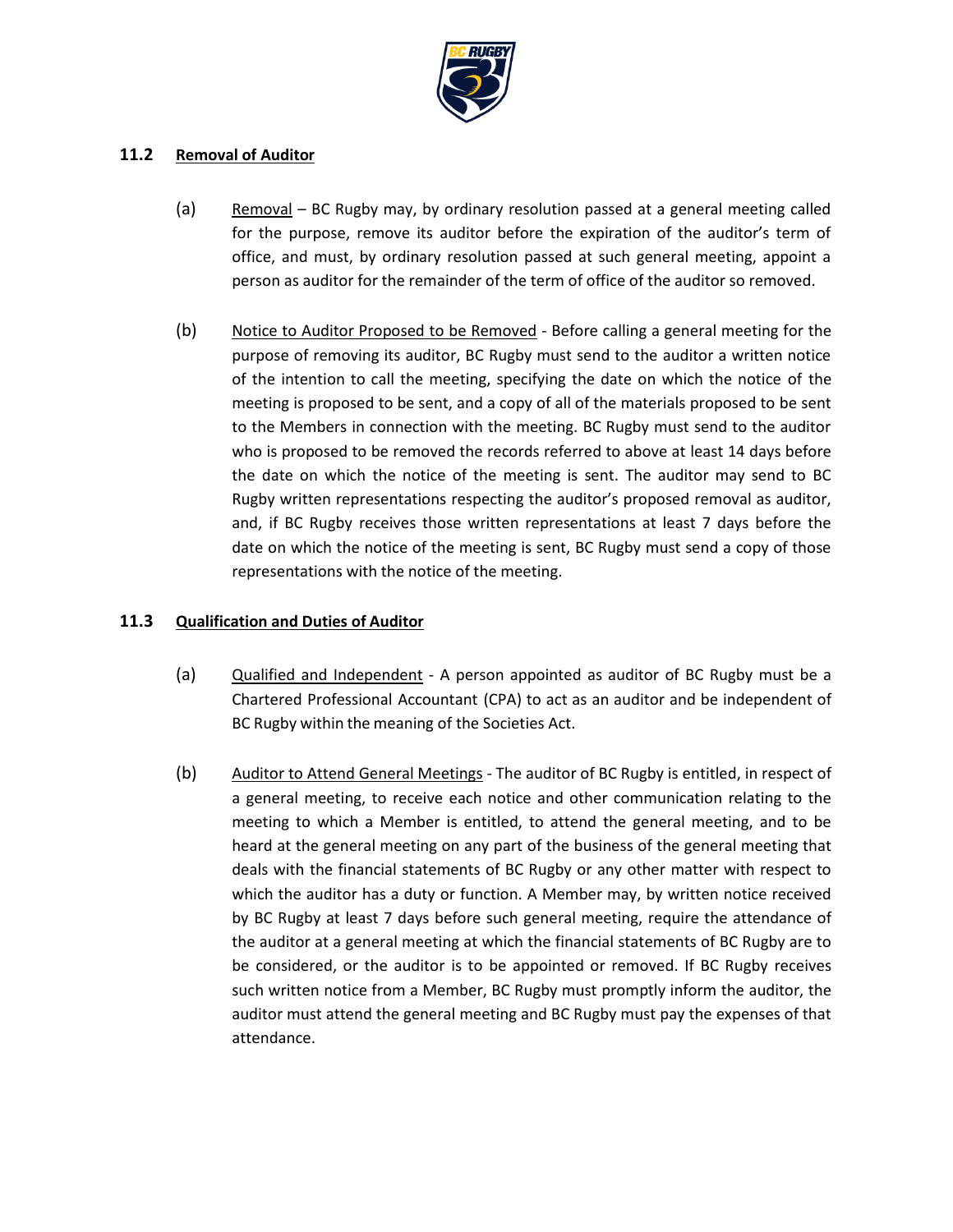

### **Section 12 - Investments, Borrowing, Distributions, and Disposal of Undertaking**

### **12.1 Investments**

BC Rugby may invest its funds only in an investment or investments in which a prudent investor might invest.

### **12.2 Borrowing**

BC Rugby may from time to time, if authorized by the Board:

- (a) Borrow money in the manner and amount, on the security, from the sources and on the terms and conditions that the Board may determine;
- (b) Issue bonds, debentures, notes or other evidences of debt obligations either outright or as security for any liability or obligation of BC Rugby at any time, to any person and for any consideration that the Board may determine.
- (c) Guarantee the repayment of money by any other person or the performance of any obligation of any other person; and
- (d) Mortgage or charge, whether by way of specific or floating charge, or give other security on the whole or any part of the present and future undertaking of BC Rugby.

#### **12.3 Restrictions on Distributions**

BC Rugby must not distribute any of its money or other property other than:

- (a) For full and valuable consideration;
- (b) In furtherance of the purposes of BC Rugby;
- (c) To a qualified recipient; or
- (d) For a distribution required or authorized by the *Societies Act*.

#### **12.4 Disposal of Undertaking**

BC Rugby must not sell, lease or otherwise dispose of all or substantially all of its undertaking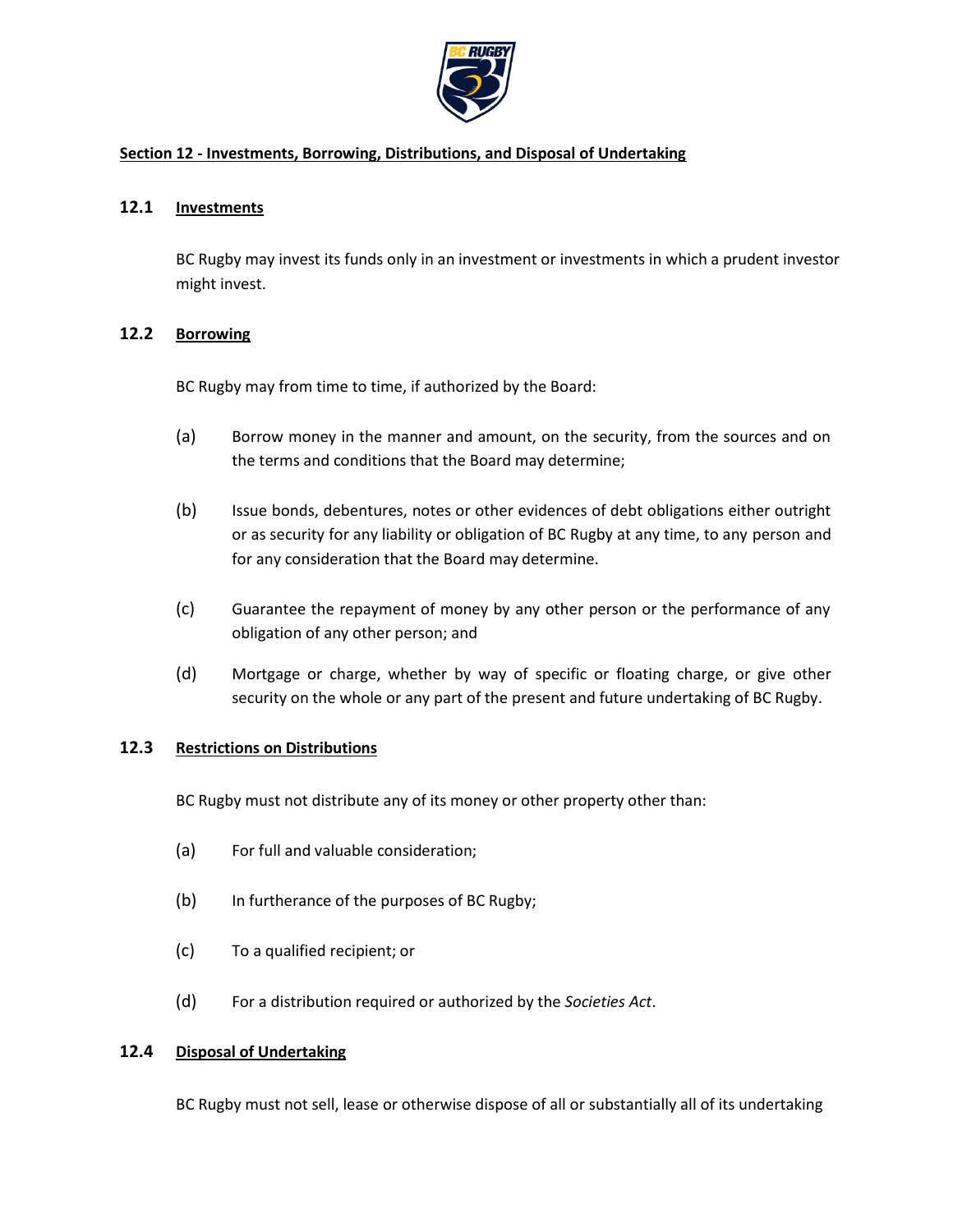

unless BC Rugby has been authorized to do so by special resolution.

### **Section 13 - Notices, Access to Records, and Signatories**

### **13.1 Notices**

- (a) Method of Giving Notices Unless the *Societies Act* or these Bylaws provide otherwise, a record (including any notice, statement or report) required or permitted by the *Societies Act* or these Bylaws to be sent to a Member, Director, senior manager, auditor or other person may be sent by any of the following methods:
	- (i) By mail:
		- For a record mailed to a Member, Director or senior manager to that person's registered address; and
		- In any other case, the intended recipient's most recent mailing address known to the sender;
	- (ii) By delivery:
		- For a record delivered to a Member, Director or senior manager at that person's registered address;
		- For a record delivered to BC Rugby at the delivery address of its registered office, by leaving the record in a mailbox or mail slot for that delivery address; and
		- In any other case by leaving the record with the person or an agent of the person or, in case of a person other than an individual, by leaving the record in a mailbox or mail slot for the address at which the person carries on activities or business; or
	- (iii) If the intended recipient has provided an email address or fax number for that purpose, by email or fax to that email address or fax number.
- (b) Deemed Receipt A record that is mailed to a person by ordinary mail to the applicable address for that person referred to in Section 13.1(a) is deemed to be received by the person to whom it was mailed on the beginning of  $5<sup>th</sup>$  day after the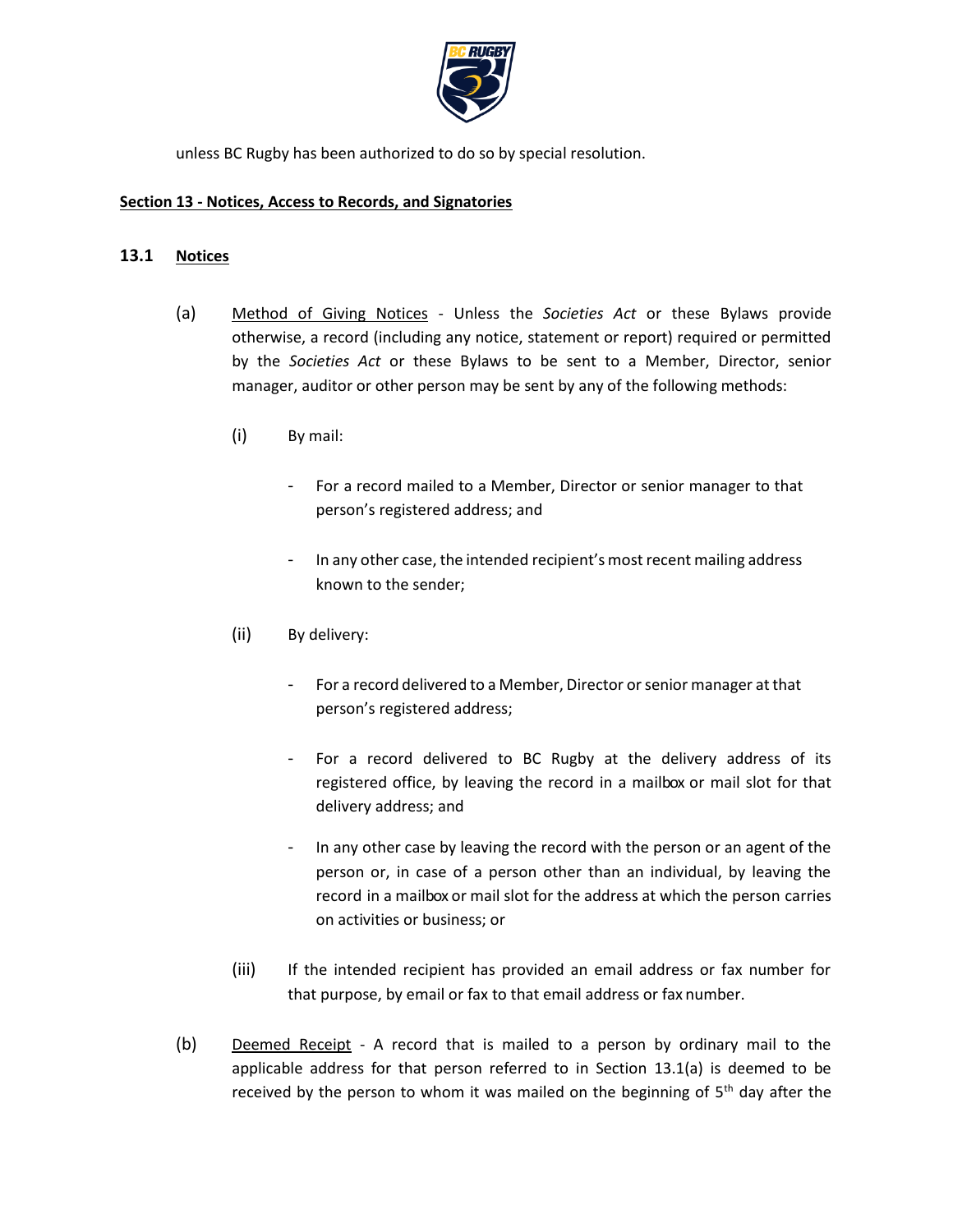

record is mailed. A record that is delivered to a person at the applicable address for that person referred to in Section 13.1(a) is deemed to be received by the person to whom it was delivered on the beginning of the next business day after the record is delivered. If the person has provided an email address or fax number to which records may be sent, a record sent to such email address or fax number is deemed to be received by that person on the beginning of the next business day after the record is emailed or faxed to that email address or fax number.

(c) Certificate of Sending - A certificate signed by a senior manager of BC Rugby stating that a record was sent as required by Section  $13.1(a)$  is conclusive evidence of the fact.

# **13.2 Access to Records**

- (a) Members Entitled to Records A Member in good standing is entitled to receive, without charge, one copy of the current BC Rugby Constitution and Bylaws and the most recent financial statements of BC Rugby.
- (b) No Access to Board Documents A Member is not entitled to inspect, or receive copies of, the minutes of Board meetings, Board consent resolutions (including in camera meeting minutes) and the accounting records of BC Rugby (other than the financial statements), with the exception of those portions of any of the above records that evidence a disclosure of a Director's or senior manager's interest in the Board minutes or consent resolutions in accordance with Section [9.4 o](#page-35-1)r the *Societies Act*.

#### **13.3 Signatories**

- (a) Signatures Except for documents executed in the usual and ordinary course of BC Rugby activities, which may be signed by any senior manager or employee of BC Rugby acting within the scope of their authority, the following are the only persons authorized to sign any document on behalf of BC Rugby:
	- (i) The President, together with any other Officer;
	- (ii) If the President is unable to provide a signature, both Vice-Presidents;
	- (iii) The senior manager together with any other Officer; or
	- (iv) Any individual appointed by resolution of the Board to sign the specific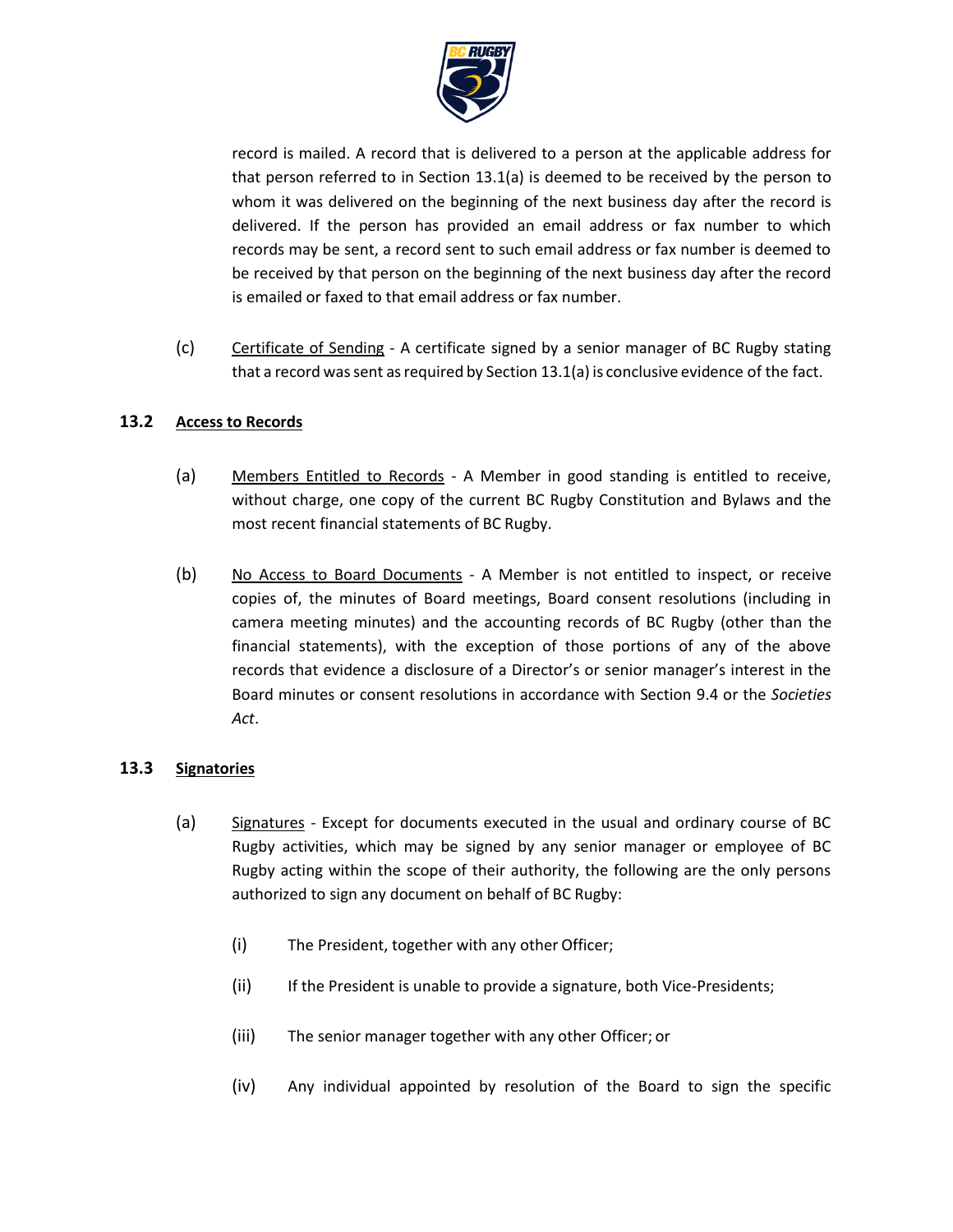

document, or that type of document or documents generally on behalf of BC Rugby.

(b) Facsimile Signatures - The signature of any individual authorized to sign on behalf of BC Rugby may, if specifically authorized by resolution of the Board, be written, printed, stamped, engraved, lithographed, or otherwise mechanically reproduced. Anything so signed shall be as valid as if it had been signed manually, even if that individual has ceased to hold office when anything so signed isissued or delivered, until revoked by resolution of the Board.

### **Section 14 - Discipline**

### **14.1 Board Authority on Discipline**

- (a) The Board of Directors shall have the responsibility and the authority to discipline, for any infringement or violation of World Rugby's Laws of the Game, the BC *Societies Act*, the Constitution, the Bylaws, the Rules or Policies of BC Rugby, the BC Rugby Code of Conduct, or any other conduct which in the opinion of the Board is prejudicial to Rugby or BC Rugby:
	- (i) Any Member;
	- (ii) Any Director, Officer, or employee of BC Rugby;
	- (iii) Any player, referee, touch judge, coach, manager, club member, executive, and visiting member of a rugby club or team, in respect of activities under the jurisdiction of BC Rugby; or
	- (iv) Any individual in attendance at any competition or event organized, owned or sanctioned by BC Rugby.
- (b) The Board of Directors may delegate discipline authority (other than the authority to expel a Member from membership in BC Rugby) to the Discipline Committee and set the Charter of the Discipline Committee.
- (c) The Board will appoint the Chair and the Vice Chair of the DisciplineCommittee
- (d) No Member shall participate or permit its members to participate in Rugby activities with any person, group or organization which has been expelled from membership in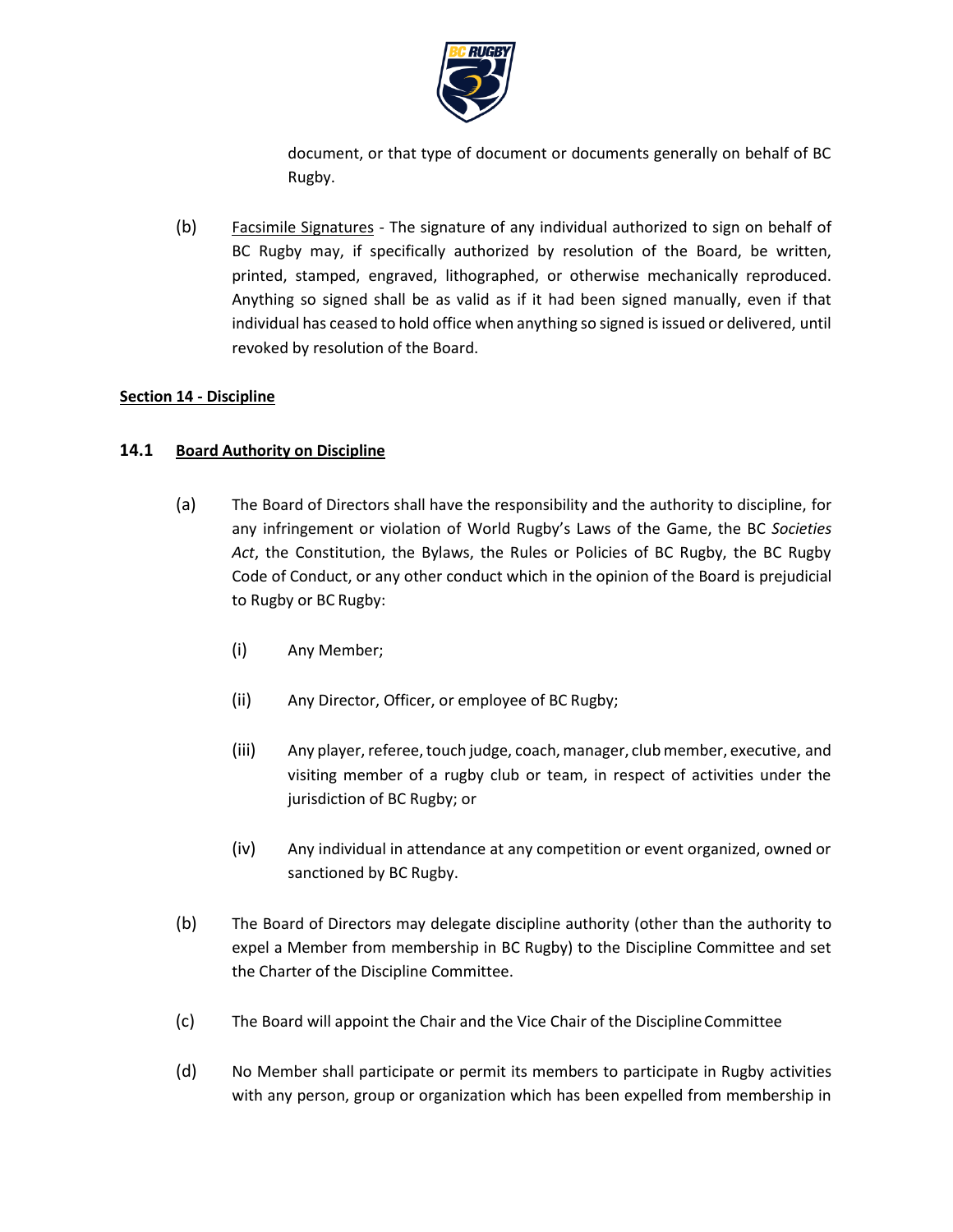

BC Rugby, is under suspension, or acts contrary to and in violation of any disciplinary penalty imposed hereunder.

### **Section 15 - Bylaws and Rules**

### **15.1 Bylaw Authority**

- (a) BC Rugby shall from time to time maintain a current online copy of the Constitution and Bylaws of BC Rugby that is accessible by members.
- (b) These Bylaws shall not be altered or added to except by special resolution.
- (c) All amendments to BC Rugby Bylaws must be compliant with BC *Societies Act*.

### **15.2 Rules of Procedure**

(a) The Board may make rules, from time to time, to direct the conduct of the business and affairs of BC Rugby, including the procedures to be followed by Board Committees or Management Committees.

#### **Section 16- Miscellaneous**

# **16.1 Affiliations**

BC Rugby has the power and authority to belong to other societies or associations, whether or not incorporated, with purposes similar, complementary or beneficial to BC Rugby and without limiting the generality of the foregoing, BC Rugby may be a member of the Canadian Rugby Union.

#### **16.2 Winding up or Dissolution of BC Rugby**

Upon the winding up or upon dissolution of BC Rugby, the assets which remain after payment of all costs, charges and expenses which are properly incurred in winding up shall be distributed to such charitable organization or organizations registered under the provisions of the *Income Tax Act* (Canada) as may be determined by the Voting Members at the time of winding up or dissolution. **[This provision was previouslyunalterable]**